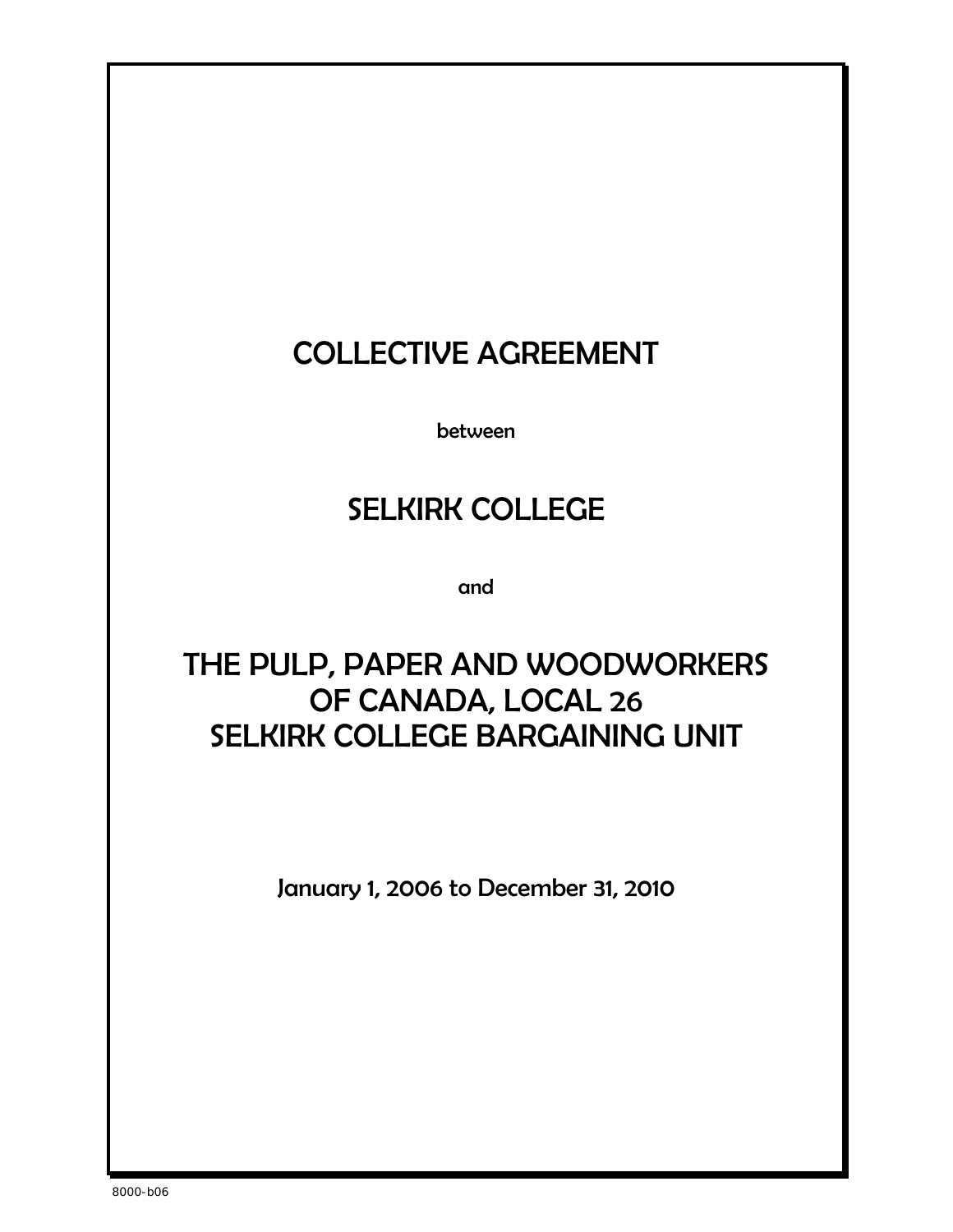# TABLE OF CONTENTS

### Page

| ARTICLE 3 - UNION SECURITY AND CHECK-OFF DEDUCTIONS ______________________ 4 |  |
|------------------------------------------------------------------------------|--|
|                                                                              |  |
| ARTICLE 5 - HOURS OF WORK                                                    |  |
|                                                                              |  |
| $ARTICE 7 - OVERTIME \_$                                                     |  |
|                                                                              |  |
|                                                                              |  |
|                                                                              |  |
|                                                                              |  |
|                                                                              |  |
|                                                                              |  |
|                                                                              |  |
|                                                                              |  |
|                                                                              |  |
|                                                                              |  |
|                                                                              |  |
|                                                                              |  |
|                                                                              |  |
|                                                                              |  |
|                                                                              |  |
|                                                                              |  |
| $\overline{\phantom{a}25}$<br><b>ARTICLE 24 - TERM OF AGREEMENT</b>          |  |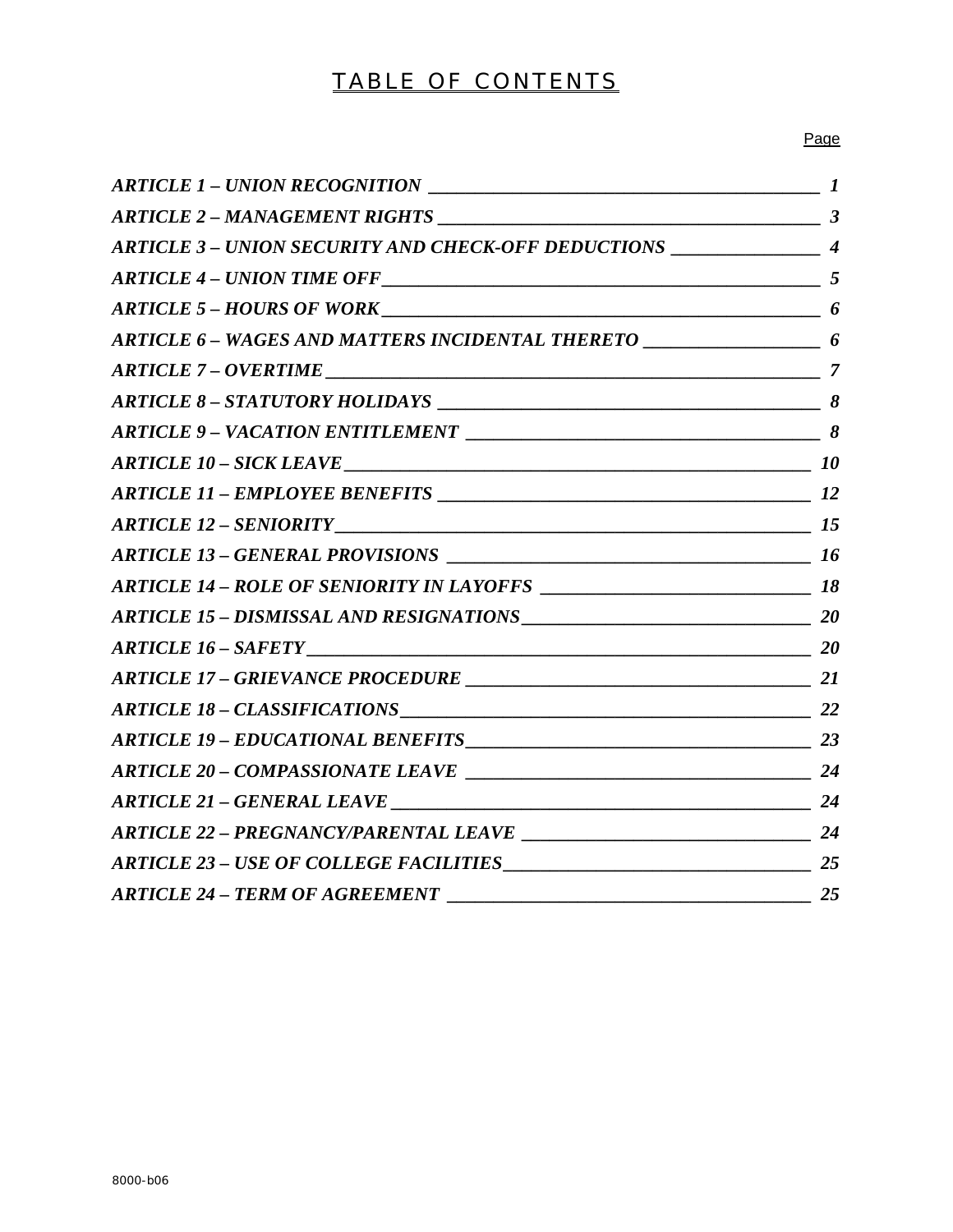**THIS AGREEMENT made and entered into this 31 day of December, 2005 ,** 

**BETWEEN: Selkirk College Board** 

**(hereinafter called the "Employer")** 

#### **OF THE FIRST PART**

**AND: The Pulp, Paper and Woodworkers of Canada, Local 26 (hereinafter called the "Union")** 

#### **OF THE SECOND PART**

**WHEREAS it is the desire of the Selkirk College Board and PPWC, Local 26 that efficient operation of Selkirk College be maintained and to effect this, it is important that harmonious relations be continued between the Employer and its Employees: and –** 

**WHEREAS the general purpose of this Agreement is to establish and maintain mutually satisfactory working conditions, hours, wages and benefits for the Employees, to maintain collective bargaining relations between the Employer and the Union and to provide machinery for the prompt and equitable disposition of disputes: and –** 

**WHEREAS it is the intention of the Employer and the Union to work harmoniously to maintain the physical working areas in a condition which promotes the efficient operation of the College and to promote an industrious atmosphere:** 

**NOW THEREFORE this Agreement presents hereafter the specific articles to which the parties mutually agree to follow.** 

**WITNESSETH THAT:**

# **ARTICLE 1 – UNION RECOGNITION**

- 1.01 The Employer recognizes the Union as the exclusive representative for the purposes of conducting collective bargaining regarding rates of pay, hours of work, and all other working conditions of the employees of the Employer for which they are certified by the Industrial Relations Council, as long as the Union retains its right to conduct collective bargaining on behalf of such employees, under provisions of the Labour Relations Code of British Columbia, except those having authority to hire or discharge employees and those employed in a confidential capacity as defined by the Labour Relations Code of British Columbia.
- 1.02 A regular employee is an employee who has passed the probationary period and is employed on a continuous basis from year to year. Regular employees may be full-time, part-time or sessional.

A full-time employee is an employee who is employed on a full-time basis (37.5 hours or 35 hours respectively), 12 months of the year.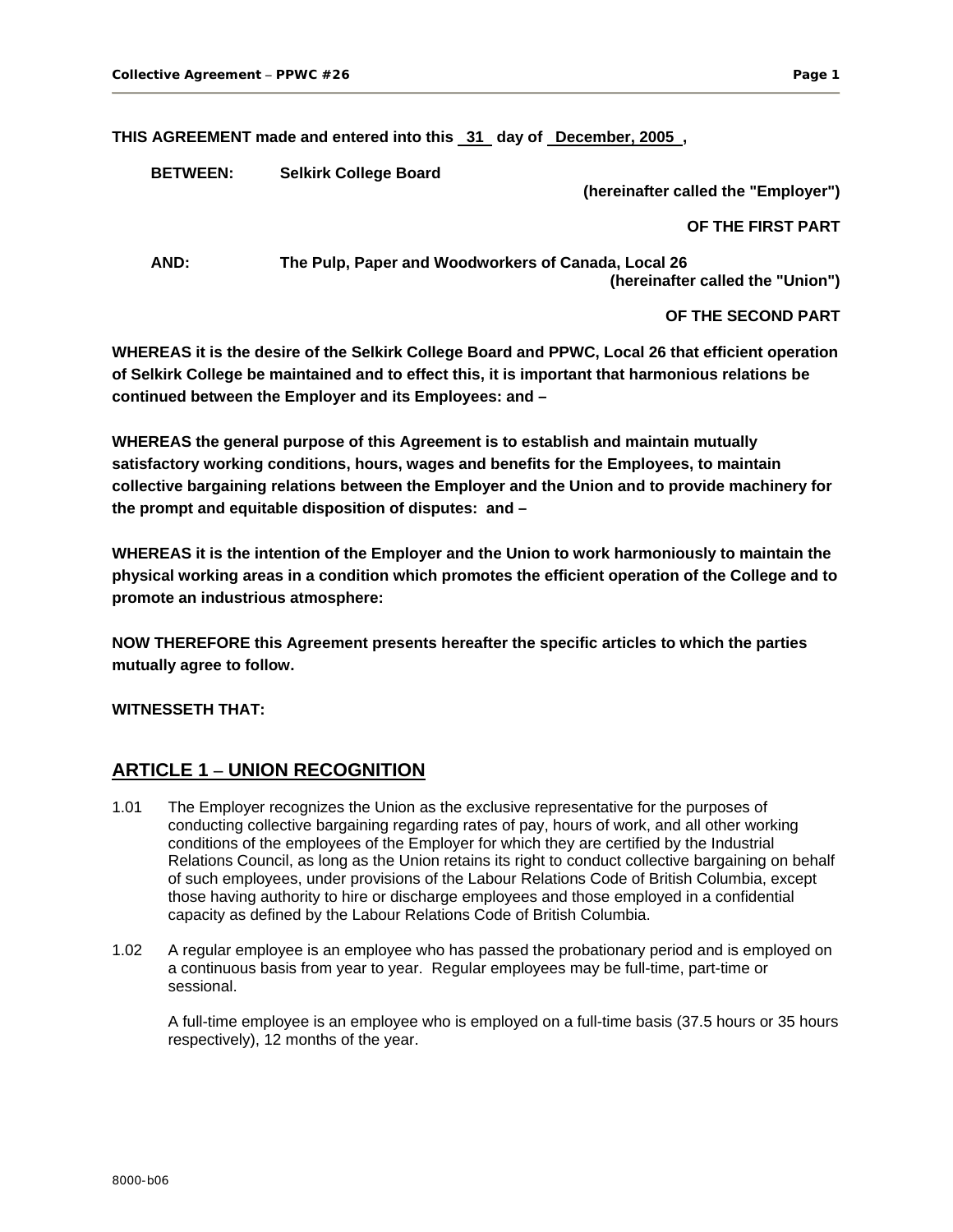A part-time employee is an employee who is employed for less than 37.5 hours or 35 hours per week, 12 months of the year.

A sessional employee is an employee who may be either full-time or part-time and who is employed on a continuous basis for a specified period of time each year.

A temporary employee is an employee hired on an intermittent basis or for a specified term of not more than six (6) months. This term may be extended by mutual agreement between the Employer and the Union.

An on-call employee is an employee who has applied for, been offered and accepted a position from an on-call posting, and is called in from an on-call list for short term work.

On-call and temporary employees may not bump regular employees.

1.03 The policies and practices of the Employer and the Union shall be such to prevent any discrimination toward employees in all areas unrelated to job performance. Any consideration of age, race, colour, creed, national origin, citizenship, criminal record, physical disability, political or religious affiliation or non-affiliation, sex or sexual preference, marital status, or membership or non-membership in the Union unrelated to job performance shall not be cause for restriction or coercion of, or interference with, any employee in the matters of wage rates, training, promotion, layoffs, or discipline. The Employer shall not institute rules and regulations for the employees which are unrelated to the employment requirements. The Union shall comply with the Employer directives where these directives do not violate the Human Rights Act or any terms of this Agreement.

The College and the Union acknowledge the right of all employees to work in an environment free from harassment.

Personal harassment shall be defined as repeated, intentional, unwelcome, offensive comments and/or action deliberately designed to demean and belittle the individual and/or to cause personal humiliation.

Sexual harassment shall be defined according to College policy on Sexual Harassment and administered through that policy.

Cases of harassment shall be considered as discrimination and will be eligible to be processed as grievances.

- 1.04 During the term of this Agreement, the Union and its members shall not authorize or participate in a strike; neither shall the Employer declare a lock-out of any employees. It shall not be a violation of the Agreement or cause for discharge of any employee for refusing to cross a legal picket line.
- 1.05 The Employer agrees that the Union shall have the right to maintain a bulletin board in a convenient location in a College building on each major campus, provided that the use of such shall be restricted to the posting of notices regarding the business affairs, meetings, social events and reports of the Union.
- 1.06 The Employer agrees that any recommendation or matters considered by the Employer relating to rates of pay, promotions, hiring or discharge of employees covered by the terms of this Agreement shall be communicated in writing to the Union at the time of their consideration and decision by the Employer.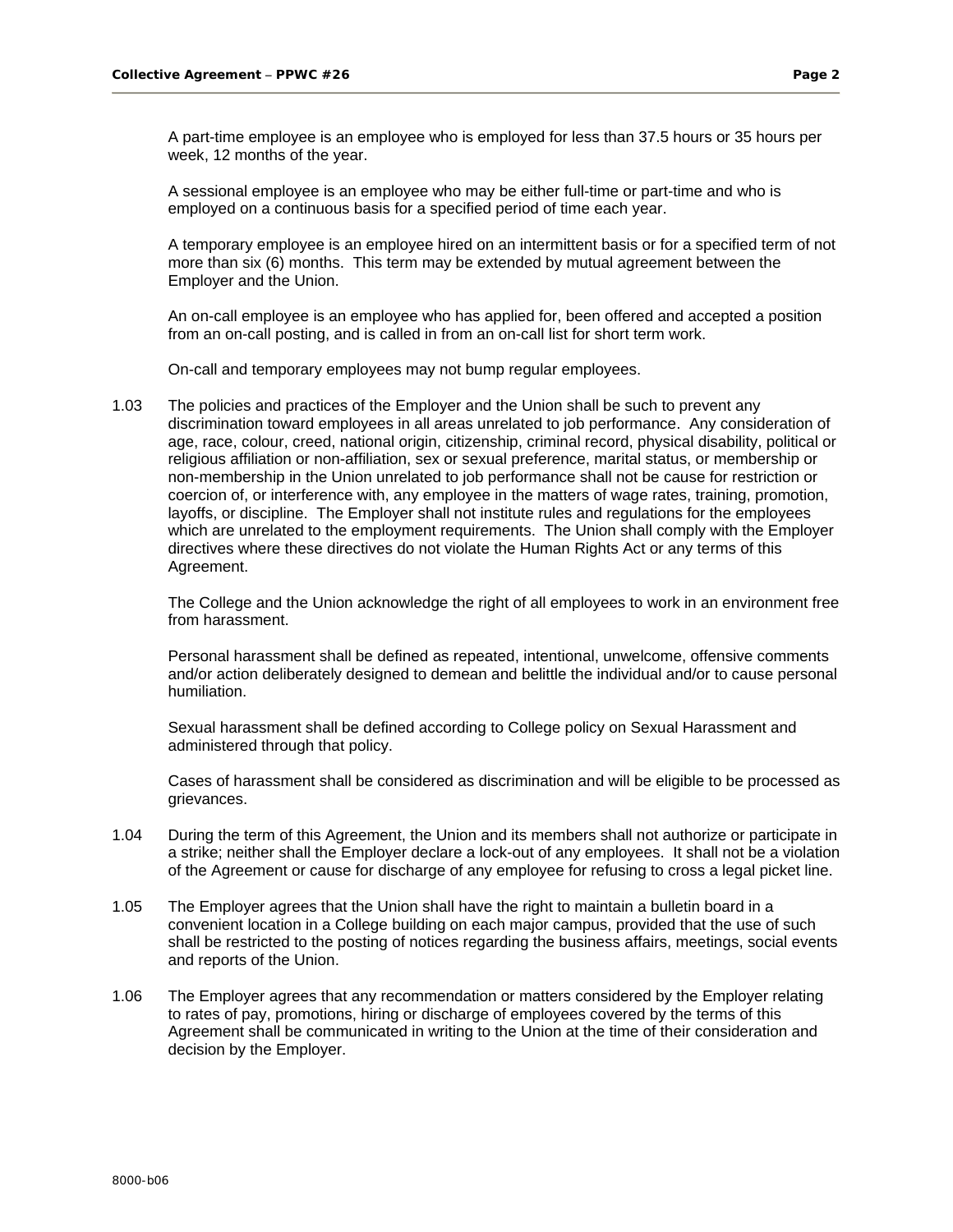1.07 Should any displacement of staff be indicated as the result of technological change, the Employer and the Union will meet and discuss the possibility of employing displaced employees in some other capacity, thirty (30) days prior to the implementation of such change.

Any employee placed in a lower-rated position as a result of technological change, shall not have his/her wages reduced; but shall continue to receive his/her old rate until such time as the agreement rate for his/her new position is equal to his/her actual rate of pay.

An employee affected by technological change will be provided with one of the following alternatives:

- 1 Transfer to another existing and vacant position in the College for which the employee is qualified.
- 2 Seniority rights in accordance with Article 14.07 and 14.08.
- 3 Retraining for a job mutually agreed upon between the Employer and the employee. Regular salary for the employee will continue during the retraining period for a maximum of three (3) months.
- 4 A severance allowance of one (1) month's salary for each year of service in accordance with 14.07.
- 1.08 Persons whose jobs are not in the bargaining unit shall not work on any jobs which are included in the bargaining unit except in cases mutually agreed upon by the parties or in emergencies not to exceed seventy-two (72) hours.
- 1.09 The Employer agrees to acquaint new employees with the fact that a Collective Agreement is in effect and with the conditions of employment set out in the Articles dealing with Union Security and Dues Check-off.
- 1.10 On commencing employment, the new employee's immediate supervisor shall provide the new employee with a copy of the Collective Agreement and a listing of the union executive.

# **ARTICLE 2 – MANAGEMENT RIGHTS**

- 2.01 The management of the College and the direction of the working force is vested exclusively in the Employer, except as otherwise specified in this Agreement.
- 2.02 A Labour Management Committee shall be established consisting of representatives of the Union and the Employer. The Committee shall enjoy the full support of both parties in the interests of improved service to the public, and job security for the employees. The structure of the Committee shall be established on a continuing basis by the members of the Committee.

The Committee's mandate shall be to discuss and recommend settlement of all matters of concern between the Union and the Employer. Substantive results of meetings shall be documented and copies sent to both Union and Employer.

Time spent attending Labour Management Committee meetings during the regular working day shall be deemed as time worked.

2.03 The Employer and/or Employer Representative, shall not meet with any one Union Executive/Union member in a discussion, outside of normal departmental business, that will affect any member of the Union or their job, or that may be in conflict with the Collective Agreement. There must be at least two Union Executive members present at all times when discussions take place.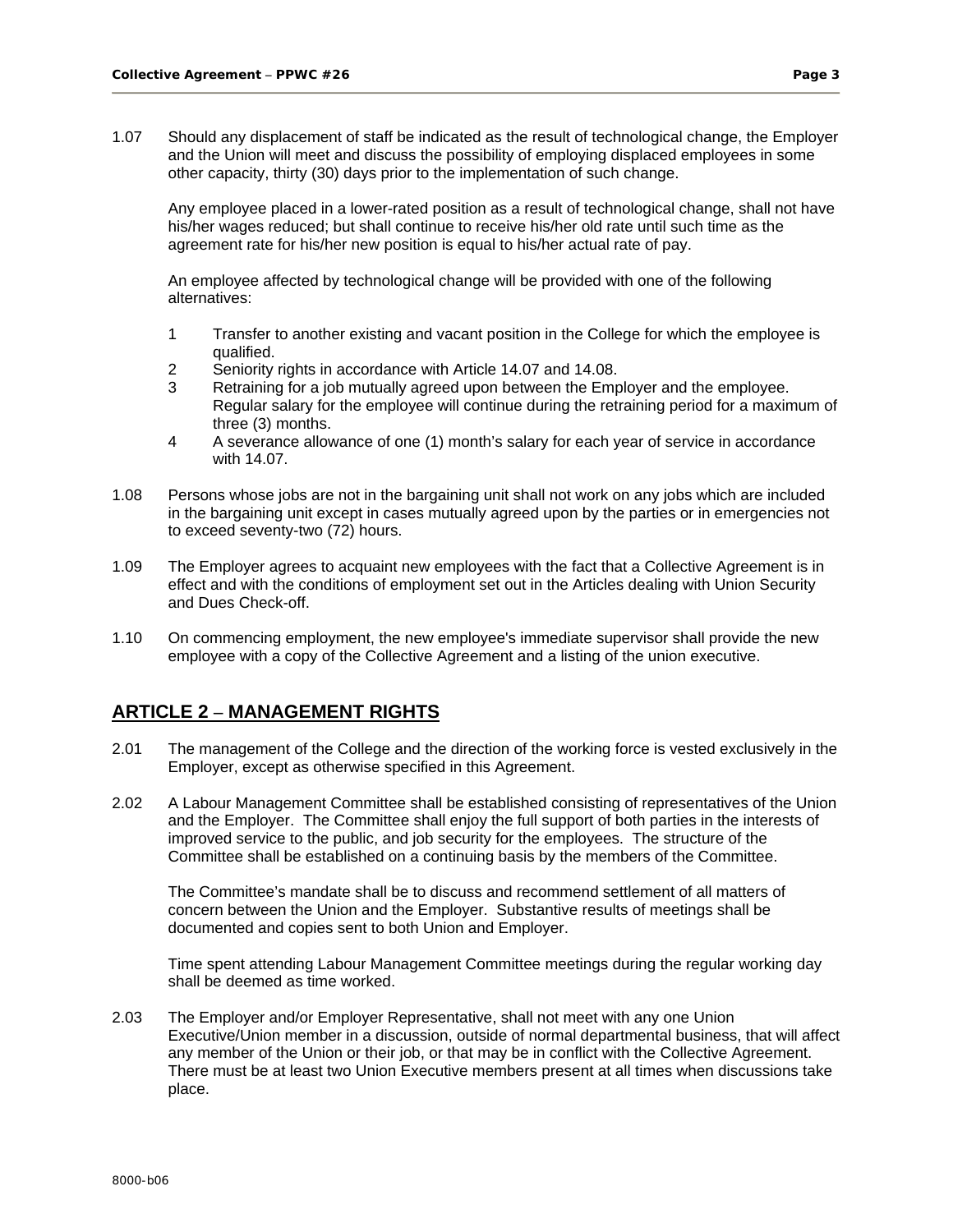Employment issues that are discussed at these meetings shall be presented for decision at the next Joint Labour Management Committee Meeting and will be signed off by both parties for future reference.

## **ARTICLE 3 – UNION SECURITY AND CHECK-OFF DEDUCTIONS**

- 3.01 The Employer agrees to check-off all Union dues in accordance with the provisions of the Industrial Relations Act of British Columbia.
- 3.02 The Employer shall, during the life of this Agreement, deduct as a condition of employment, a sum equivalent to dues as set by the Union from the bi-weekly pay due to each employee, and remit the same to the Financial Officer of the Union in the month following that in which such deductions are made.
- 3.03 The Employer will, at the time of making such remittances, enclose a list of employees from whose pay cheques such deductions are made.
- 3.04 In the case of a new employee, a deduction shall be made proportionate to time worked from his/her cheque in his/her first month of employment.
- 3.05 All employees of the Employer, shall become and remain members in good standing of the Union according to the Constitution and By-laws of the Union. All new employees shall become and remain members in good standing in the Union within thirty (30) days of employment.
- 3.06 Notwithstanding any provisions contained in this section, there shall be no financial responsibility on the part of the Employer for fees, dues, or assessment of any employee unless there are sufficient unpaid wages of that employee in the Employer's hands. The Union shall give the Employer two (2) weeks notice of any adjustments to the Union's dues schedule.
- 3.07 Contracting Out
	- a) The Employer agrees that work or services presently performed or hereafter assigned to the bargaining unit shall not be sub-contracted, transferred, leased, assigned or conveyed, in whole or in part, to any other plant, person, non-unit employee or company, if any employee hereby shall be forced to lose her/his job, unless such action, following discussion with the Union, will result in a substantial saving or a significant increase in efficiency.
	- b) Where a dispute under Article 3.07(a) arises, the Arbitrator, in determining whether the Employer has demonstrated a substantial savings or significant increase in efficiency, will weigh the impact of contracting out on the bargaining unit in making his decision.
- 3.08 No Conflict with Agreement

No employee shall be required or permitted to make a written or verbal agreement with the Employer or Employer's representatives which conflicts with the terms of this Agreement.

3.09 Union Meetings

The Employer agrees to allow employees an additional hour for lunch, without loss of pay, four (4) times per year for the purpose of conducting Union meetings. The meetings shall be held from 1230 to 1400, and shall not be held more frequently than once per month unless otherwise agreed. The Union agrees to provide the Employer with five (5) working days notice of its desire to hold a meeting and agrees to cooperate with the Employer in making arrangements to staff areas that cannot be unattended during such meetings.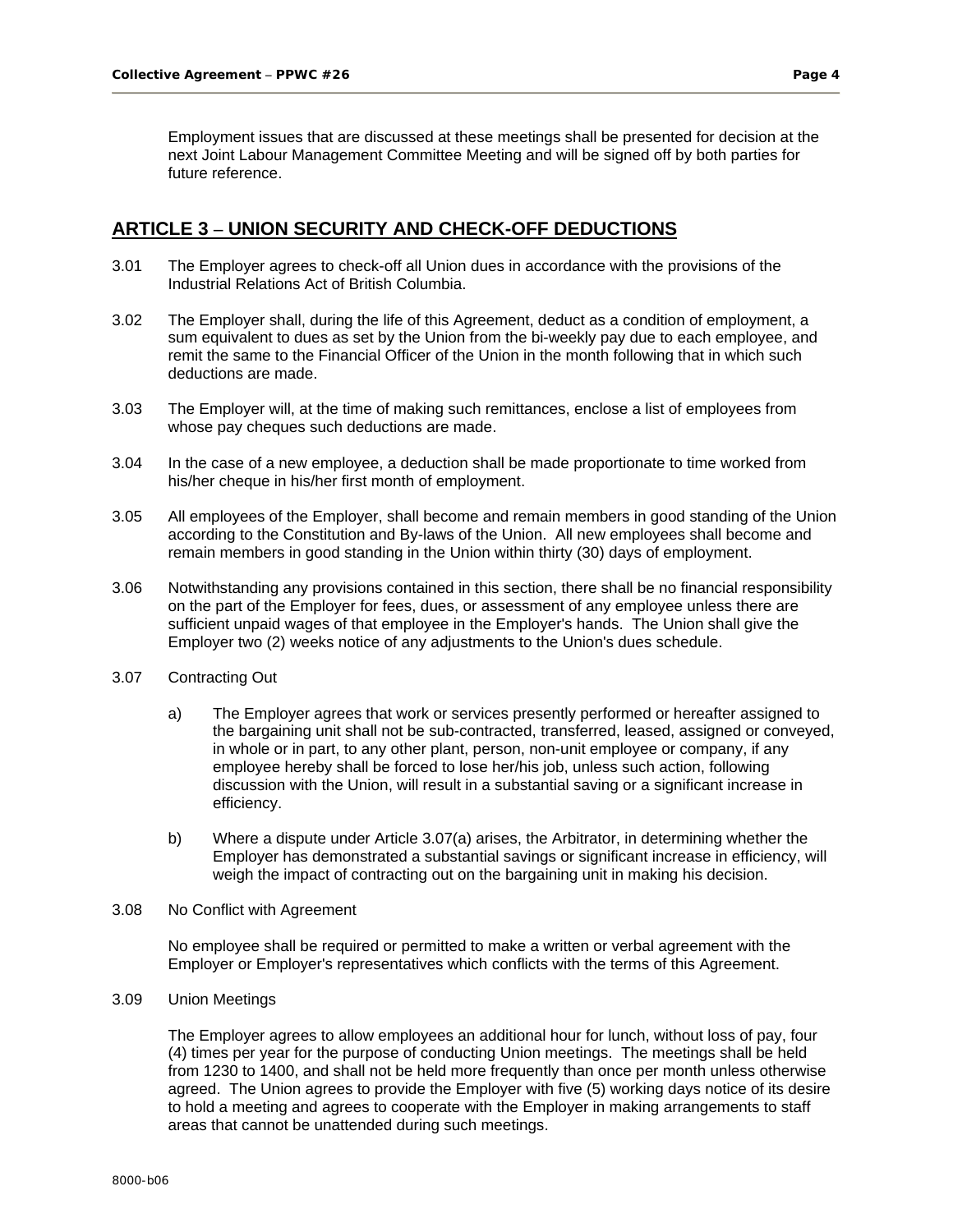- 3.10 Employees shall have the right to wear Union pins or Steward badges.
- 3.11 The Employer shall provide the Union with a list of all current PPWC employees and their mailing addresses, on October 1 of each year provided a Personal Information Release form has been signed by the employee.

Employees hired after April 1, 2006, will be requested to provide written consent for Union access to their personal information (name, address, phone number).

# **ARTICLE 4 – UNION TIME OFF**

- 4.01 The Employer agrees that time spent in settling disputes by Union Stewards shall be considered as time worked provided that such time shall not exceed a total of two hundred and eighty-eight (288) hours in any one calendar year. The Union agrees to forward to the Employer a written list of names of such Stewards, a record of time spent by each Steward in settling disputes and a list of replacements obtained for Stewards who are required to be absent to settle disputes. In order that the work of the Employer shall not be unreasonably interrupted, no Steward shall leave his/her work without obtaining permission from his/her supervisor. When the Employer wishes to discuss unsatisfactory work habits with an employee, the employee may be accompanied by a Steward if the employee so elects.
- 4.02 The Employer agrees to grant time off without pay during any working day to officers of the Union in the employ of the Employer for Union purposes, provided that:
	- a) such time off shall not exceed a total of sixty-four (64) working hours in any one month.
	- b) a written list of names of such Officers in the employ of the Employer shall be forwarded to the College for this purpose.
	- c) the Employer can find a suitable replacement in an emergency.
	- d) the Employer is advised by the Union at least twenty-four (24) hours in advance of any requests for a Leave of Absence.
- 4.03 The Employer agrees to grant leaves of absence for a maximum of two (2) employees, without pay, for the business purposes of the Union, provided that at least two (2) weeks notice in writing is given to the College who shall transmit it to the Employer, and providing that a suitable substitute can be obtained. It is agreed that the seniority of such employees shall not be adversely affected, but shall be counted as being service with the Employer.
- 4.04 A Union Bargaining Committee, consisting of not more than five (5) employees, shall be elected or appointed by the Union. The Union will advise the Employer of the membership on the Committee. The Committee and its members shall have the privilege of attending collective bargaining meetings with the Employer without loss of remuneration when such meetings are held during regular working hours.
- 4.05 The Union and the College agree that the operations of an individual department or service area will not be unnecessarily affected by union members being absent from the department on union business. The Union will advise the departmental supervisor in advance if more than two (2) members of any department will be required to be absent on union business so that replacements may be arranged if necessary.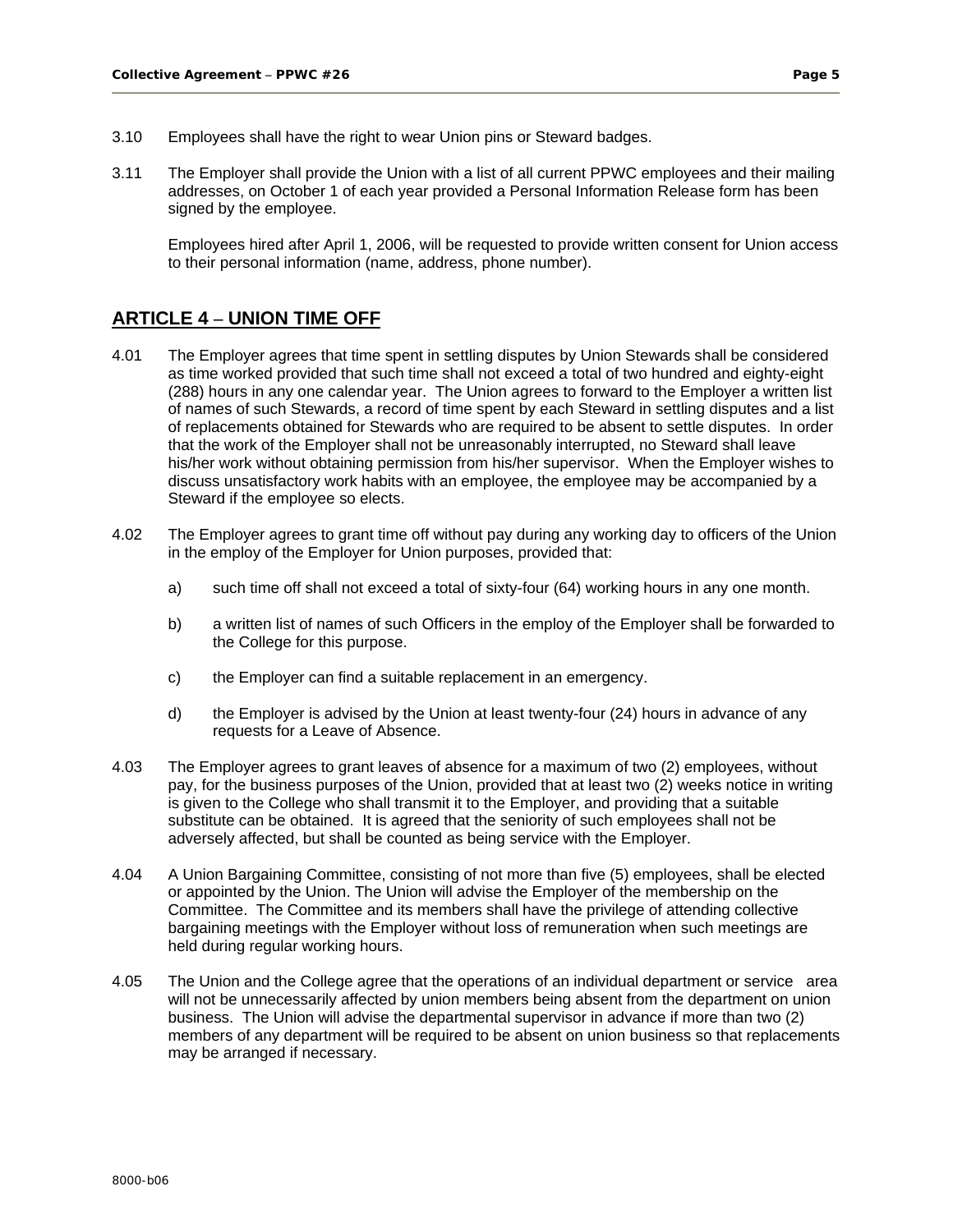# **ARTICLE 5 – HOURS OF WORK**

5.01 The regular work day for full-time Aviation support, Building Service Workers, Cafeteria staff, Computer Centre, Forestry Lab Assistant, Maintenance and Tool Room Attendants shall be seven and one-half (7.5) hours, Monday through Friday. Maintenance workers will normally work the day shift.

The regular work day for all other full-time staff will be seven (7.0) hours per day, Monday through Friday, between 0730 and 1700 as specified by the Employer.

Part-time employees may work a shift which is less than the regular shift for their department. Such shifts will be a minimum of four (4) hours per day. In exceptional circumstances, work shifts may be scheduled for less than four (4) hours per day by mutual agreement between the employee, the Union and the College.

Positions in existence as of December 31, 1989 shall not be subject to shift change unless by mutual agreement between the employee and their supervisor. Building Service Workers who normally work the afternoon shift may be required to work the day shift during the summer months (May through August).

This clause may be amended from time to time by mutual agreement between the Union and the Employer.

- 5.02 Shifts, as specified by the Employer, are defined as follows:
	- Day Shift where the majority of shift hours fall between 0700 and 1700.
	- Afternoon Shift where the majority of shift hours fall between 1500 and 0100.
	- Night Shift where the majority of shift hours fall between 2100 and 0700.
- 5.03 Rest Periods

Employees are entitled to take two (2) rest periods of fifteen (15) minutes during each full day of work; one during the first half of the working day and the other during the second half.

5.04 Lunch periods without pay shall be one-half (1/2) hour or one (1) hour as determined by the employee and the supervisor.

# **ARTICLE 6 – WAGES AND MATTERS INCIDENTAL THERETO**

6.01 The Employer shall pay wages bi-weekly to its employees in accordance with Schedule "A."

All wages for new employees hired after December 31, 1992 shall be paid through automatic bank deposit. Employees who worked prior to December 31, 1992 will have the option of payment by cheque.

6.02 **Employees required to work afternoon shift shall be paid an hourly shift differential based on the lowest pay grade multiplied by 4%. Employees required to work night shift shall be paid an hourly shift differential based on the lowest pay grade multiplied by 5%. Employees required to work on Saturday or Sunday shall receive a weekend bonus paid as an hourly shift differential, based on the lowest pay grade multiplied by 6%. The payment of the weekend bonus shall not preclude payment of the afternoon or night shift differential.**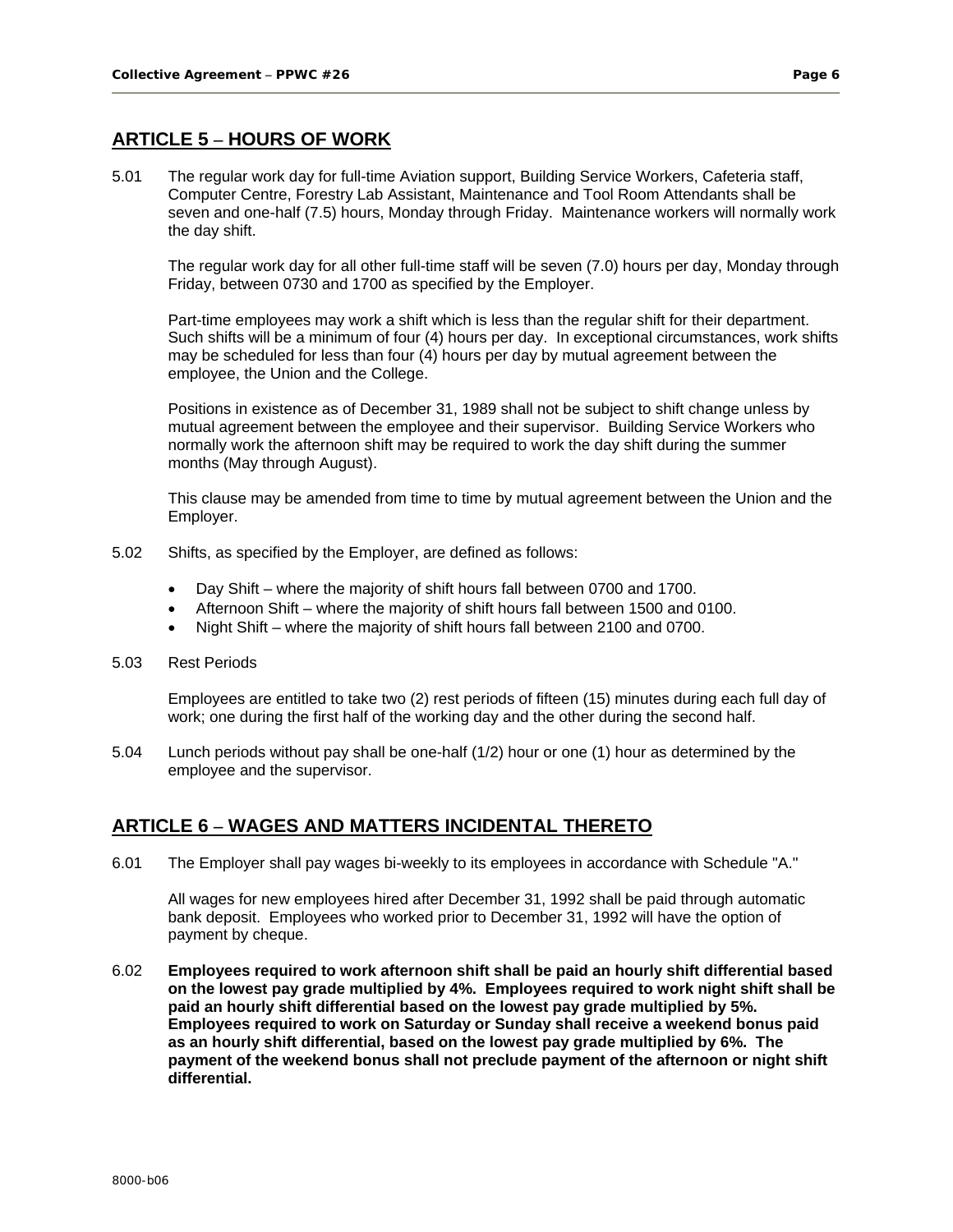- 6.03 When an employee is temporarily assigned to a position paying a lower rate, his/her rate shall not be reduced.
- 6.04 When an employee is temporarily required to perform substantially the duties of another position for more than one (1) day he/she shall receive the rate for the position, or his/her regular rate, whichever is greater. If the employee continues in the position for more than one (1) day the employee shall receive the applicable rate from the first day.

"Substantially", as stated in Article 6.04, shall be defined as 80% of the duties of the job.

## **ARTICLE 7 – OVERTIME**

- 7.01 Overtime shall be defined as work performed before or after a normal working day, as defined in Article 5.01, or work performed on a day of rest.
- 7.02 Employees shall be paid at the rate of time and one-half (x 1.5) for the first two (2) hours of overtime on a normal working day, and double time (x 2) thereafter. Hours of overtime on consecutive days of rest shall be paid at the rate of time and one-half (x 1.5) for the first four (4) hours and double (x 2) time thereafter.
- 7.03 When an employee is called out to work beyond the normal work day he/she shall be paid a minimum of four (4) hours at the base rate or for the number of hours actually worked, at the appropriate overtime rate, whichever is greater.
- 7.04 Employees required to work more than one and one-half (1.5) consecutive hours beyond regular shift hours in any day shall be provided with a meal allowance of \$12.00.
- 7.05 Overtime shall be computed by multiplying the hourly rate by one and one-half (x 1.5) or two (x 2) as appropriate. Subject to approval by the Employer an employee may be granted leave with pay in lieu of overtime pay, to be taken at a time mutually agreed between the employee and the Employer. Such leave shall be equivalent to the cash entitlement.
- 7.06 All overtime must be authorized by the appropriate supervisor.
- 7.07 Overtime occurring on a weekend or Statutory Holiday shall be granted on the basis of seniority and qualifications within the Department it occurs.

Should overtime be necessary due to the required completion of a daily work assignment, employees working at that time will be offered overtime to complete the work assignment.

When scheduling future overtime work assignments, overtime will be offered on the basis of qualifications, seniority and departmental eligibility and in accordance with other Article 7 provisions.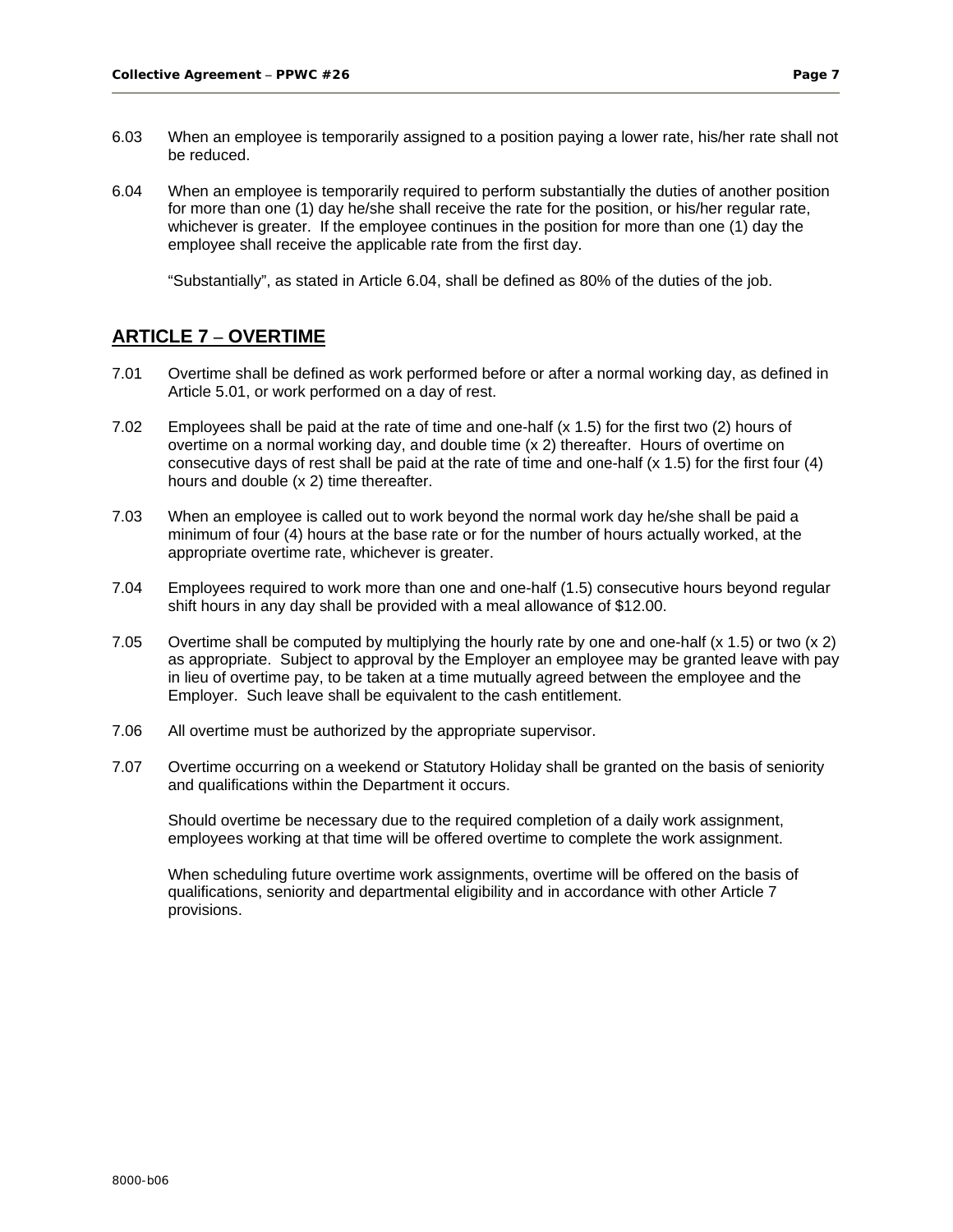# **ARTICLE 8 – STATUTORY HOLIDAYS**

8.01 A day off with pay will be granted employees on the following days, in accordance with the regulations of the Employment Standards Act:

| New Year's Day                | Labour Day        |  |  |
|-------------------------------|-------------------|--|--|
| Good Friday                   | Thanksgiving Day  |  |  |
| Easter Monday                 | Remembrance Day   |  |  |
| Victoria Day (May)            | December 24       |  |  |
| Dominion Day (July 1)         | Christmas Day     |  |  |
| British Columbia Day (August) | <b>Boxing Day</b> |  |  |

Employees will receive any additional Statutory Holiday which may be proclaimed by Government during the life of this Agreement.

Whenever a Statutory Holiday occurs on a Saturday or Sunday the holiday will be observed on the same day as observed by the Provincial Government Offices.

Should the College be required to be in session on any Statutory Holiday, employees required to work on such a holiday will be granted an alternate day off with pay in lieu of the Statutory Holiday worked. The alternate day off will be taken at a mutually acceptable time, but not later than the conclusion of the employee's next annual vacation.

- 8.02 In the event of a Statutory Holiday falling on an employee's regular day off, he/she shall be entitled to a day off with pay at his/her regular rate, on a date determined by the Employer and the Union. An employee required to work on such Statutory Holiday or day mutually agreed upon in lieu thereof, as aforesaid, shall receive in addition to his/her regular pay for that holiday double his/her regular rate of pay for the time worked.
- 8.03 On-call and temporary employees will be paid six percent (6%) allowance in lieu of Statutory Holidays not worked.
- 8.04 Statutory Holidays for continuous shift employees will be the actual day specified as the holiday.
- 8.05 If December 24 (Christmas Eve) occurs on a Saturday or Sunday, the Statutory Holiday will be observed between Christmas and New Year=s Day.

## **ARTICLE 9 – VACATION ENTITLEMENT**

- 9.01 VACATION YEAR For the purpose of this Agreement, the Vacation Year shall mean the 12 month period from July 1st to June 30th, inclusive.
- 9.02 Vacation Entitlement

An employee who has been in the service of the Employer for less than one year prior to June 30 of any year shall be entitled to a vacation in the succeeding year.

Vacation entitlement will be calculated at six point four per cent (6.4%) of the number of days worked during the partial year. In computing the number of days, fractions will be taken to the nearest half-day.

An employee with less than a full year of employment can only schedule paid vacation time after he/she has worked up to and including June 30, which is the end date of the College's vacation accrual year.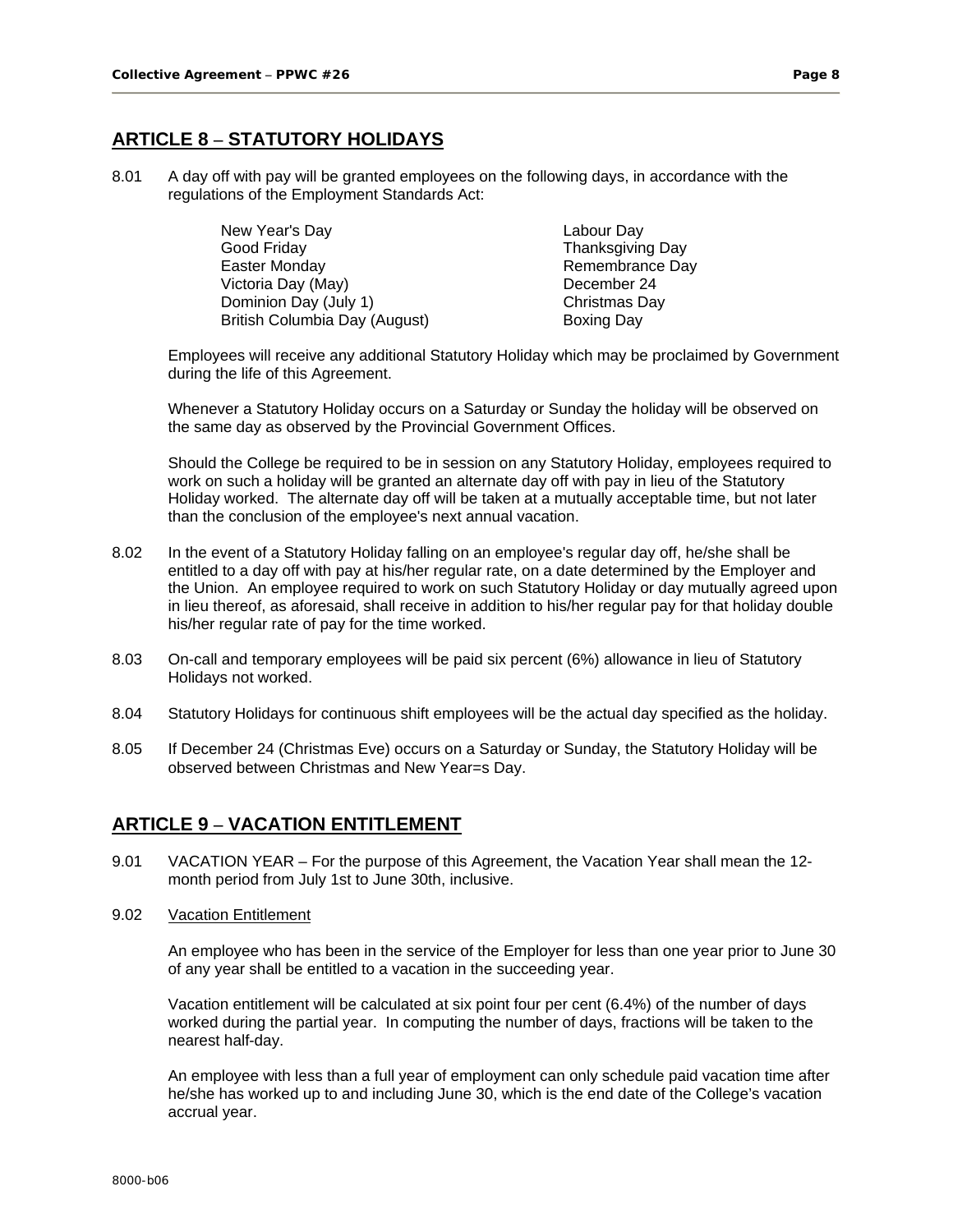Employees, other than On-call or temporary, with more than one year=s continuous service shall receive vacation with pay on the following basis:

| a) | Years Employed at June 30                       | Vacation Entitlement (Pay) |
|----|-------------------------------------------------|----------------------------|
|    | after one (1) year of continuous service        | 16 days (6.4%)*            |
|    | after four (4) years of continuous service      | 21 days (8.4%)*            |
|    | after nine (9) years of continuous service      | 26 days (10.4%)*           |
|    | after fourteen (14) years of continuous service | 31 days (12.4%)*           |

\*Percentage of gross earnings during current entitlement period.

- b) Where the employee does not work for more than twenty-one (21) working days in the vacation year (except on sick leave), the vacation entitlement shall be prorated accordingly (the basis to be appropriate percentage of earnings in the entitlement period).
- c) After completing five (5) years of vacation entitlement in accordance with (a) above an employee shall be entitled to a supplementary vacation of one (1) week to be taken once in the following five (5) years. After completing each successive five (5) year period on the same basis an employee shall be entitled to a further one (1) week of supplementary vacation to be taken once during each following five (5) year period.

e.g., An employee who completes five (5) years as defined by 1980 would be entitled to take one (1) additional week once only in the five (5) year period 1980 to 1985.

If he/she completed a second five (5) year period in 1985 he/she would again be entitled to take one (1) additional week only in the period 1985 to 1990, etc.

- d) For computation of vacation entitlement employees shall be deemed to be in their second vacation year on July 1, if they have been employed on a full-time basis for six (6) months or more prior to that date.
- e) Vacation benefits shall be accrued during a lay-off period equal to an employee's unused vacation entitlement at the time of the lay-off for that vacation year.
- 9.03 Employees shall be entitled to bank up to a maximum of two (2) weeks of their vacation but must take the banked vacation in the following year. Such banked vacation will receive pay at the rates the employee would normally have received had he/she worked that period in the year in which the banked vacation is taken.
- 9.04 When a statutory holiday falls on or is observed during an employee's annual vacation, he/she shall be granted an additional day's vacation with full pay for any such holiday so occurring, in addition to his/her regular vacation.
- 9.05 Where any employee becomes eligible for sick leave while on vacation, sick leave may be substituted for vacation time without loss of vacation entitlement, providing documentation is obtained from a suitable Medical Practitioner, and submitted to the Director of Human Resources.
- 9.06 Vacation entitlement may be taken up to seven (7) months prior to the June 30 cut-off date, provided that the scheduling meets with the approval of the Employer.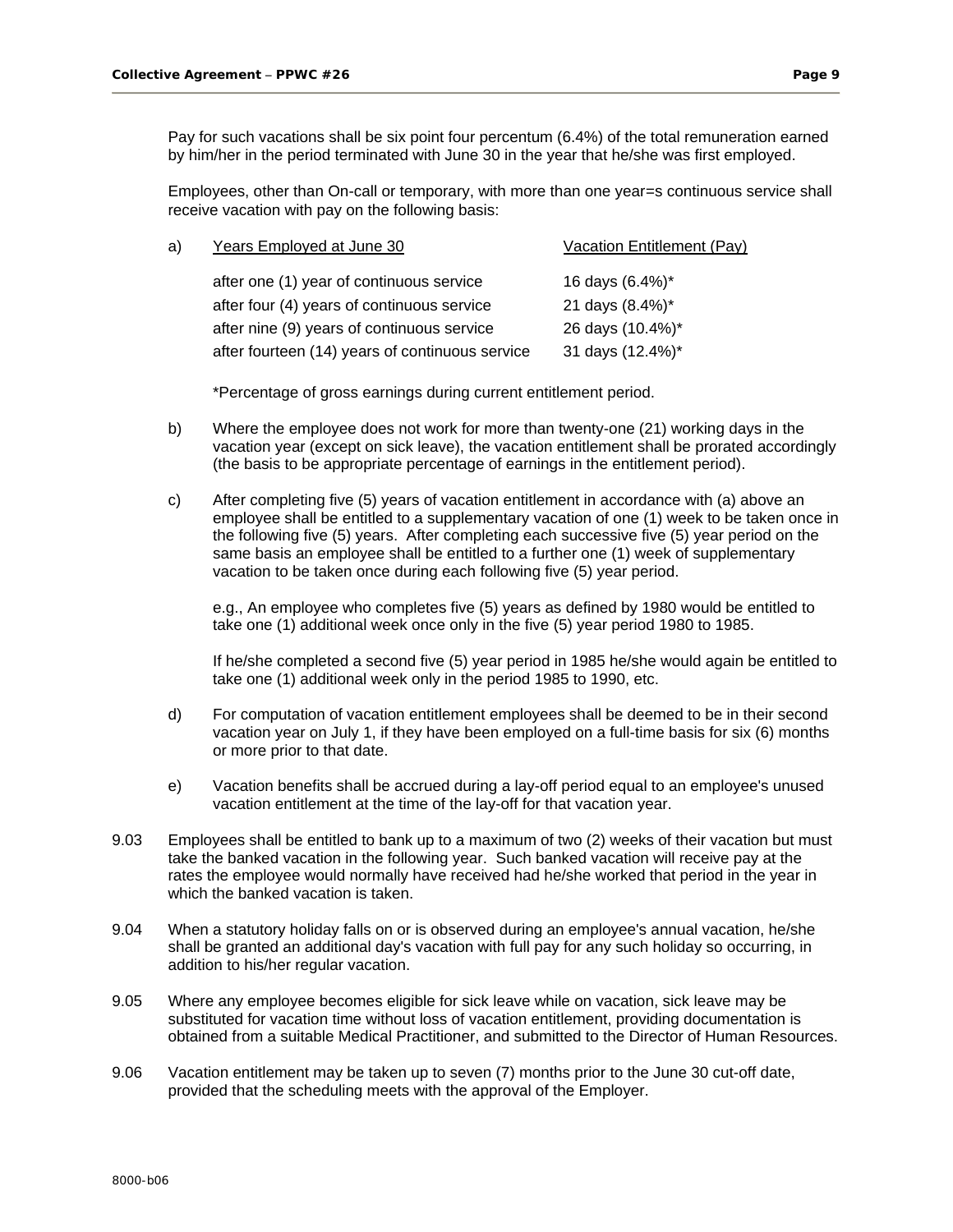In the event that a vacation payment is made to an employee who quits or for any other reason fails to work through his/her entitlement period the employee shall reimburse the Employer any such monies received. In the event of default by an employee in this regard, the Union shall reimburse said monies to the Employer.

9.07 On-call and temporary employees shall be paid a vacation allowance of the appropriate percentage (clause 9.02), according to seniority date, on each and every pay cheque.

Employees who work less than 50% per year shall be paid a vacation allowance of the appropriate percentage (clause 9.02), according to seniority date, on each and every pay cheque.

- 9.08 Employees who are normally scheduled to work from December 27 through December 31 of each year shall be granted these days off with pay if said days fall on normal working days. Any employee required to work on the above days shall be granted a day(s) off in lieu of the days worked at a time mutually agreed upon by the employee and the supervisor.
- 9.09 a) Providing the work schedule permits all employees shall be granted their vacation at the time preferred by the employee. Preference over vacation dates shall be determined by seniority.
	- b) The Employer shall post a vacation schedule on all department bulletin boards no later than April 1 of each year.

The schedule shall show each employee's name, along with his/her vacation entitlement for the forthcoming year and space for the employee to indicate on or before April 15, the vacation dates preferred by the employee. The Employer shall, between April 15 and April 30, either confirm the dates suggested by each employee or discuss alternate dates with him/her. Should the Employer fail to confirm the dates preferred by the employee or fail to discuss alternate dates, the suggested dates shall be deemed to be confirmed. All vacation arrangements shall be finalized by May 15, unless otherwise mutually agreed.

- 9.10 Employees who have had their vacation entitlement paid out as a result of a lay-off may apply for vacation without pay, but with benefits as per Article 11, at a later date provided the work schedule permits. The amount of time off shall not exceed the amount of vacation entitlement paid out at the time of the lay-off.
- 9.11 Employees shall have the opportunity to enhance their vacation entitlement through a voluntary reduction of wages. Employees who so wish, may apply to have their gross wage reduced by 2% in order to elect an additional week of vacation entitlement. Requests for this additional week of entitlement must be made one year in advance of vacation entitlement in accordance with Article 9.09. Approval of these requests shall also be in accordance with Article 9.09 and no approval will be granted for additional purchased vacation for employees who have more than one week of unused purchased vacation. It is understood by the parties that purchased vacation will be paid out at the rate at which it was purchased.

# **ARTICLE 10 – SICK LEAVE**

- 10.01 "Sick Leave" means the period of time an employee is absent from work with or without pay, by virtue of sickness, quarantine, or accident, or out-of-town medical/dental referrals for which compensation is not payable under the Worker's Compensation Act.
- 10.02 a) All employees shall accumulate sick leave credits in the amount of one and one-half (1.5) working days for each month worked from commencement of employment. An employee shall accrue all unused credits to a maximum of one hundred and eighty (180) working days.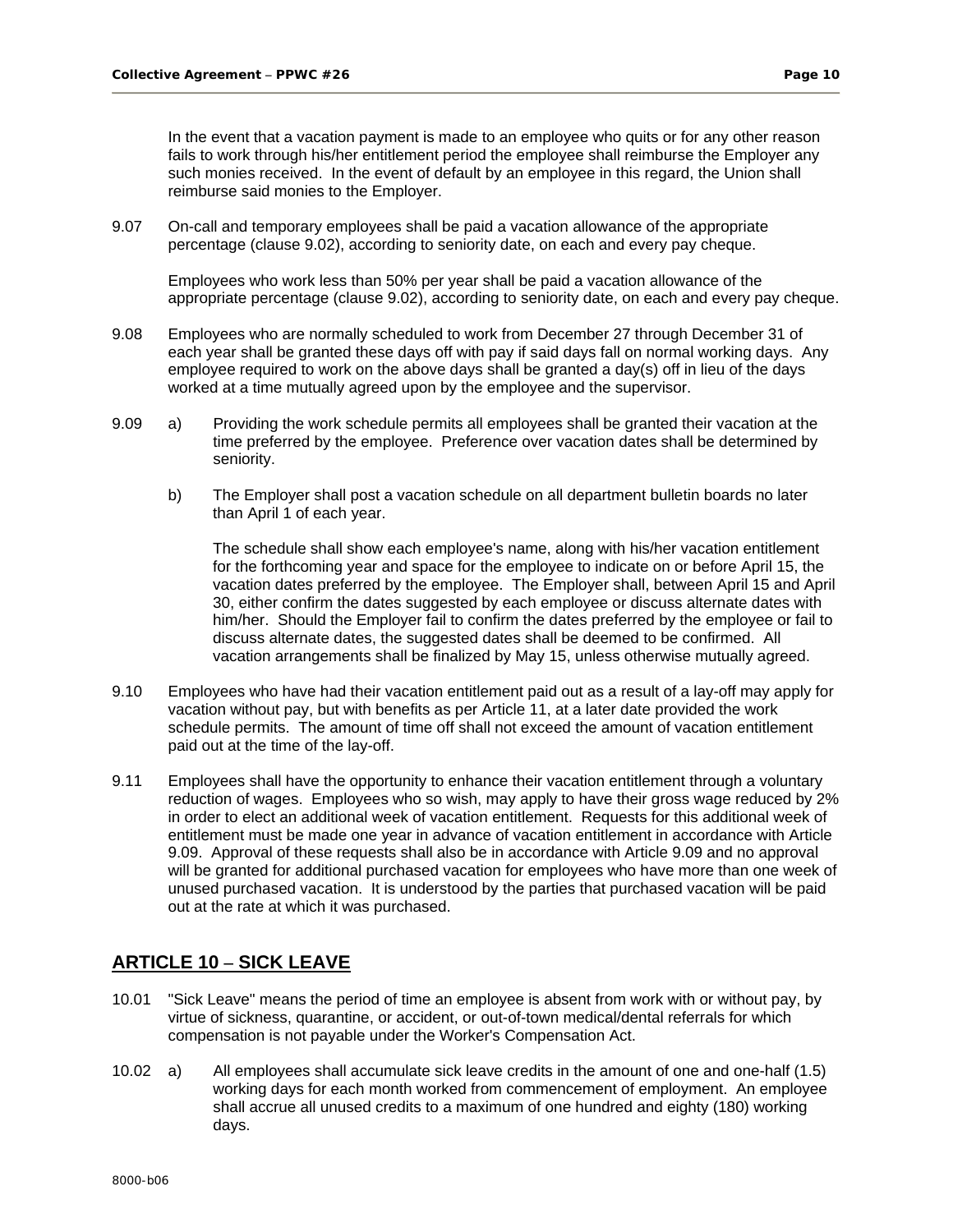- b) When an employee is required to claim sick leave, the Employer shall make a deduction from the employee's sick leave credits.
- 10.03 Sick leave with pay shall not be granted nor shall payments continue until proof of such illness is filed with the College if proof has been requested by the employee's supervisor during the period of illness.

The employer may require additional medical certification to confirm an employee is unfit for work or fit to return to work.

In such circumstances, the Parties will agree to a suitable Medical Practitioner and any costs incurred by an employee in this regard will be borne by the College.

- 10.04 Sick leave without pay shall be granted to an employee who does not qualify for sick leave with pay or who is unable to return to work at the termination of the period for which sick leave with pay would be granted under these regulations. The sick leave period shall be granted for one year and subject to review if leave exceeds one year.
- 10.05 An employee entitled to sick leave under this Article, shall receive forty percentum (40%) of his/her unused accumulated sick leave upon:
	- a) retirement on or after the attainment of the minimum retirement age, whichever shall last occur, or
	- b) retirement with a permanent disability entitling the employee to superannuation, or
	- c) death of an employee while in the service of the Employer.
	- d) For the purpose of this section, the retirement age for all employees shall be in conformity with the BC Municipal Superannuation Act.
	- e) Employees with five (5) years seniority or more, on severance, shall receive forty percentum (40%) pay out of their accumulated sick leave. This clause does not include employees who are dismissed for just cause.
- 10.06 A record of all accumulated sick leave credits shall be maintained by the Employer and communicated to each employee.
- 10.07 An employee prevented from performing his/her regular work with the Employer on account of an occupational accident that is recognized by the Worker's Compensation Board as compensable within the meaning of the Act, shall receive from the Employer the difference between the amount payable by the Worker's Compensation Board and his/her regular salary.
- 10.08 On-call and temporary employees will earn sick leave credits on a pro-rata basis and will be paid sick leave in accordance with Clause 10.02 and in accordance with their scheduled hours of work.
- 10.09 An employee who becomes ill while at work and cannot perform duties shall report to the appropriate supervisor before taking leave.
- 10.10 Family illness: In the case of illness in the immediate family of an employee as defined in Article 20.01, when no one at home other than the employee can provide for the needs of the ill person, the employee shall be entitled to use annual sick leave credits for this purpose. Provisions of Article 10.03 shall apply.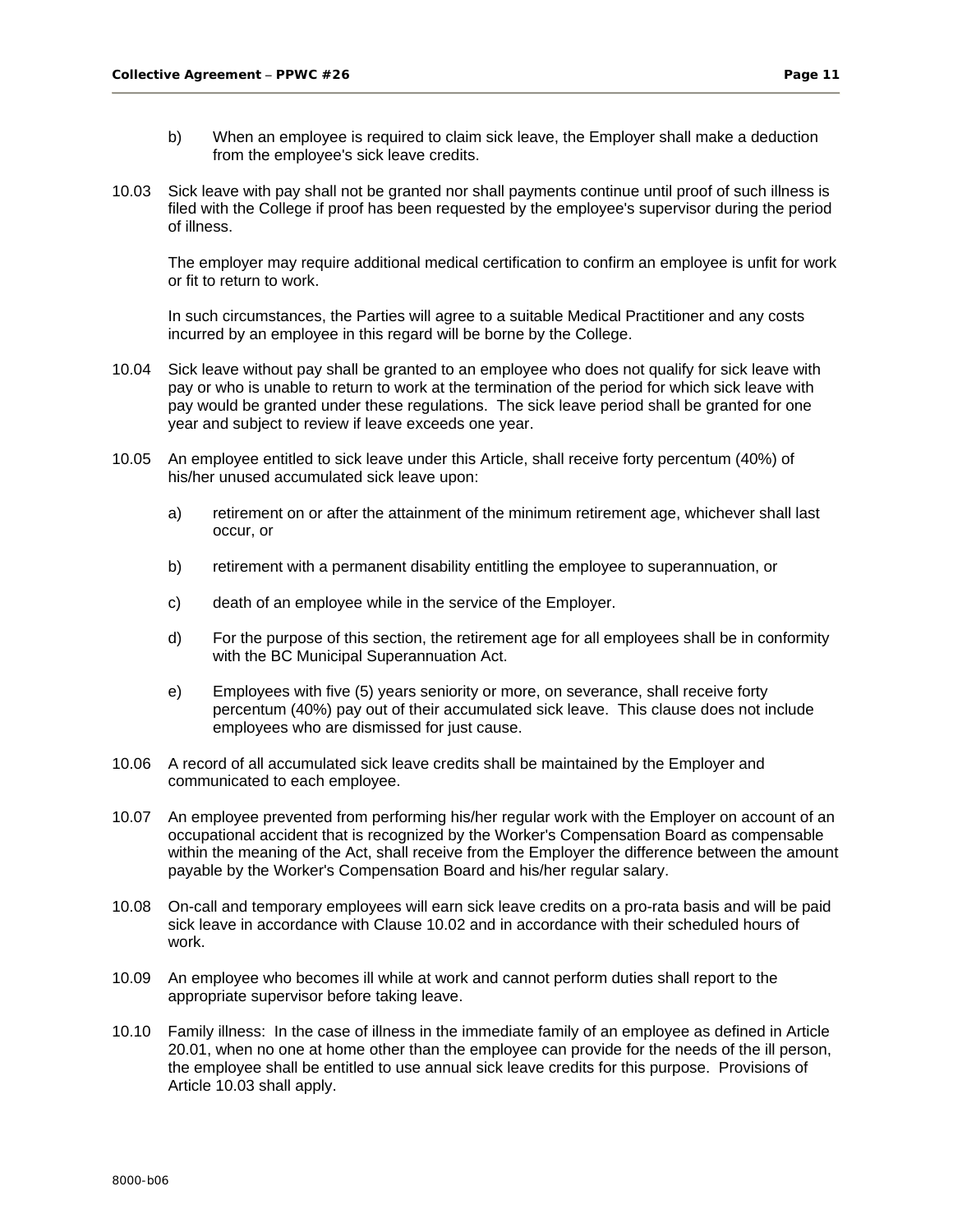10.11 When it is not possible to arrange medical or dental appointments outside of normal working hours, time off on an infrequent basis, without loss of pay, may be granted at the discretion of the employee's Department Supervisor. If such time is required, appointments should be arranged such that not more than one hour of work time is used, preferably at the end of the working day.

# **ARTICLE 11 – EMPLOYEE BENEFITS**

- 11.01 All eligible employees shall participate in the Municipal Superannuation Plan of BC.
- 11.02 a) Employees who have completed three months service within the previous twelve months shall participate in the mutually approved Medical Plan and in the Extended Health Benefit Plan offered by the said Plan whereby the Employer shall pay one hundred percent (100%).
	- b) All employees shall be entitled to the Medical Travel Referral Benefit of \$125.00 per day, for up to fifty (50) days annually for services and supplies not covered by the Medical Services Plan of BC in accordance with regulations as presently known.
	- c) Effective April 1, 2006, eye exams shall be reimbursed to a maximum of seventy-five dollars (\$75) every two (2) years.
- 11.03 Employees who have completed three months service within the previous twelve months and who meet the carriers' eligibility requirements shall participate in the Group Life Insurance Policy plan.

The Employer agrees to contribute one hundred percent (100%) of the monthly premiums of each employee's eligible insurance coverage.

- 11.04 Part-time employees who work more than 50% per year shall be entitled to benefits accruing to regular full-time employees proportionate to time worked.
- 11.05 If the premium paid for any employee benefit is reduced as a result of any legislative or other action which reduces the cost of any premium, the amount of the saving shall be used to increase other benefits available to the employees, as may be mutually agreed between the parties.
- 11.06 While an employee is on sick leave without pay, the Employer agrees to pay his/her premium payments for medical coverage and for Group Insurance coverage, if he/she is a member of these plans. The total premiums paid by the Employer on behalf of the employee will be deducted from his/her wages after he/she returns to work. The said deductions shall be repaid to the Employer over a period of time equal to the time lost.
- 11.07 The Employer agrees to include all employees who meet the carriers' eligibility requirements in the Employer's Dental Plan and shall pay one hundred percent (100%) of the premiums of said Plan. The benefits payable by the Plan are:
	- Plan A 100% of cost of services. Plan B - 60% of cost of services.
		- Plan C 50% of cost of services to a lifetime maximum payment of \$2,000.00 per patient.
- 11.08 All employees who meet the carriers' eligibility requirements shall participate in the Employer's Long Term Disability Insurance Plan with the employee contributing one hundred percent (100%) of the premiums.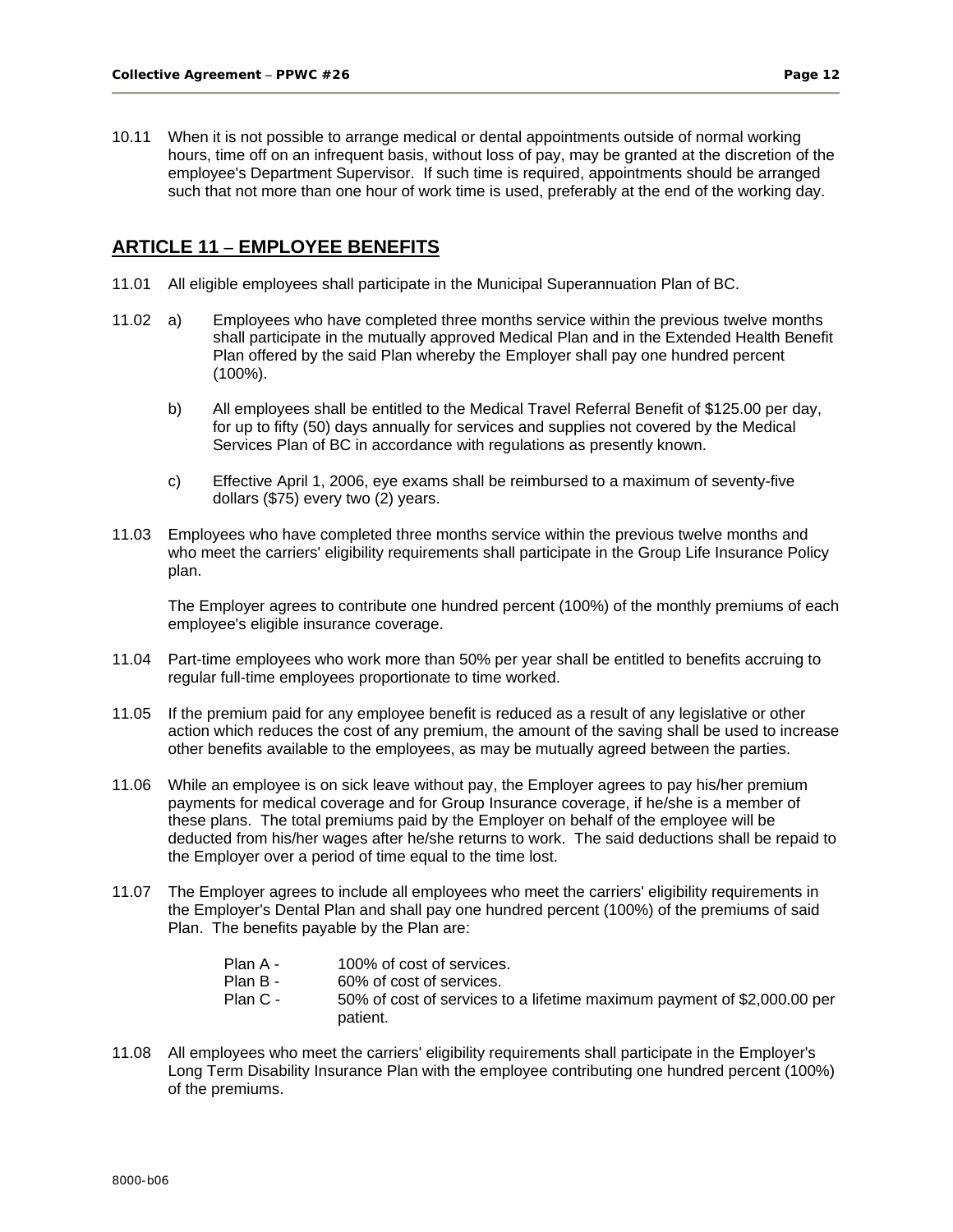- 11.09 On-call and temporary employees who have not paid their portion of the benefits by the 15th of the month following due date may have their benefits terminated.
- 11.10 Benefit eligibility and coverage for On-call, temporary, and part-time employees (hereinafter called employees) will be administered as follows:
	- 1 Employees may participate in the Medical Services Plan of BC (M.S.P.). Based on fulltime employment, the Employer shall pay one hundred percent (100%).
	- 2 Benefits shall be defined as dental, life insurance, long-term disability, and extended health care insurance.
	- 3 Employees who do not meet the eligibility requirements of the carriers will be paid 6% of gross pay in lieu of benefits.
	- 4 Upon meeting the carriers' eligibility requirements for benefit coverage, employees shall inform the Employer in writing, within ten (10) working days, of their choice of joining the benefit plans or receiving a 6% payment in lieu of benefits.

Once a decision has been made, an employee must abide by this decision until he/she obtains full-time employment.

#### 11.11 Pension Buyback

The Employer will match the employee=s contribution for three (3) years of additional eligible pensionable service (effective January 1, 1998): for work at Selkirk College for employees who retire between the age of 55 and 65 who have ten (10) years of service with the Employer and who are eligible under the Municipal Pension Plan.

Deadline for eligible purchase of past service, for years prior to April 1, 2002, is March 31, 2007. For service after April 1, 2002, the deadline is five years from the end of the period of service the employee is applying to purchase. Application for purchase must be made while still an employee at the College.

Employees who wish to apply for this benefit must submit their application to the Employer prior to December 1 of the year prior to the fiscal year in which the employee wishes to retire.

#### 11.12 Early Retirement Incentive

For the purposes of this article early retirement is defined as retirement after age 55 and before age 65.

During any fiscal year starting April 1, the Employer will offer or accept at least one, or the equivalent of at least one, five year early retirement incentive, provided that there are any such requests.

The Employer may offer to an employee or an employee may request an early retirement incentive provided the employee meets the following qualifications:

- 1. is age 55 or over;
- 2. has a minimum of ten years employment with the College;
- 3. is a regular employee on continuing appointment at the time of early retirement; and
- 4. resigns for purposes of retirement as a regular employee.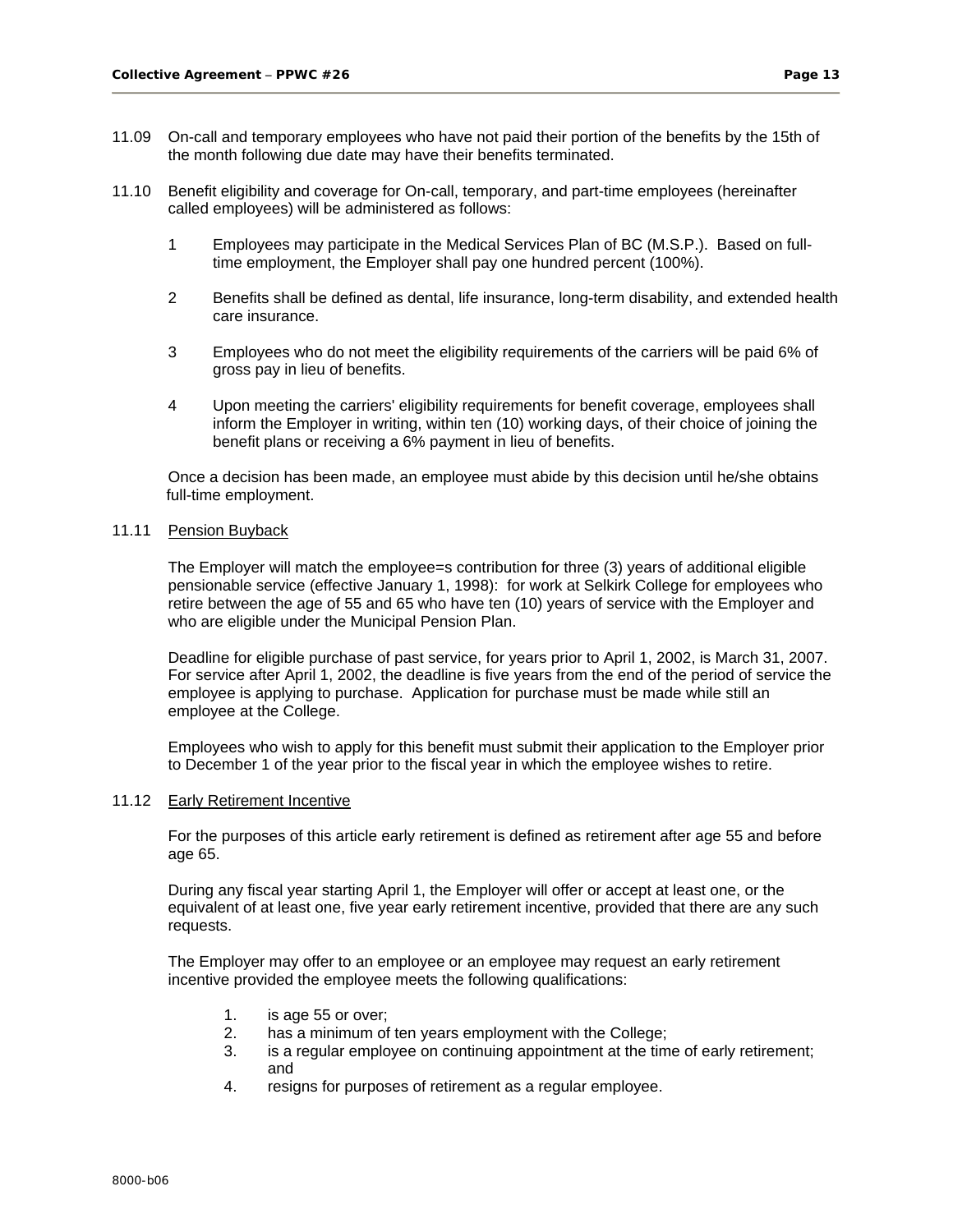Where the number of qualified employees is greater than the number of retirement incentives available in a given fiscal year, the allocation of retirement incentives will be decided based on the following priorities:

- 1. employees within an affected department where downsizing is planned;
- 2. employees with the greatest total of years of age plus years of seniority.

An employee who wishes to be considered for an early retirement incentive must make the necessary application by November 1. The Employer will consider all applications and responses will be made to employees no later than the following March 1.

An employee has the right to accept or decline an early retirement incentive offer made by the employer within thirty (30) days of the offer being made.

In the event that an employee applies for and declines to accept an early retirement incentive offer in one year, he/she shall only be given 10 calendar days to respond to a subsequent early retirement incentive offer in the following year.

When an offer of an early retirement incentive is accepted, an employee=s early retirement will be effective on a date mutually agreed upon between the employee and the Employer. All earned vacation entitlements shall be utilized prior to the date of retirement.

The individual employee=s early retirement incentive agreement will be in writing and will specify the early retirement date, the payment date or dates, and the specific dollar amount of the incentive.

The Employer will provide the Union with copies of all early retirement incentive agreements.

The early retirement incentive will be based on the number of full years to retirement and will be paid in the following amounts:

| <b>Full Years to Retirement</b> | Pay out as of Jan 1, 1998 |
|---------------------------------|---------------------------|
|                                 | 20% of salary             |
| 2                               | 40% of salary             |
| 3                               | 60% of salary             |
|                                 | 80% of salary             |
| 5                               | 100% of salary            |

The early retirement incentive payment will be based on the employee=s salary at the date of retirement.

The early retirement incentive will be paid in equal yearly payments upon retirement and on each anniversary date thereafter based on full years to retirement, until the employee=s normal retirement date has been reached or five (5) yearly payments have been made.

The early retirement incentive may be paid using any other mutually agreed upon payment plan which takes into account the individual employee's personal circumstances.

11.13 Employees who are planning to retire will have the option of converting the Employer=s portion of medical, dental and extended health benefits into their gross salary, for a period of five (5) years preceding retirement. Such employees will then pay 100% of the benefit costs for the above.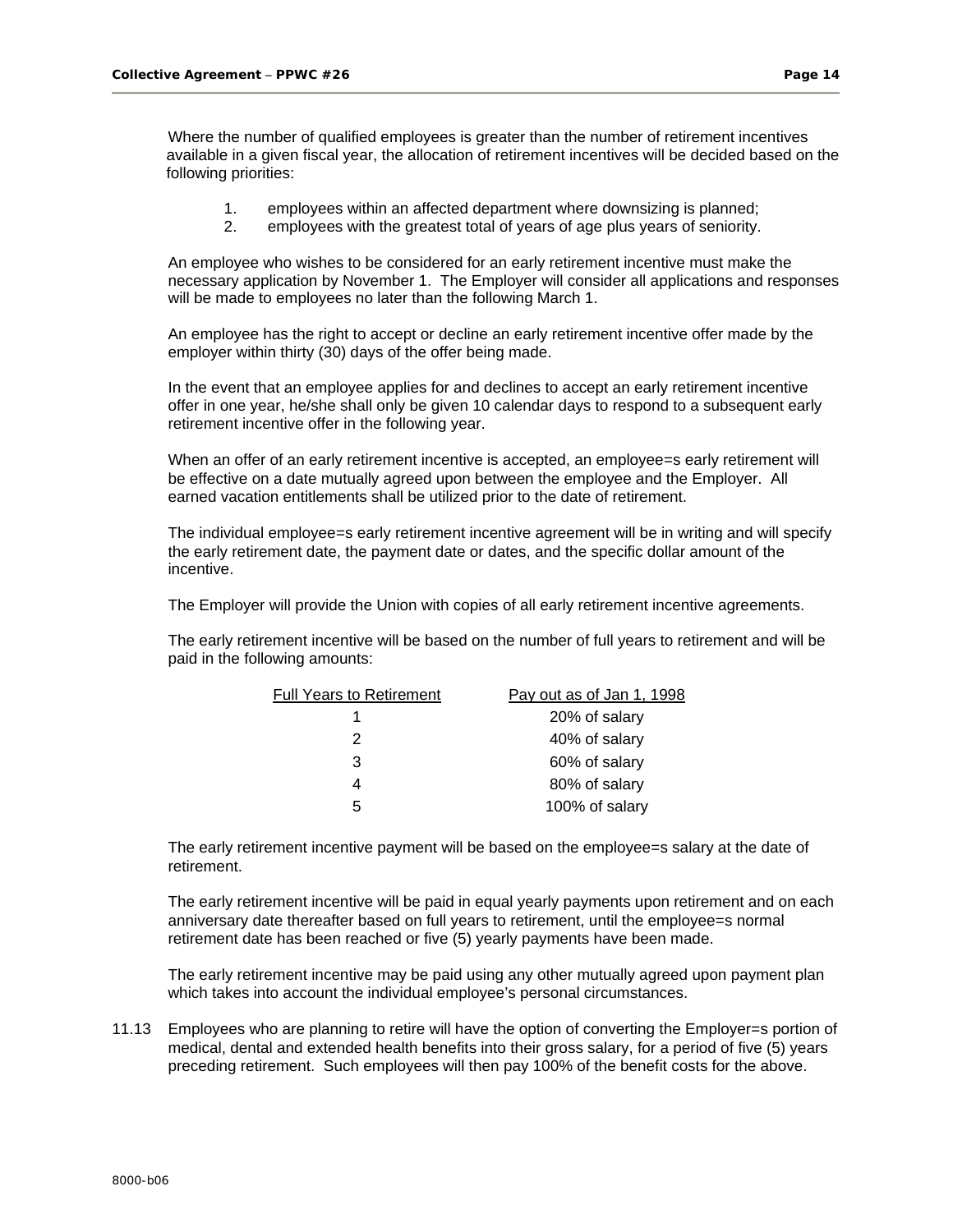### **ARTICLE 12 – SENIORITY**

- 12.01 The Employer agrees that seniority shall govern in all cases of promotions and demotions but that seniority shall govern only when the employee or employees are qualified and have the ability to perform the job. The Employer shall determine qualifications in a fair and equitable manner.
- 12.02 The Employer shall maintain a seniority list showing the date upon which each employee's service commenced. An up-to-date seniority list shall be sent to the Union and posted on all bulletin boards in January of each year.
- 12.03 .1 The seniority date for all employees shall be from the original date of employment.
	- .2 A new employee who is hired to a regular full-time or part-time position shall be on probation for a period of sixty (60) days of work or six (6) months whichever is less.

On-call and temporary employees shall be on probation for a period of sixty (60) days of work of broken or continuous employment during a twelve (12) month period within the job groupings listed in Appendix D.

- .3 A regular employee shall be entitled to all rights and benefits of this agreement after sixty (60) days of work or successful completion of the probationary period, whichever is less.
- .4 On-call and temporary employees shall be entitled to seniority and other benefits as specified when they have completed sixty (60) days of work of broken or continuous employment during a twelve (12) month period within the job groupings listed in Appendix D.
- 12.04 An employee shall not lose seniority rights if he/she is absent from work because of sickness, accident, lay-off, or leave of absence approved by the Employer.

An employee shall only lose his/her seniority in the event:

- .1 he/she is discharged for just cause and is not reinstated.
- .2 he/she resigns in writing.
- .3 he/she is absent from work in excess of two (2) working days without sufficient cause or without notifying the Employer, unless such notice was not reasonably possible.
- .4 he/she fails to return to work within seven (7) calendar days following a lay-off and after being notified by registered mail to do so, unless through sickness or other just cause. It shall be the responsibility of the employee to keep the Employer informed of his/her current address. An employee recalled for On-call work or employment of short duration at a time when he/she is employed elsewhere shall not lose his/her recall rights for refusal to return to work if the Employer can find a suitable replacement.
- .5 he/she is laid off for a period longer than one (1) year.
- .6 he/she fails to return from a leave of absence.
- .7 he/she is transferred to or is the successful applicant for a Selkirk College position outside of the bargaining unit for a period in excess of one (1) year.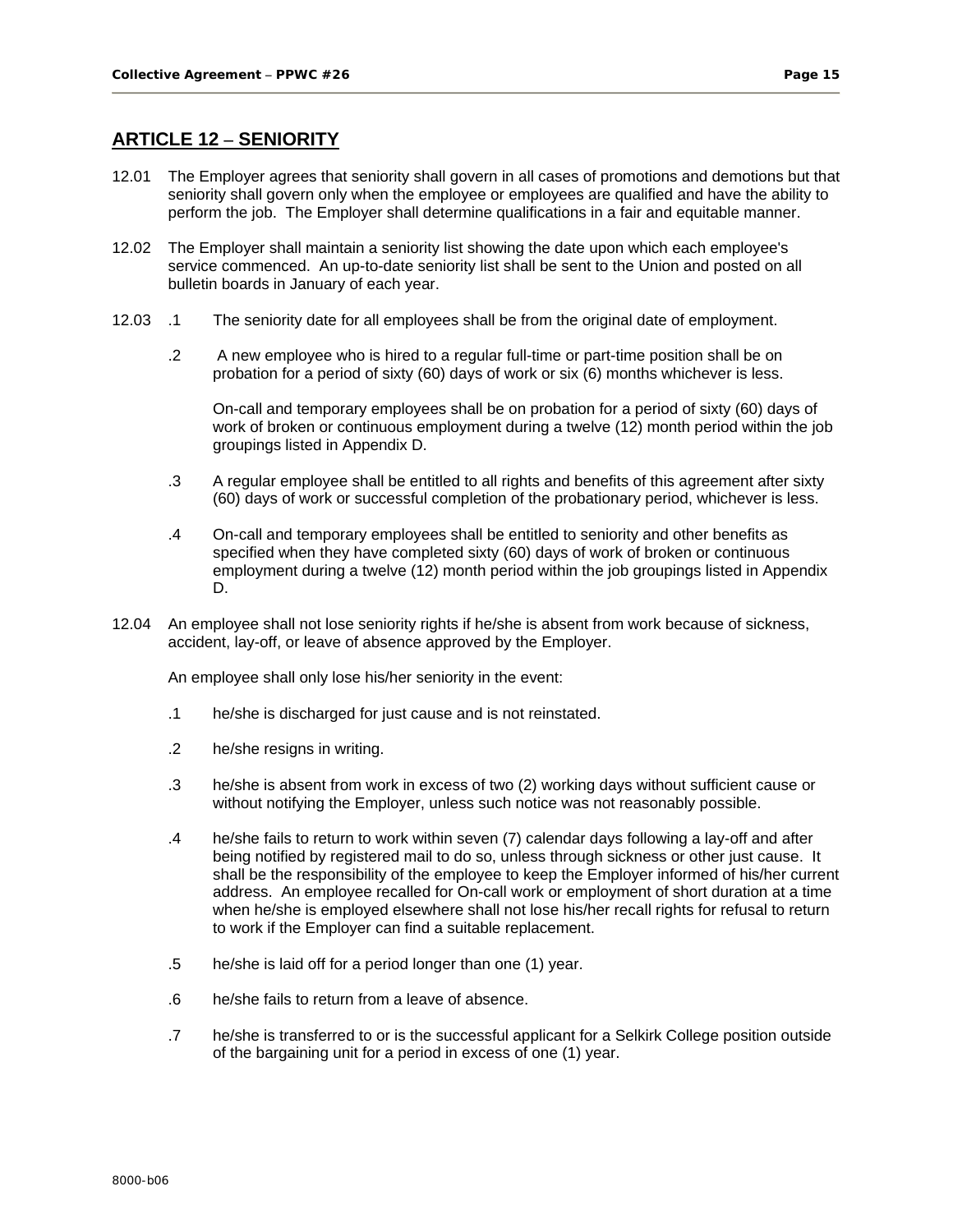- 12.05 No employee shall be transferred to a position outside the bargaining unit without his/her consent. If an employee is transferred to a position outside of the bargaining unit, for a period less than one (1) year, he/she shall retain his/her seniority accumulated up to the date of leaving the unit, but will not accumulate any further seniority. An employee shall have the right to return to a position in the bargaining unit. If an employee returns to the bargaining unit, he/she shall be placed in a job consistent with his/her seniority. Such return shall not result in the lay-off or bumping of an employee holding greater seniority.
- 12.06 In the event that the Employer shall merge, amalgamate, or combine any of its operations or functions with another institution, the Employer agrees to the retention of seniority rights for all employees with the Employer following consultations between the Union and the Employer.
- 12.07 Employees may be transferred from one position to another in the College if such a transfer is considered expedient by the Employer in order to expedite the work in the College, for a period not in excess of sixty (60) days.
- 12.08 In the event of this country being at war, the seniority of employees enlisting in the armed forces shall continue, provided for this purpose an employee returns to his/her employment with the Employer within a six (6) month period of his/her discharge from the armed forces.

## **ARTICLE 13 – GENERAL PROVISIONS**

13.01 .1 When a vacancy occurs or a new position is created, the Employer shall within sixty (60) days notify the Union in writing and post notice of the position on all bulletin boards for a minimum of seven (7) days so that all members will know about the vacancy or new position. For the purpose of this section employees on the recall list will be advised of the vacancy or a new position.

> When a vacancy occurs resulting from an extended sick leave, the provisions of Article 12.07 will prevail. Should the vacancy exceed sixty (60) days, the position will be posted and filled within an additional thirty (30) days. The sixty (60) day time limitation may be extended by mutual agreement of the parties.

If qualified candidates within the unit apply for any vacancy, the Employer shall give them first consideration in filling the vacancy.

- .2 An increase of more than 20% of the hours of work identified in the original posting would constitute substantial change in the position and would require reposting of the position. In addition, all part-time jobs which become full-time must be reposted with the exception of part-time jobs which have been occupied by the same employee for more than 5 years.
- .3 The Employer may create and maintain an on-call list by hiring on-call employees. The successful applicant(s) will be included on the on-call list. Any employee going on an oncall list in a different department is below these posted positions as defined in Article 1.02 and cannot bump a posted position except as defined under Article 14.08.
- 13.02 Such notice of postings shall contain the following information:

Nature of position, qualifications, required knowledge and education, skills, shift, wage or salary rate or range.

Such qualifications may not be established in an arbitrary or discriminatory manner.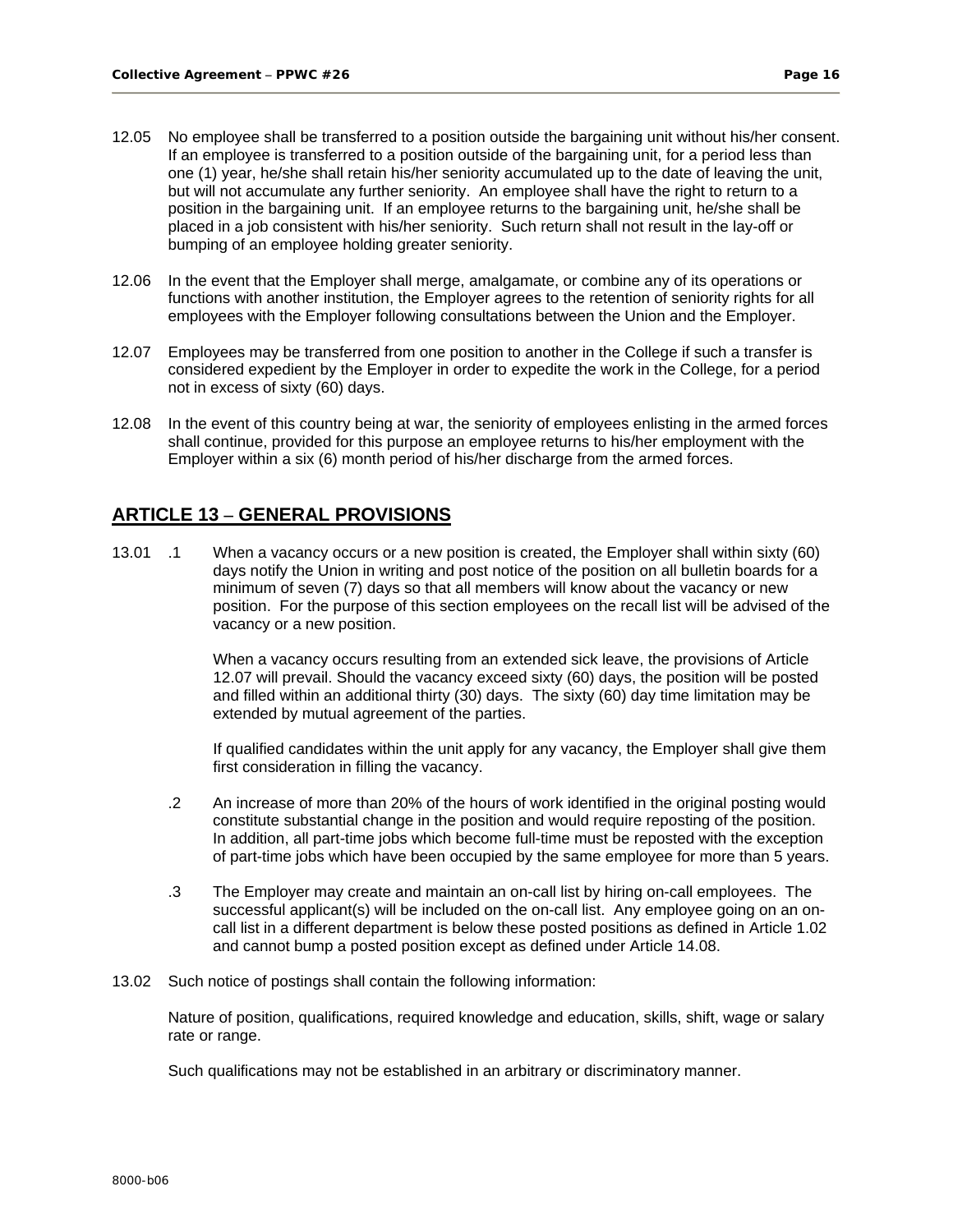- 13.03 All vacant positions will be advertised internally. If the Employer believes that there are no qualified internal candidates available, the Employer will advise the Union that the position will be simultaneously advertised externally.
- 13.04 Role of Seniority in Promotions and Transfers:

Both parties recognize:

- .1 the principle of promotion within the service of the Employer;
- .2 that job opportunity should increase in proportion to length of service.

Therefore, in making staff changes, transfers, or promotions appointments shall be made based on an employee's qualifications and experience as identified for the position. In the event that there are two qualified employees, the appointment shall be made to the employee with the greatest seniority.

13.05 The successful applicant shall be placed on probation for a period of three (3) months. If an employee has served a probationary period as an on-call or temporary employee for a particular classification, he/she will not have to serve a second probation for the same classification.

Conditional on satisfactory service, the employee shall be declared permanent after the period of three (3) months. In the event the successful applicant proves unsatisfactory in the position during the probationary period, or if the employee is unable to perform the duties of the new job classification, he/she shall be returned to his/her former position, wage or salary rate and without loss of seniority.

Any other employee promoted or transferred because of the rearrangement of positions shall also be returned to his/her former position, wage or salary rate, without loss of seniority.

13.06 The senior applicant for a vacant position, who does not possess the required qualifications for the position, will be considered for the position if they possess the majority of the qualifications (academic and/or experience) which are required and if he/she is currently enrolled in a course of studies which will qualify them for the position. This clause shall not apply when certificates are mandatory for placement in the vacant position.

Such an employee will be given a probationary period of four (4) months in the new job, unless otherwise mutually agreed, and the employee will be returned to his/her former position by the College if the required qualifications or certifications are not achieved within the time limits.

- 13.07 Within seven (7) calendar days of the date of appointment to a vacant position, the name of the successful applicant shall be posted on all bulletin boards. The Union shall be notified of all appointments, hirings, layoffs, transfers, recalls and terminations of employment.
- 13.08 In the event of any employee taking a course of instruction, as approved by the Employer, in order that the employee will better qualify to perform his/her job, the Employer will, on the employee's successful completion of the course, reimburse the employee in the full amount of the tuition fee(s).
- 13.09 An employee unable through injury or illness to perform his/her normal duties will be provided with alternate suitable employment where it is reasonably possible. If no alternate employment can be found the employee shall be given the right to bump into a job for which the employee is qualified. If there is no such job presently available within the workplace, the employee shall be given preference for new jobs for which the employee is qualified. Said employee shall not displace an employee with more seniority.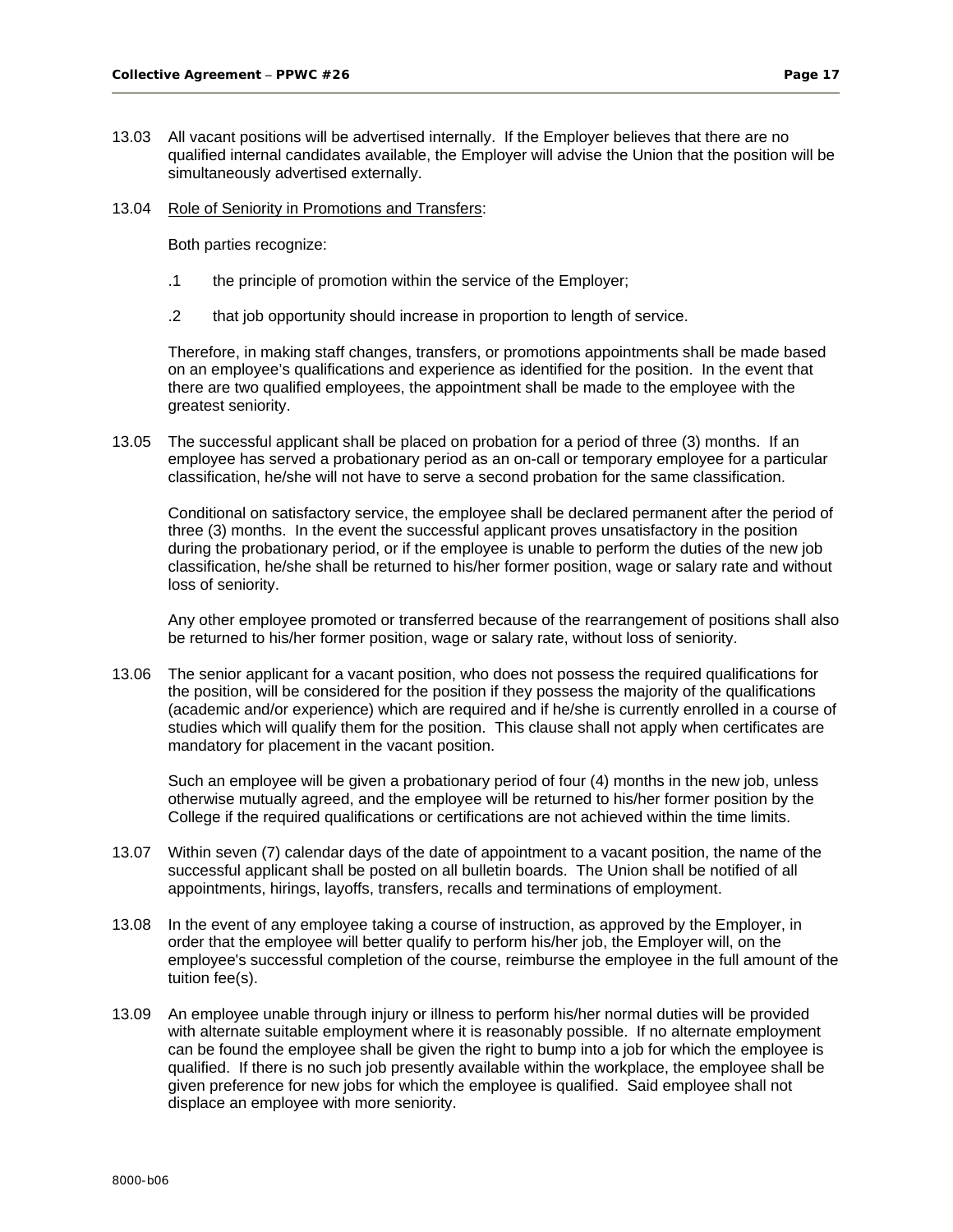- 13.10 An employee who, through advancing years is unable to perform his/her normal duties may be provided with alternate suitable employment. Such employee shall not displace an employee with more seniority.
- 13.11 .1 When the Employer requires an employee to perform first aid duties as part of his/her job requirements, reasonable costs of obtaining or receiving First Aid certification shall be paid by the Employer. Any employees so required shall be given reasonable opportunity to obtain said certification and upon receiving certification shall be paid in addition to his/her classification rate of pay as follows:

| Occupational First Aid, Level 3* | \$140.00 per month |
|----------------------------------|--------------------|
| Occupational First Aid, Level 1* | \$ 60.00 per month |

\*Or other courses that are equivalent to and recognized by, WCB.

- .2 When an employee is requested and authorized by the College to provide Occupational First Aid, Level 3 coverage on an casual or temporary relief/replacement basis, they shall be paid seven (7) dollars per day.
- 13.12 Whenever the singular, masculine, or feminine is used in the Agreement, it shall be interpreted as if the plural, feminine, or masculine had been used, where the context of the party or parties hereto so requires.

### **ARTICLE 14 – ROLE OF SENIORITY IN LAYOFFS**

- 14.01 Both parties recognize that job security shall increase in proportion to length of service. Therefore, in the event of a lay-off, employees shall be laid off in the reverse order to the bargaining-unit-wide seniority subject to job requirement.
- 14.02 Employees shall be recalled in the order of their seniority subject to job requirement.
- 14.03 No new employees shall be hired until those laid off have been given an opportunity of recall subject to job requirement.
- 14.04 a) Employees who are to be laid off for periods of less than thirteen (13) weeks shall be given notice ten (10) working days prior to the effective date of lay-off.
	- b) Employees who are to be laid off for periods of thirteen (13) weeks or more, will be provided with the following notice:

| <b>Years of Service</b> | Notice          |
|-------------------------|-----------------|
| 0 to 2 Years            | 10 Working Days |
| 2 to 4 Years            | 20 Working Days |
| 4 to 6 Years            | 30 Working Days |
| 6 to 7 Years            | 35 Working Days |
| 8 Years and over        | 40 Working Days |

Where possible, the Employer shall notify employees in writing of the anticipated date of recall.

In the event the employee's job is eliminated while the employee is laid off, the employee shall be notified ten (10) working days prior to the original anticipated date of recall and he/she shall have the right to exercise his/her rights in accordance with Article 14.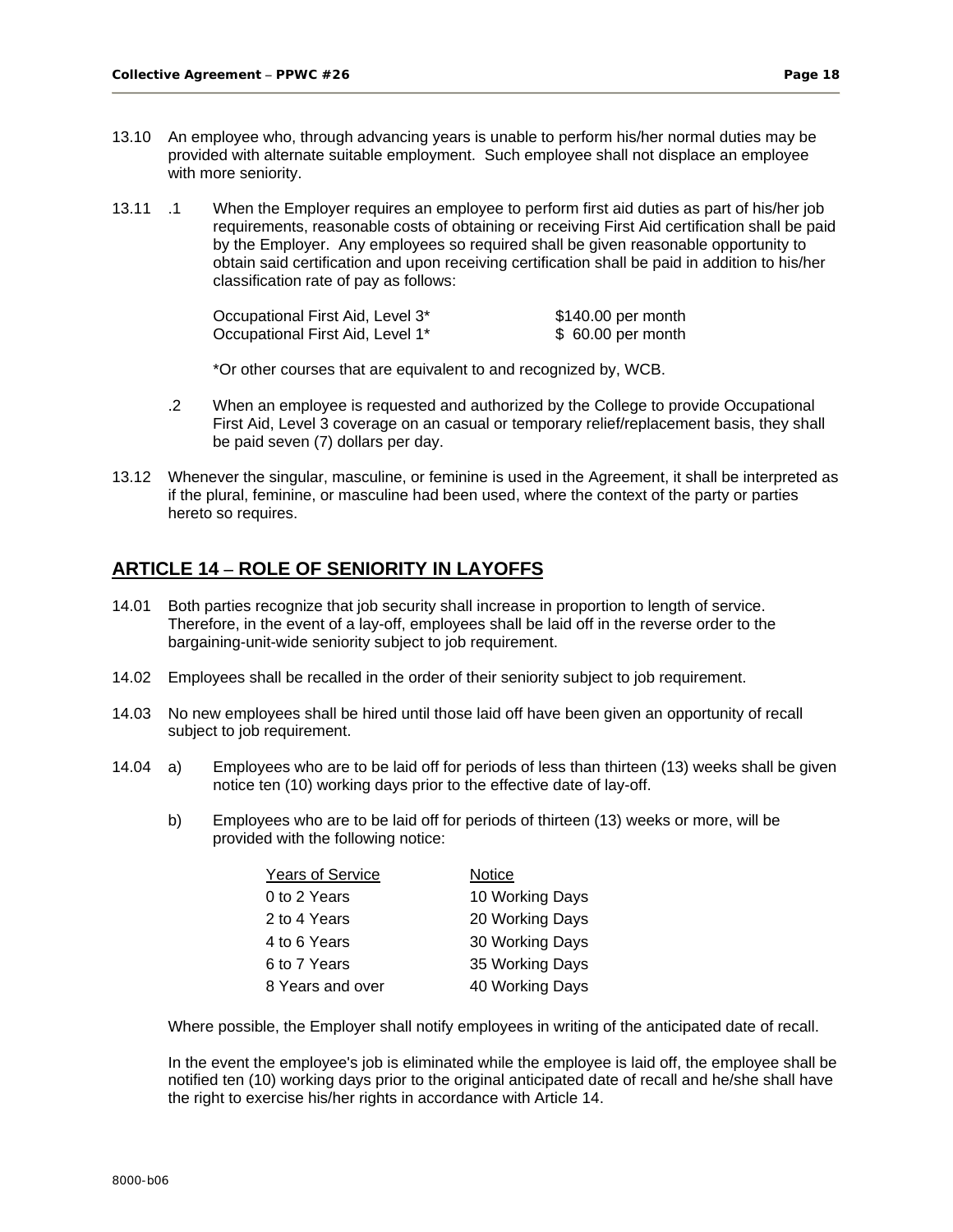- 14.05 The Employer agrees to pay the Employer's portion of premiums for all employee benefit plans for employees laid off for periods of less than four (4) months. In the event of a longer lay-off, employees so affected shall have the right to continue this coverage through direct payments where allowable.
- 14.06 Grievances concerning lay-offs, recalls and job placement shall be initiated at Stage 3 of the Grievance Procedure.
- 14.07 If an employee's job is eliminated, he/she shall have the opportunity to exercise his/her seniority rights or accept a severance payment of one month=s pay for each year of service to a maximum of six months, without right of recall.

#### 14.08 Seniority Rights

- 1) Regular employees in receipt of a lay-off notice will be required to choose one of the following options in accordance with Article 14:
	- a) lay-off with recall rights for one (1) year. A regular full-time employee or regular part-time employee who is laid off and chooses to place his/her name on the recall list rather than exercise his/her seniority rights shall be automatically recalled when a similar position in that particular classification becomes available. During the recall period, employees would be able to access work, for which they hold the required qualifications, from the on-call list.
	- b) exercise bumping rights. It is understood that an employee who exercises his/her bumping rights is relinquishing any claim to his/her previous position and further recall.
	- c) accept a severance payment according to clause 14.07.
- 2) The administration of bumping rights shall be as follows:
	- a) a regular full-time employee in receipt of a lay-off notice will be entitled to bump the least senior full-time employee for whose job he/she possesses the minimum qualifications.
	- b) if a full-time position is not available, the employee will be entitled to bump the least senior part-time employee for whose job he/she possesses the minimum qualifications.
	- c) a regular part-time employee in receipt of a layoff notice will be entitled to bump the least senior part-time employee for whose job he/she possesses the minimum qualifications.
	- d) an employee who does not possess the minimum qualifications will be considered for the position by the Employer in a fair and equitable manner.
	- e) an employee who bumps into a new position will be required to serve a probationary period of three (3) months. In the event an employee proves unsatisfactory during the probationary period or if the employee is unable to perform the duties of his/her new position, he/she shall be laid off in accordance with clause 14.08, section 1, subsection (a) and (c).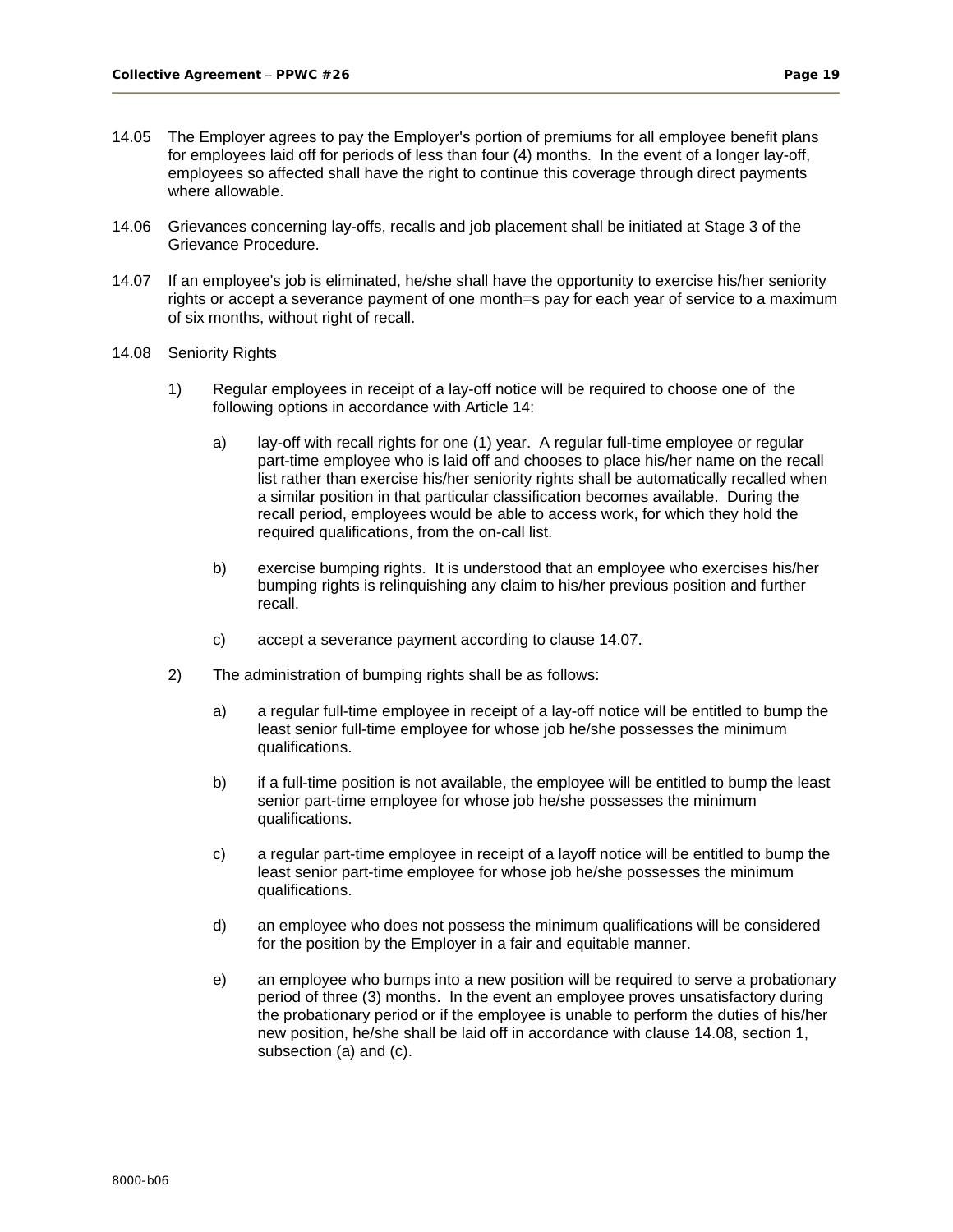#### 14.09 Role of Seniority

An employee will receive a payment equal to their vacation and banked overtime credits on the last day of work prior to a lay-off. The employee will be entitled to retain their bonus week of vacation for utilization at a later date.

#### **ARTICLE 15 – DISMISSAL AND RESIGNATIONS**

- 15.01 Except in the case of dismissal for cause, employees who have completed their probationary period shall be given two (2) weeks notice of termination of employment or two (2) weeks pay in lieu thereof.
- 15.02 An employee voluntarily leaving the service of the Employer shall be required to give the College two (2) weeks notice in writing of resignation of employment.
- 15.03 .1 When the Employer deems it necessary to censure an employee because of performance or behavioural issues that have an impact on the employee's work; the Employer shall follow the established practice of Progressive Discipline at each step, as described in Article 15.03.2. The employee will be accompanied by a Union Steward.
	- .2 Stages of Progressive Discipline: Progressive discipline is broken down into stages, with each successive stage calling for more serious disciplinary measures. The process is typically segmented into the following pattern:

| Verbal Warning                                        |
|-------------------------------------------------------|
| Written Warning and Action Plan                       |
| Final Written Warning with Action Plan and Discipline |
| Termination                                           |
|                                                       |

At all times the Employer and Union agree to abide by the Principles of Natural Justice.

15.04 Records that have been listed for over a twelve (12) month period will be withdrawn providing there has not been a continuation of an offence. Only those records of more than one (1) year shall be deleted. An employee shall be given a copy of his/her personnel file if he/she requests it.

### **ARTICLE 16 – SAFETY**

- 16.01 The parties shall cooperate in continuing and perfecting safety measures now in effect.
- 16.02 Selkirk College shall have a Joint Occupational Health and Safety Committee structured in accordance with the BC Occupational Health and Safety Regulations.
- 16.03 The Safety Committee shall hold meetings as mandated by the BC Occupational Health and Safety Regulations and all unsafe or dangerous conditions shall be discussed and dealt with at such meetings.
- 16.04 Minutes of all Safety Committee meetings shall be kept and copies of such minutes shall be sent to the Employer and the Executive of the Union.
- 16.05 Time spent during the regular working hours by employees in performance of their duties as members of the Joint Safety Committee shall be considered as time worked.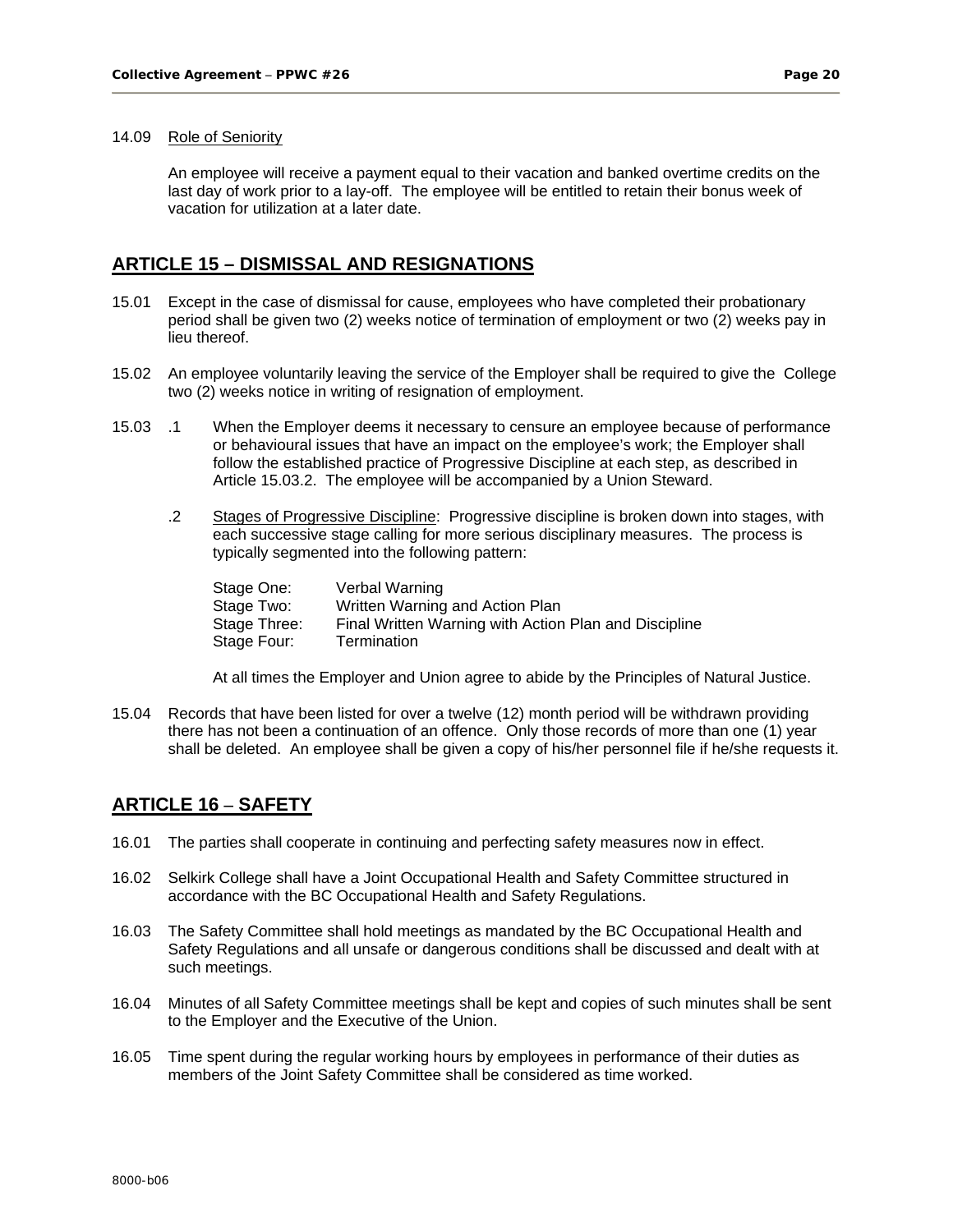- 16.06 All employees in any dangerous capacity shall be supplied with all necessary tools, safety equipment and protective clothing when needed.
- 16.07 The Employer shall provide and maintain protective outer clothing for employees where such protective clothing is needed because of the nature of the work to be done.

Where such protective clothing is provided for sanitary or safety reasons, employees shall observe the regulations for the wearing of such attire.

16.08 Upon request from a pregnant employee, the Employer may reschedule the duties of the employee to enable her to work away from the VDT, without loss of pay. The Employer shall make a reasonable effort to accommodate the request.

## **ARTICLE 17 – GRIEVANCE PROCEDURE**

17.01 Should a dispute arise between the Employer and the Union and any employee or employees regarding the interpretation or violation of the Agreement, an earnest and timely effort shall be made to settle the dispute in the following manner.

The employee or employees concerned, in person, with or without a Union Steward, shall first seek to settle the dispute within the terms of the Collective Agreement with the Supervisor.

The Union reserves the right to call the complainant into the grievance process for clarification and information purposes.

- Stage 1: Failing a satisfactory settlement within five (5) working days after the dispute was submitted to the Supervisor only a Union Steward may submit the dispute as a grievance, which shall be stated in writing, to the Supervisor.
- Stage 2: Failing a satisfactory settlement within five (5) working days after the grievance was submitted under Stage 1, only the Union Steward may submit the grievance, which shall be stated in writing, to the Director, Human Resources.
- Stage 3: Failing a satisfactory settlement within five (5) working days after a grievance has been submitted under Stage 2, the grievance may be submitted to the President or his/her delegate (other than a delegate previously involved in the resolution of the grievance) who shall meet with the Unions Steward within seven (7) working days of being requested to so meet. Only Union Stewards shall submit the grievance to the President or his/her delegate verbally or in writing.
- Stage 4: Failing a satisfactory settlement within five (5) working days after the dispute was submitted under Stage 3, the Union may, on giving five (5) working days notice in writing to the Employer of their intention, refer the dispute to a Board of Arbitration.
- 17.02 If a dispute is not submitted within sixty (60) calendar days after the occurrence of the act or decision giving rise to the dispute, then the dispute shall be deemed to be abandoned, and all rights of recourse to the grievance procedure shall be at an end. This sixty (60) calendar day limitation may be extended by mutual agreement between the Employer and the Union.
- 17.03 The Employer shall have the right to submit in writing any dispute regarding the interpretation or violation of this Agreement to the Executive Board of the Union. Failing a satisfactory settlement within eight (8) working days of the submission, the Employer may, upon giving five (5) working days in writing to the Union of their intention, refer the dispute to the Board of Arbitration instituted in accordance with this Article.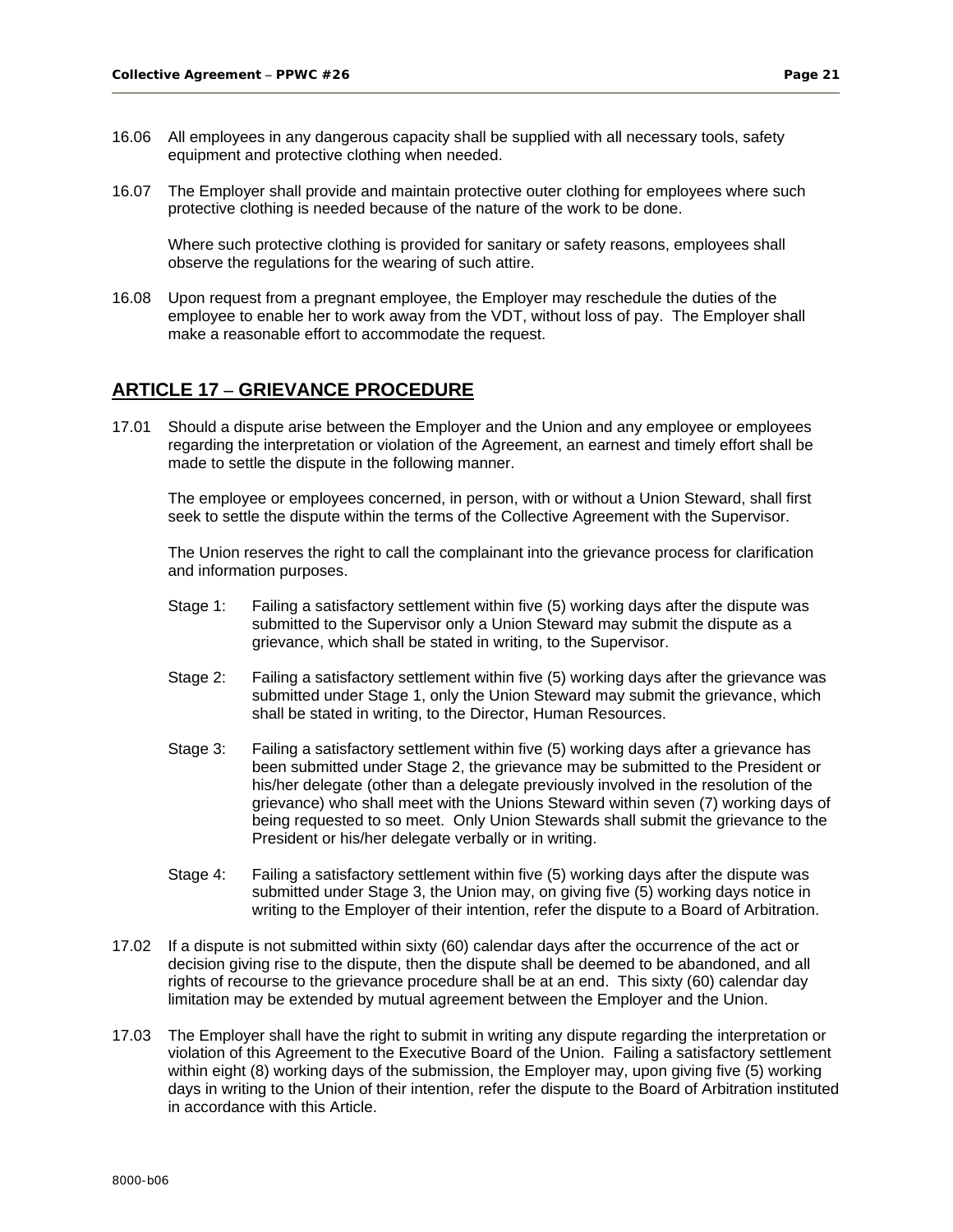- 17.04 A Board of Arbitration shall consist of three (3) members: one to be selected by the Employer and one by the Union, within five (5) days of either party being notified by the other party of its desire to refer the dispute to a Board of Arbitration. There shall also be a third mutually acceptable person, who shall act as Chairperson, to be chosen by the two persons so selected. In the event that the Employer and the Union are unable to agree upon the selection of the third member of the Board of Arbitration within a period of five (5) days after notice of the appointment of the members of the Board by the parties, the Minister of Skills Development and Labour of the Province of British Columbia shall be requested to appoint such a third member. The decision of the Board of Arbitration or of a majority thereof, shall be final and binding upon the parties, but in no event shall the Board of Arbitration have the power to alter, modify, or amend this Agreement in any respect.
- 17.05 The Arbitration Board may determine its own procedure, but shall give full opportunity to all parties to present evidence and make representations to it. The Arbitration Board shall commence its proceedings within ten (10) days, or sooner, after the Chairperson is appointed. It shall hear and determine the difference or allegation, and render a decision within ten (10) days from the time the Chairperson is appointed. The decision of a majority shall be the decision of the Arbitration Board.
- 17.06 Each party shall pay the expenses of the member of the Board of Arbitration chosen by it and all expenses incurred in connection with the presentation and preparation of its own case, but the parties shall share equally the expenses of the third member of the Board of Arbitration.
- 17.07 At any stage of the grievance or arbitration procedure, the parties may have the assistance of the employee(s) concerned as witness(es), and any other witnesses, and all reasonable arrangements will be made to permit the conferring parties or the arbitrator(s) to have access to any part of the Employer's premises to view any working conditions which may be relevant to the settlement of the grievance.
- 17.08 The procedure for settling disputes as set out in this Article shall be strictly adhered to, but where a dispute involving a question of general application or interpretation occurs, the Employer and the Union may agree to by-pass Stages 1 and 2 of Section 17.01 of this Article. The time limitations set out in this Article may be extended by mutual agreement of the parties.

# **ARTICLE 18 – CLASSIFICATIONS**

- 18.01 The setting out of job classifications and the accompanying wages in Schedule "A", which is attached to this Collective Agreement, shall not bind the Employer to create or fill such positions.
- 18.02 The Employer and the Union agree that all existing and new positions will be administered according to the Joint Gender Neutral Job Evaluation Plan Program Terms of Reference dated 1994-02-15, as amended. The current Job Evaluation Plan is under review and revision. The College will pay the costs of having three Union participants on the Joint Job Evaluation Committee.

The Union reserves the right to withdraw from participation in the Joint Job Evaluation Committee subject to thirty (30) days notice to the Employer. Notwithstanding said withdrawal action, the Union reserves the right to grieve the final result of any Job Evaluation Review, in accordance with Article 17 procedures.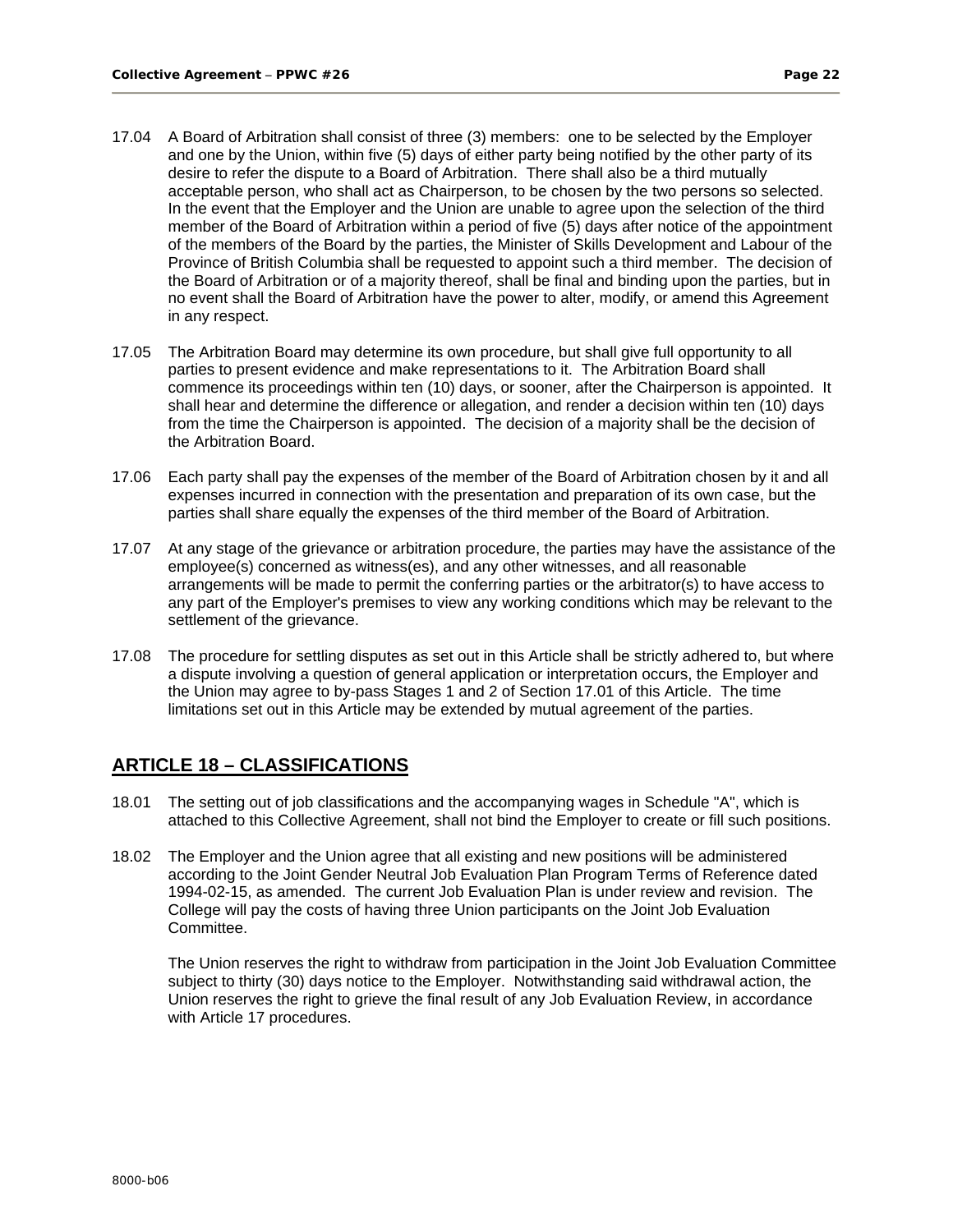# **ARTICLE 19 – EDUCATIONAL BENEFITS**

- 19.01 Employees who enrol in courses at the College are entitled to a remission of one hundred percent (100%) of the tuition fees and all of the application fees with respect to one full course per academic year. Educational benefits are prorated for part-time employees.
- 19.02 The spouse and dependent children (not employed by the Employer) of an employee are entitled to a fee remission of fifty percent (50%) of the appropriate tuition fees. Educational benefits are prorated for part-time employees.

Article 19.02 does not apply to any new courses or programs where Selkirk College acts as a broker, or is in partnership with another institution after April 1, 2006.

- 19.03 Employees are encouraged to enrol in courses at the College and elsewhere. In cases where the course of studies is in line with the employee's duties, the Employer may grant a limited amount of leave for such study if the absence does not hinder the efficient operation of the department.
- 19.04 Regular PPWC Employees, their spouses and dependent children, shall be exempted from tuition fees for all Selkirk College courses providing that:
	- .1 they are not one of the minimum number required to ensure Ago@ status of the course.
	- .2 there is a vacant seat for the employee, spouse or dependent children on the first day of class. If there is a vacant seat on the first day of class and an employee, spouse or dependent child has guaranteed a seat by paying the tuition, he/she shall be entitled to a tuition refund for the course. If a seat becomes vacant after the first day of class and there is no prospective fee-paying student on a wait list, and an employee, spouse or dependent child has not guaranteed a seat by paying the tuition, he/she shall be exempted from paying tuition fees, providing the course instructor agrees to allow the employee to start the class late. In any event no employee, spouse or dependent children will be permitted to start a class after five (5) working days.
	- .3 the admission requirements for all prospective students shall apply and not be waived for the purpose of this article.
	- .4 the prospective student is not exempted from any other non-tuition fees or material costs which students may be required to pay, or from any other requirements students are expected to fulfil.
	- .5 for the purposes of this article, dependent children shall be defined as children under the age of twenty five (25) years residing with the employee.
	- .6 tuition remission does not apply to courses or programs when Selkirk College acts as a broker, where Selkirk College is in partnership with another institution, or to Co-op or work term fees.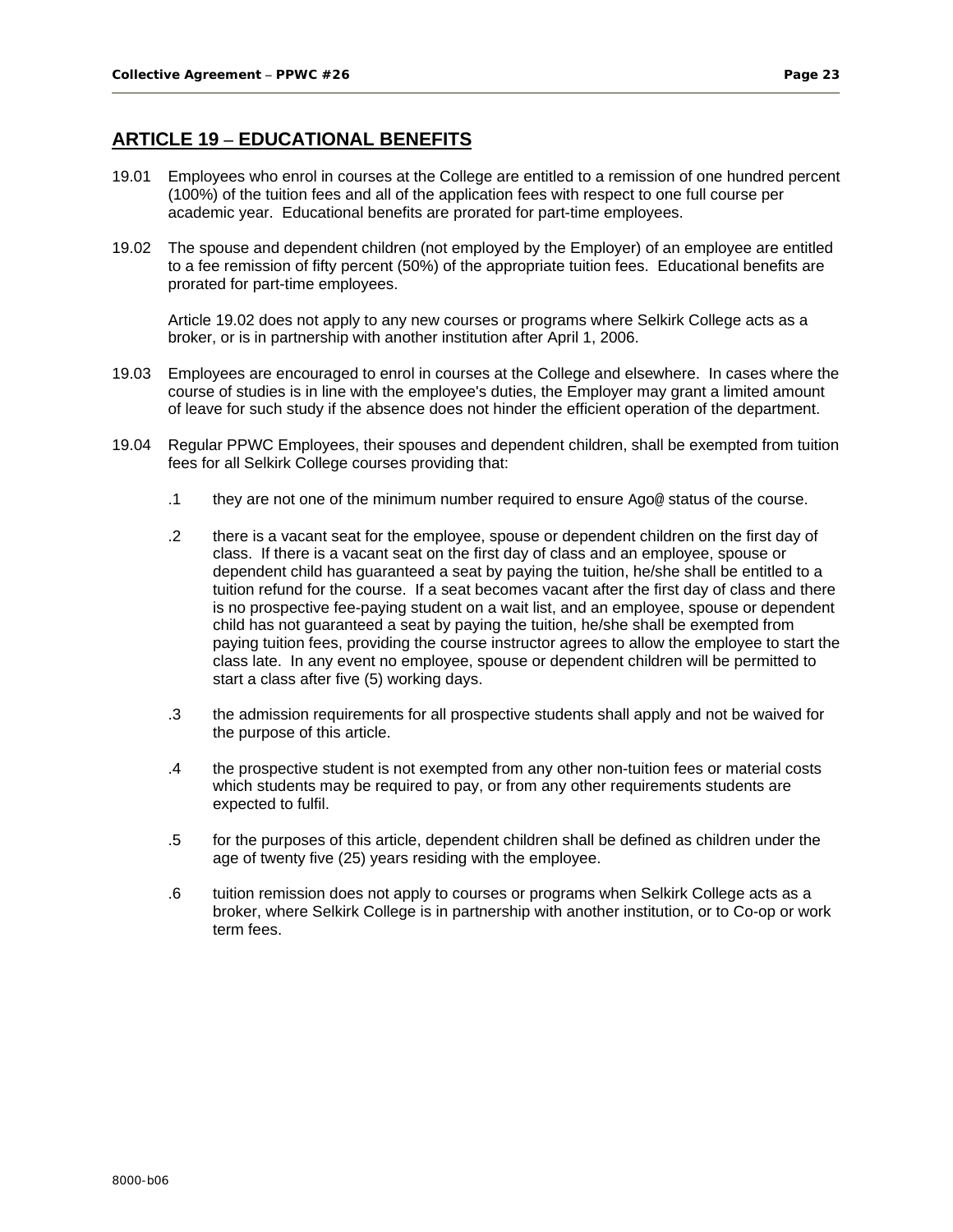# **ARTICLE 20 – COMPASSIONATE LEAVE**

20.01 A regular employee shall be granted five (5) regularly scheduled consecutive work days leave without loss of pay or benefits in the case of the death of a parent, spouse/partner or child, including step child, foster child, sister, brother, and three (3) regularly scheduled consecutive work days leave without loss of pay or benefits in the case of the death of a grandchild, grandparent, mother-in-law, father-in-law, sister-in-law, or brother-in-law. Reasonable leave of absence without pay shall be granted for travel and estate affairs associated with such paid compassionate leave. One (1) day shall be granted without loss of pay or benefits to a regular employee to attend a funeral as pallbearer, provided such employee has the prior approval of his/her supervisor or department head.

Reasonable exceptions to the above definitions will be considered upon mutual agreement between the College and the Union.

## **ARTICLE 21 – GENERAL LEAVE**

21.01 Leaves of Absence Without Pay

An employee may apply for leave of absence without pay for personal reasons. When applying for such leave, the employee must state in writing the reason for the request and the duration of the proposed absence. The submission must be made to the Departmental Supervisor one week in advance of the requested leave, except in situations of extreme urgency. The Employer shall reply in writing to the request. Provided that the disruption in work required of the employee can be accepted by the Employer, arrangements will be made to grant such leave.

Upon completion of leave, the employee shall return to his/her job. If the employee's job is eliminated while the employee is on leave of absence, he/she shall be immediately informed in writing and shall have the opportunity to exercise his/her seniority rights.

- 21.02 Employees required to serve as jurors or court witnesses shall be given time off with full pay while so serving, providing that the employee turns over to the Employer any wages he/she receives for serving as a witness or juror.
- 21.03 Citizenship Leave

An employee shall be granted one (1) day's leave with pay to attend his/her formal hearing to become a Canadian citizen.

21.04 Employees who take a leave of absence to fill a temporary position will not be eligible to apply for other temporary positions during the term of the leave. This does not restrict employees from applying for permanent positions while on a leave of absence.

## **ARTICLE 22 – PREGNANCY/PARENTAL LEAVE**

22.01 An employee shall be entitled to pregnancy/parental leave without pay for a period of up to one (1) year.

The employee may return to work during his/her leave of absence upon submission of one (1) month of notice of his/her intention to return to work. The employee shall resume employment at the same classification that she/he held when the pregnancy/parental leave commenced.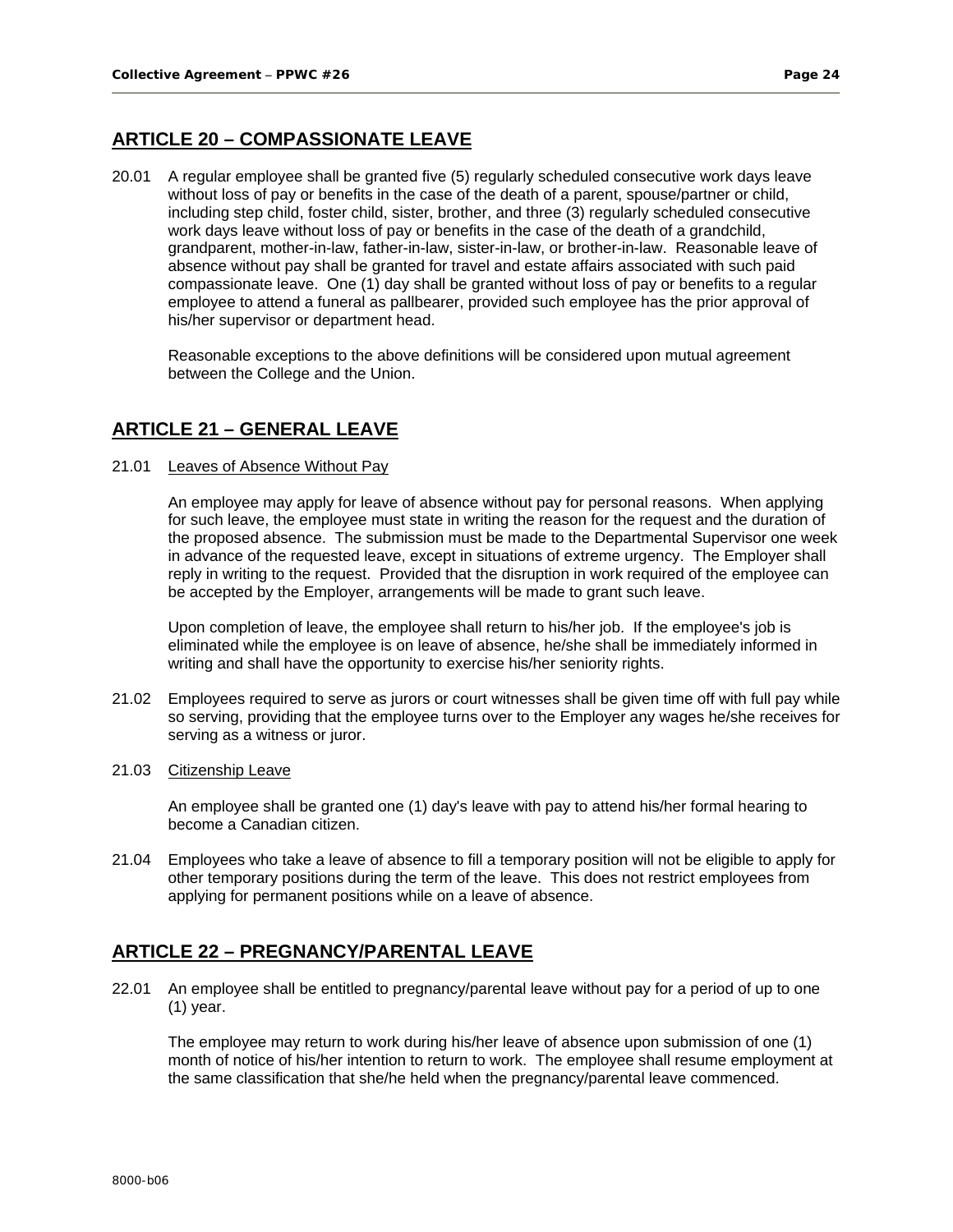The employee shall continue to earn seniority and be eligible for health and insurance benefits during the pregnancy/parental leave.

The Employer will pay the Employer's share of the health and insurance premiums for up to eighteen (18) weeks or in accordance with the Employment Standards Act.

### **ARTICLE 23 – USE OF COLLEGE FACILITIES**

- 23.01 Employees have the right to use the following College facilities:
	- .1 Library. Borrowing privileges available without charge. Upon retirement an employee shall be issued a permanent individual library card.
	- .2 Athletic facilities.
	- .3 Food services.
	- .4 Meeting room. The Employer will allow the use of a room for meetings of the Union, following normal booking procedures.
	- .5 Parking. Parking facilities will be available on campus for all employees. The College shall provide, free of charge, at the home campus of each employee, a parking space for the motor vehicle of each employee covered by this agreement.
	- .6 Housing.
	- .7 Bulletin boards. The employer agrees to provide bulletin boards in each building in which five (5) or more employees are regularly working. They shall be displayed in permanent and prominent locations acceptable to the Employer and the Union.
	- .8 Mail service. The Union shall be allowed the use of the Internal College mail system according to the established policy of the College.
	- .9 Duplicating services. The Union shall be allowed the use of the College duplicating services according to the established rates set for customers of the Employer.
	- .10 Office space. The Employer agrees to provide office space for Union use acceptable to the Union and the Employer.
- 23.02 All employees shall be given access to free Gym leisure passes. Those unable to use the College facilities may apply for a like amount of PD funding for other wellness programs. Both parties recommend that use of the College facilities have priority over privately operated facilities. Funding will be proportional for those employees who are not full-time. Decisions of the PD committee are final and binding on both parties.

### **ARTICLE 24 – TERM OF AGREEMENT**

24.01 This agreement shall remain in effect for the period January 1, 2006 to December 31, 2010 A.D., but shall not terminate at the expiration of that period unless notice in writing of the termination has been given by one party to the other party not more than four (4) months nor less than two (2) months immediately preceding December 31, 2010. If no such notice is given, this Agreement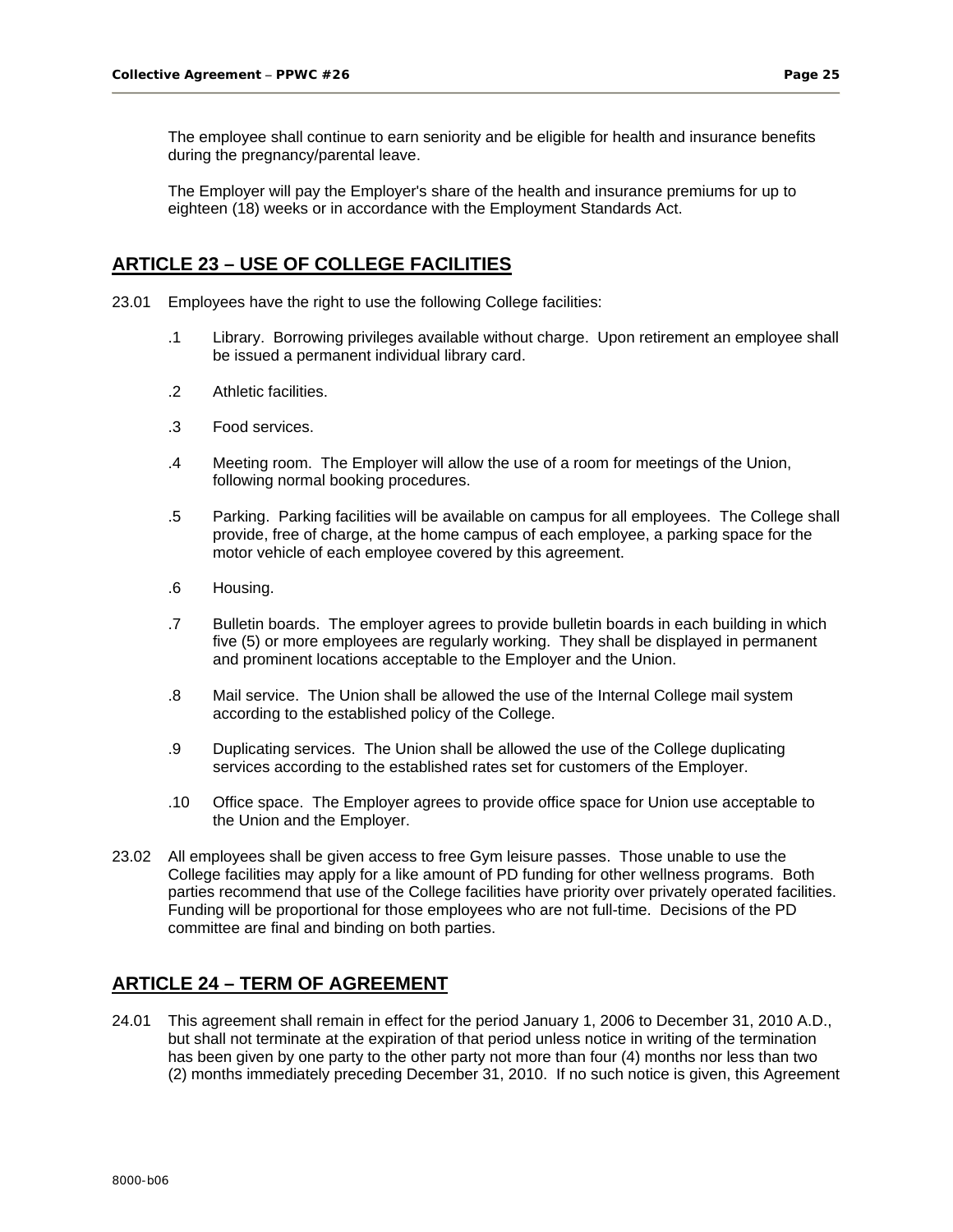shall remain in effect from year to year until termination by either party upon notice in writing not more than four (4) months nor less than two (2) months immediately preceding December 31 in any one year. Either party may within that period of four (4) months immediately preceding the date of expiry of this Agreement by notice, require the other party to the Agreement to commence collective bargaining.

24.02 The operation of sub-section (2) of Section 66 of the Industrial Relations Act is hereby specifically excluded and shall not be applicable to this Agreement.

THIS Agreement made and entered into this 31st day of December, 2005.

**IN WITNESS WHEREOF the parties hereto have executed this Agreement under Seal.** 

#### **FOR SELKIRK COLLEGE THE PULP, PAPER AND WOODWORKERS OF CANADA, LOCAL 26**

*original signed by original signed by* 

*College Authorities PPWC Local 26*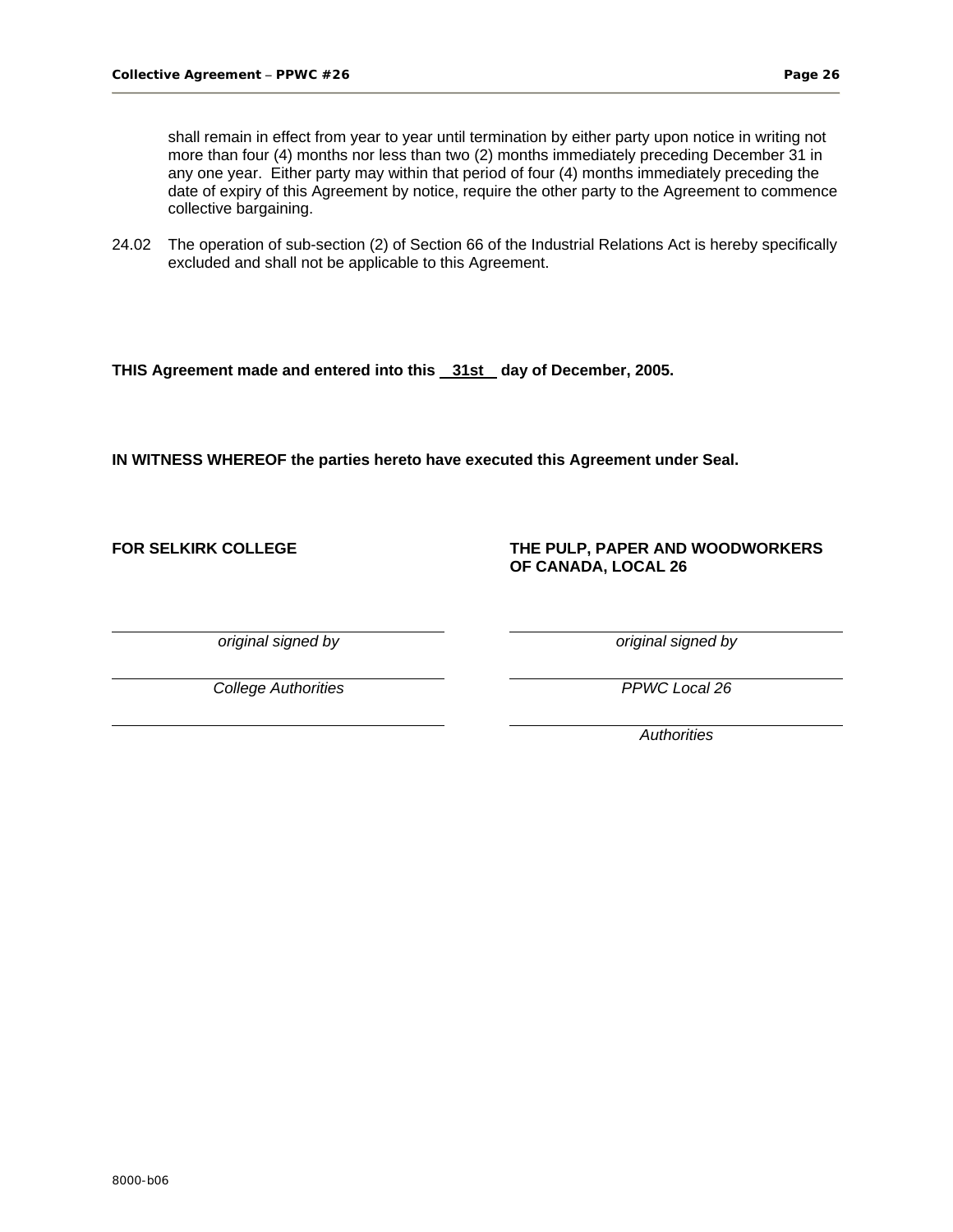# **SCHEDULE "A" Rates of Pay**

| <b>PAY</b>              | <b>CLASSIFICATIONS</b>                                                                                                                                                                                                                                                                                                                                                                                                                                                                                                                                                                                                                                    | <b>RATE OF PAY</b><br>(effective Jan 1-Apr 06/07/08/09) |          |          |          |          |
|-------------------------|-----------------------------------------------------------------------------------------------------------------------------------------------------------------------------------------------------------------------------------------------------------------------------------------------------------------------------------------------------------------------------------------------------------------------------------------------------------------------------------------------------------------------------------------------------------------------------------------------------------------------------------------------------------|---------------------------------------------------------|----------|----------|----------|----------|
| <b>GRADE</b>            | (effective Jan 1, 2001-Job Evaluation)                                                                                                                                                                                                                                                                                                                                                                                                                                                                                                                                                                                                                    | Jan 1/06 -<br>Mar 31/06                                 | Apr 1/06 | Apr 1/07 | Apr 1/08 | Apr 1/09 |
| 1                       | <b>Fees Clerk</b><br>Coordinator, Student Activities<br>(Trail/Nelson)<br>Cultural Assistant (May-August)                                                                                                                                                                                                                                                                                                                                                                                                                                                                                                                                                 | 16.49                                                   | 16.84    | 17.19    | 17.55    | 17.92    |
| $\mathbf{2}$            | Coordinator, Study Tour                                                                                                                                                                                                                                                                                                                                                                                                                                                                                                                                                                                                                                   | 17.39                                                   | 17.76    | 18.13    | 18.51    | 18.90    |
| $\overline{\mathbf{3}}$ | Attendant, Sports<br>Clerk, Bookshop (Castlegar)<br>Clerk, Residence (On-call)<br>Clerk Typist (Extension Centres)<br>Clerk Typist, SCFA PD<br>Clerk, Weekend<br><b>Drivers</b><br>General Maintenance                                                                                                                                                                                                                                                                                                                                                                                                                                                    | 18.30                                                   | 18.68    | 19.08    | 19.48    | 19.89    |
| 4<br>$* *$              | <b>Building Service Worker</b><br>Clerk, Bookshop/Library (Nelson)<br>Clerk, Data Entry<br><b>Evening Switchboard</b><br><b>Food Service Worker</b><br>Weekend Switchboard/BSW                                                                                                                                                                                                                                                                                                                                                                                                                                                                            | 19.19                                                   | 19.59    | 20.00    | 20.42    | 20.85    |
| 5<br>$* *$              | Assistant, Computer Lab<br>Assistant, OL/Distance Education<br>Assistant, Student Access & Support<br>Attendant, Toolroom (Automotive)<br>Attendant, Toolroom (Mechanics)<br>Clerk, Accounting<br>Clerk, Accounting/Aviation<br>Clerk, Mailroom/Duplicating Centre Relief<br>Clerk, Office/Switchboard (10th St)<br>Cook<br>Operator, Word Processing<br>Secretary, International Education<br>Switchboard (Castlegar)<br>Switchboard/Receptionist (SK)<br>Switchboard/Secretary Campus Manager<br>(Trail)<br>Technician, Library/Bookshop (Nelson)<br>Technician, Library/Circulation Clerk<br>(P/T,F/T, On-Call)<br>Technician, Library/Public Services | 20.10                                                   | 20.52    | 20.95    | 21.39    | 21.84    |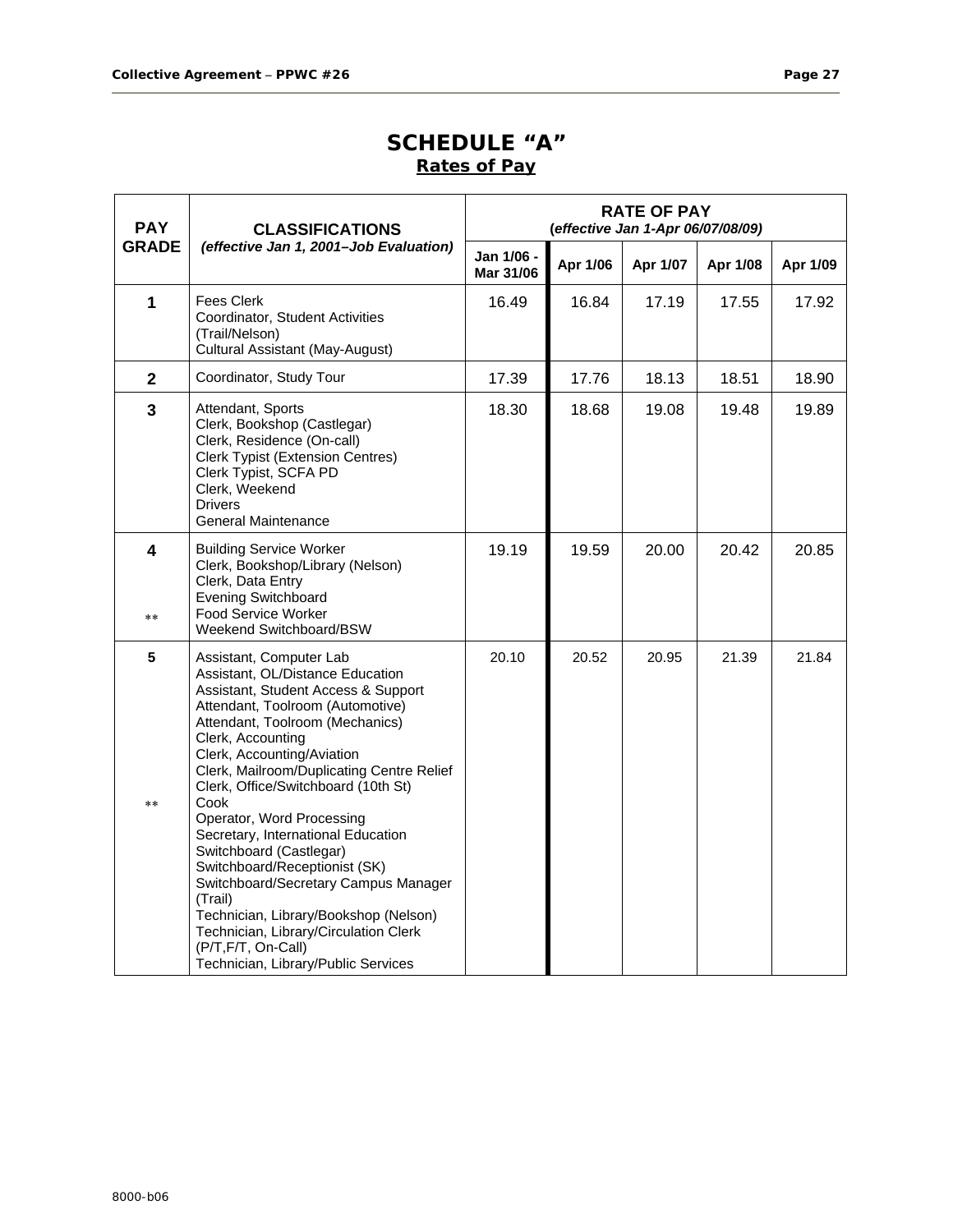| <b>PAY</b>     | <b>CLASSIFICATIONS</b>                                                                                                                                                                                                                                                                                                                                                                                                                                                                                                                                                                               | <b>RATE OF PAY</b><br>(effective Jan 1-Apr 06/07/08/09) |          |          |          |          |  |  |
|----------------|------------------------------------------------------------------------------------------------------------------------------------------------------------------------------------------------------------------------------------------------------------------------------------------------------------------------------------------------------------------------------------------------------------------------------------------------------------------------------------------------------------------------------------------------------------------------------------------------------|---------------------------------------------------------|----------|----------|----------|----------|--|--|
| <b>GRADE</b>   | (effective Jan 1, 2001-Job Evaluation)                                                                                                                                                                                                                                                                                                                                                                                                                                                                                                                                                               | Jan 1/06 -<br>Mar 31/06                                 | Apr 1/06 | Apr 1/07 | Apr 1/08 | Apr 1/09 |  |  |
| 6<br>$**$      | Admissions, International<br>Assistant, Periodicals Technical Services<br>Clerk, Administrative (Trail)<br>Clerk, Finance/Accounts Receivable (SK)<br>Clerk, Student Accounts<br>Clerk Typist/Receptionist (10th St)<br>Grounds/Facilities<br>Operator, Duplicating Centre/Mailroom<br>Clerk<br>Secretary, (SK)<br>Secretary, Continuing Education<br>(SK&Trail)<br>Secretary, Music (Nelson)<br>Secretary, Student Services<br>Secretary, WKTEP<br>Senior Food Service Worker                                                                                                                       | 20.98                                                   | 21.42    | 21.87    | 22.33    | 22.80    |  |  |
| $\overline{7}$ | Admissions/Records<br>Assistant, Financial Aid<br>Attendant, Sr. Sport & Equipment Clerk<br>Clerk, Accounts Payable<br>Clerk, Accounts Receivable<br>Grounds/Maintenance<br>Officer, Admissions (Castlegar & Nelson)<br>Officer, CE/Admissions (Castlegar)<br>Officer, Health & Safety<br>Officer, Records (Castlegar & Nelson)<br>Grounds/Facilities<br>Records Officer (Castlegar & Nelson)<br>Secretary, Campus Manager (Castlegar)<br>Secretary, Continuing Education (GF)<br>Secretary, Deans & School Chair<br>Sign Language Interpreter<br>Technician, Public Services/Cataloguing<br>Library | 21.89                                                   | 22.35    | 22.82    | 23.30    | 23.79    |  |  |
| 8              | Assistant, Advancement & Development<br>Assistant, Bookshop/Textbook Buyer<br><b>Assistant, Community Relations</b><br>Assistant, Purchasing<br>Clerk, Acquisitions<br>Coordinator, Adv & Dev Information<br>Help Desk, Client/Desktop Support,<br>(Castlegar, Nelson, G F) (FT, On-Call)<br>Officer, Payroll<br>Technician, Renewable Resources Lab<br>Website Developer                                                                                                                                                                                                                            | 22.79                                                   | 23.27    | 23.76    | 24.26    | 24.77    |  |  |
| 9              | Accountant<br>Assistant, Aircraft Maintenance Engineer<br><b>Assistant to Dean/Food Service</b><br>Coordinator (10th St)<br>Journeyman<br>Officer, Senior Payroll<br>Officer, Institutional Research                                                                                                                                                                                                                                                                                                                                                                                                 | 23.68                                                   | 24.18    | 24.69    | 25.20    | 25.73    |  |  |
| 10             | Assistant, Administrative Database<br>Secretary, Maintenance/Dispatcher<br>Technician, Computer                                                                                                                                                                                                                                                                                                                                                                                                                                                                                                      | 24.61                                                   | 25.13    | 25.65    | 26.19    | 26.74    |  |  |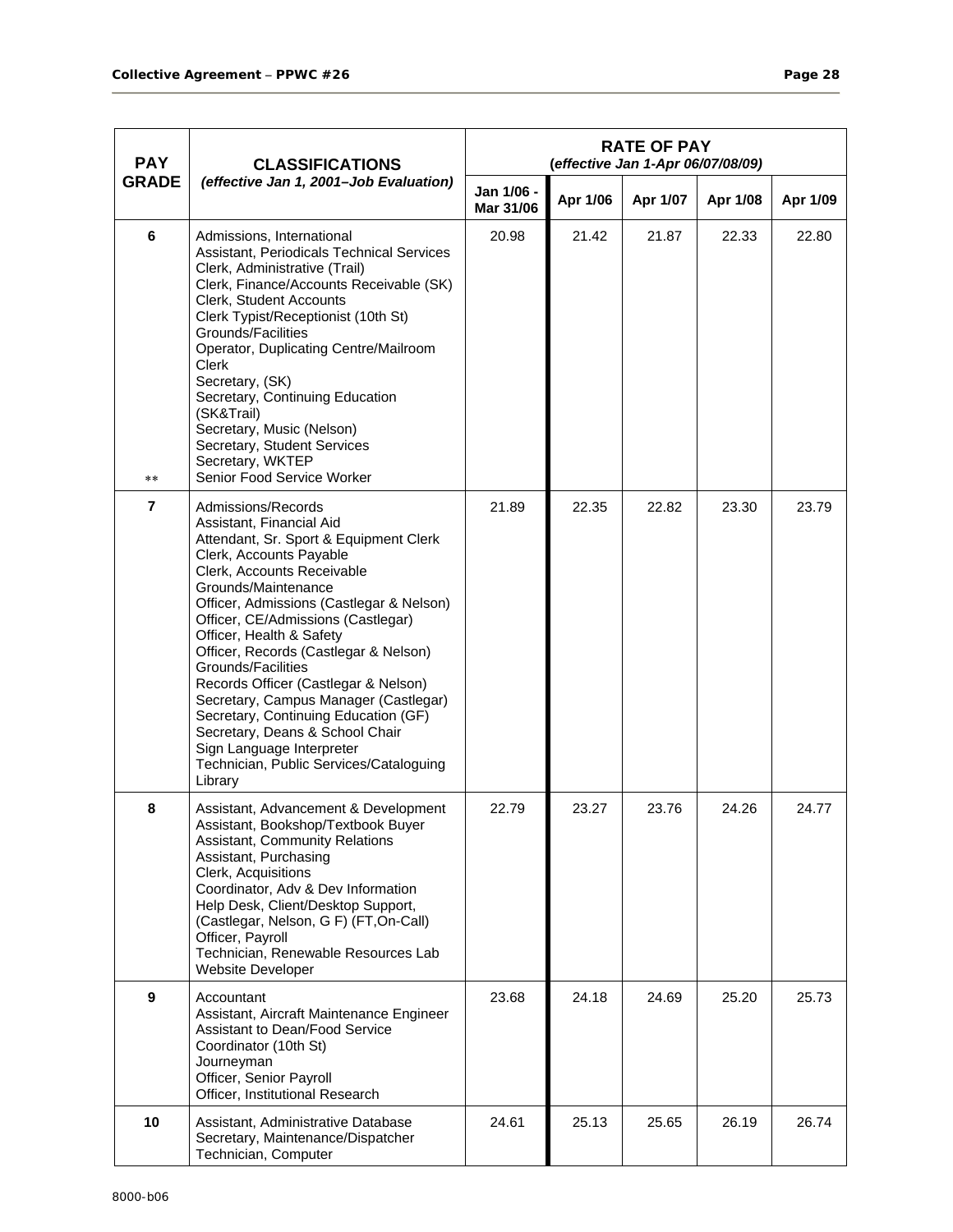| <b>PAY</b>   | <b>RATE OF PAY</b><br>(effective Jan 1-Apr 06/07/08/09)<br><b>CLASSIFICATIONS</b>                                                                               |                         |          |          |          |          |
|--------------|-----------------------------------------------------------------------------------------------------------------------------------------------------------------|-------------------------|----------|----------|----------|----------|
| <b>GRADE</b> | (effective Jan 1, 2001-Job Evaluation)                                                                                                                          | Jan 1/06 -<br>Mar 31/06 | Apr 1/06 | Apr 1/07 | Apr 1/08 | Apr 1/09 |
| 11<br>**     | Buyer<br>Chief Engineer/DOM<br>Journeyman/Field Technician<br>Journeyman-Carpenter/ Locksmith<br>Officer, Financial Aid & High School<br>Liaison<br>Senior Cook | 25.58                   | 26.12    | 26.67    | 27.23    | 27.80    |
| 12           |                                                                                                                                                                 | 26.58                   | 27.14    | 27.71    | 28.29    | 28.88    |

The Lead Hand rate will be a stipend based on 10% of the highest rated classification under their supervision.

New pay grade steps, above step 12, will be created when there is a demonstrated need, subject to the approval of the College President and Vice-President Administration. The increments for these steps will maintain the integrity of the pay grades (equal increments) as per the present Job Evaluation Plan.

- ∗∗ The rate of pay for all food service worker positions is determined by Appendix I for the term of this Collective Agreement.
- ∗∗∗ The annual base wage increase for any year(s) of the four base wage increases shall be increased by the difference, if any, between the base wage increase for that year and a higher base wage increase for that year as provided for in the compensation template that is agreed upon at the 2006 support staff compensation table. Should the Template Table settled for a two-year term of July 1, 2006 to June 30, 2008 at 3 % base wage increase for each of those two years, then PPWC Local 26 will receive another 0.9% base wage increase (i.e., an annual increase of 3% instead of 2.1%) for each of those two years, but would still receive just a 2.1% base wage increase for each of the third and fourth years (2008-10) of the agreement.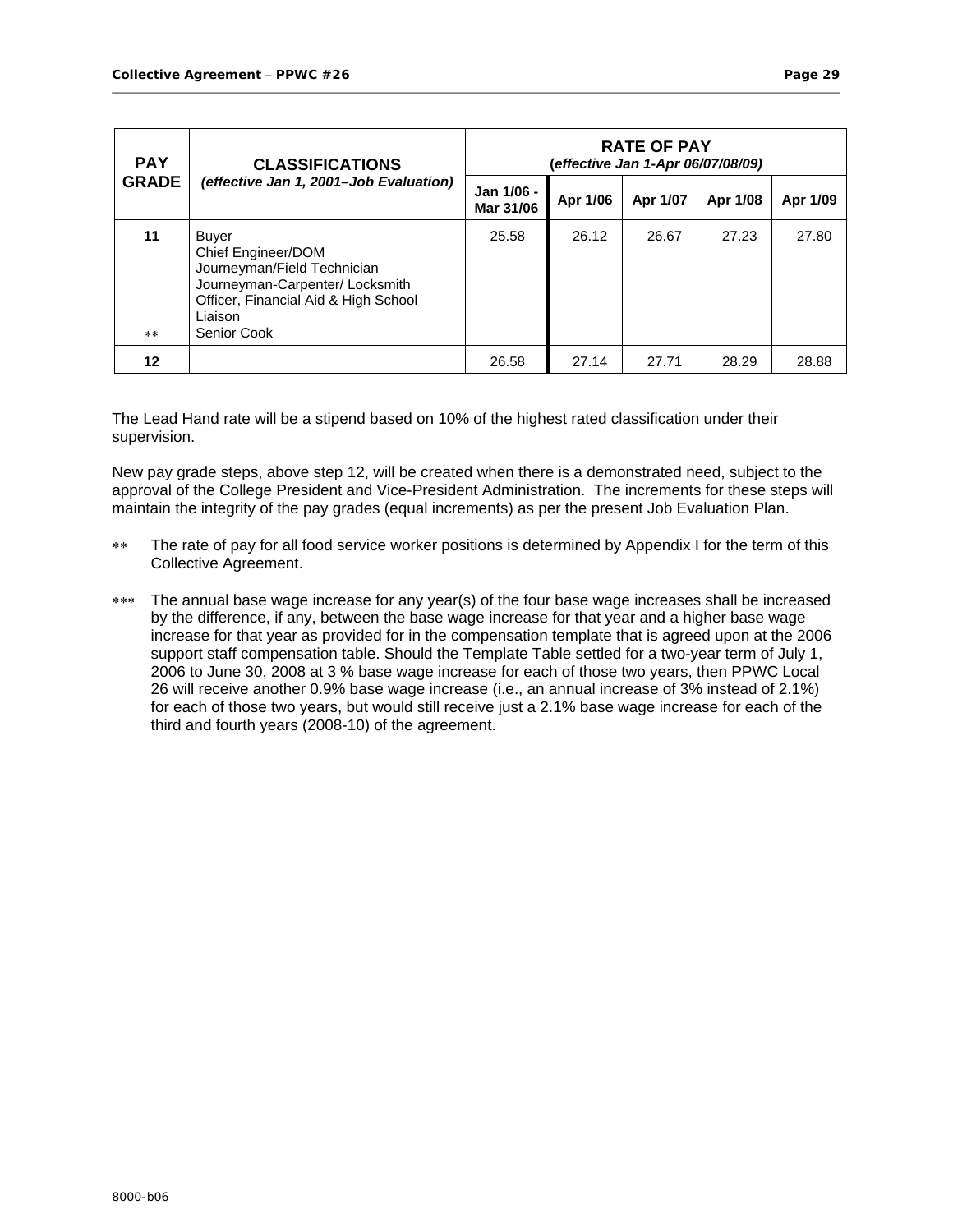# **APPENDIX "B"**

### **Letter of Understanding re: Contracting Out, under Article 3.07 of the Collective Agreement**

- 1. The parties agree that problems arising from contracting out will be discussed. It is recognized that the more serious the result of the contracting out the more formal the committees for discussion will be. The parties will meet after ratification to discuss this matter.
- 2. Where contracting out results in restructuring, a loss of position or a loss of employment, a minimum written notice period of thirty (30) days will be provided to the individual(s) affected and to the Union.
- 3. In such cases as described in (2) above, the Employer agrees to provide the Union with the rationale and the relevant data used in making their decision and to discuss fully the concerns and suggestions of the Union. Within ten (10) days of written notice being served, the parties will meet and within thirty (30) days of this date the choice in (4) below will be made.
- 4. Where a conflict arises under Article 3.07 that results in a loss of employment the Union may, within the time period set out in (3.) above refer the dispute to either:
	- a. Section 112 of the Industrial Relations Act where the terms of reference will be
		- i. the substantial savings or significant increase in efficiency
		- ii. the impact of contracting out on the bargaining unit
	- b. To binding Arbitration under Article 17.04 where the Arbitration Board, in determining whether the Employer has demonstrated a substantial savings or significant increase in efficiency, will weigh the impact of contracting out on the bargaining unit in making their decision.

A referral to Arbitration or to Section 112 will not restrict the Employer from implementing their plans to contract out.

- 5. If an employee is displaced to a lower job as a result of contracting out, his/her rate of pay will be maintained as set out in Article 1.07.
- 6. If an employee is laid off as a result of contracting out the employee will have the option of either going on the recall list as set out in Article 14 or waiving recall rights and accepting severance pay as set out in Article 1.07(4).
- 7. Bumpings and transfers resulting from contracting out will be carried out in accordance with Article 14 and Article 1.07 respectively.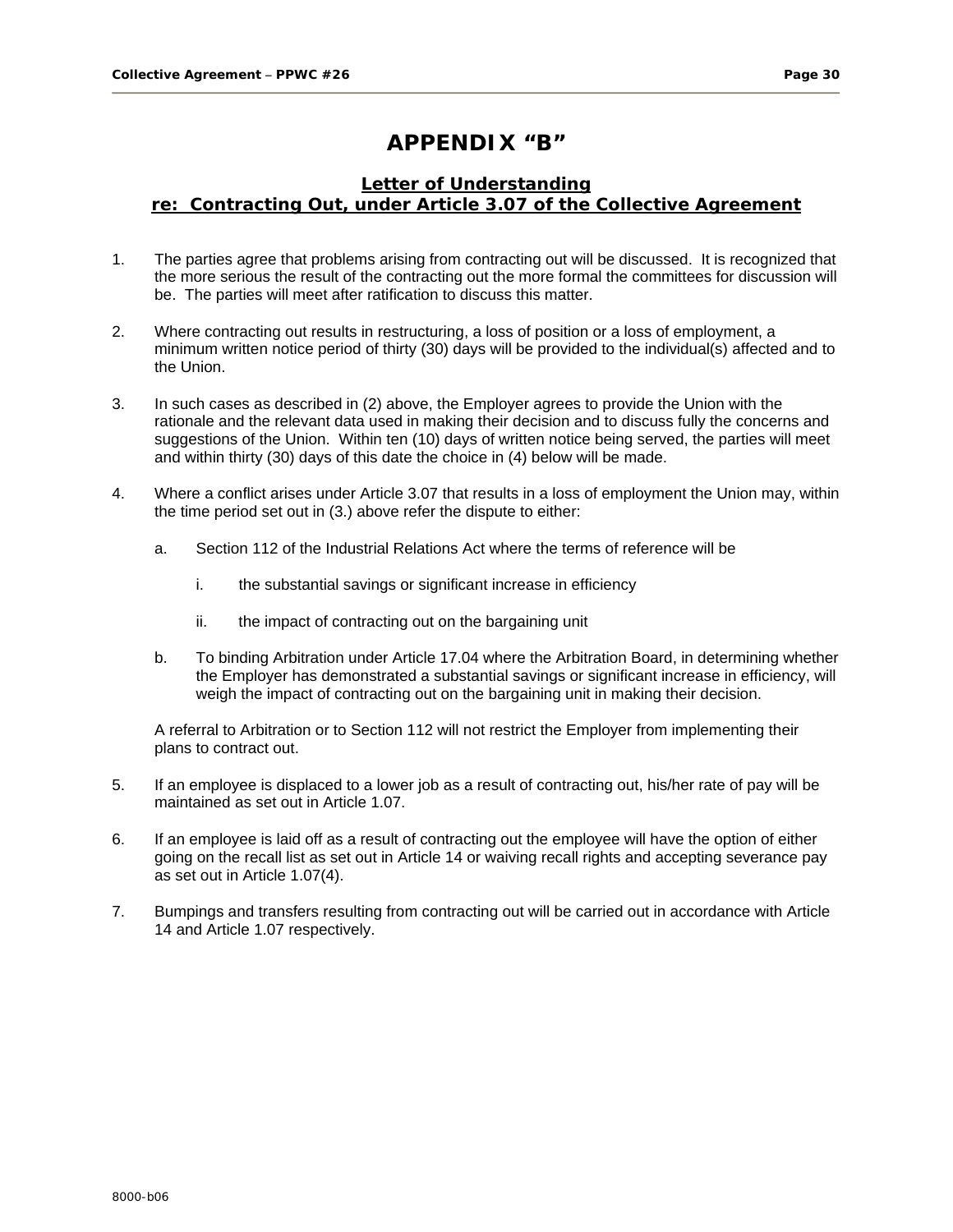# **APPENDIX "C"**

### **Letter of Understanding re: Student Work**

The Union recognizes and agrees that from time to time during the term of this Agreement there will be work projects conducted within the College by students who will not be members of the Union.

Student Work shall be divided into two categories:

#### A. Unpaid Student Work

- 1. Students may work in order to gain practical experience. Such students
	- are not employees,
	- are not within Union certification, and
	- will not be paid.
- 2. Unpaid student work is limited to two students per semester per department for a period not to exceed three consecutive weeks, except as noted in clause A4.
- 3. A PPWC member may volunteer to be responsible for supervising a practicum student. If a member does not volunteer, a student cannot work within that department.
- 4. The College and PPWC recognize the need to provide Cook Level I and II Students practical experience, as an integral part of their educational studies and perform effectively in post education employment. In order to facilitate these goals and respect PPWC representation of work performed by presently classified positions, the parties agree that during each annual October 1<sup>st</sup> to May 31<sup>st</sup> period, the College will make available the following instructional based catering events to provide a workplace training experience for Cook Level I and II students:
	- 3 Large Banquets of over 250 served capacity
	- 2 Small Banquets of 75-100 served capacity
	- 5 Student organized events (e.g., Casino Night)

In addition, the following events and programs will continue to be staffed in accordance with past practice:

1 Annual Foundation Gala (currently Festival of the Trees)

1 Annual Tourism Industry Open House

1 Community Based Charity Event

8 Advisory Committee Luncheons

Level III Dining Operations as presently known

Catering events outside the above stated events and programs would require PPWC participation in accordance with present Collective Agreement terms.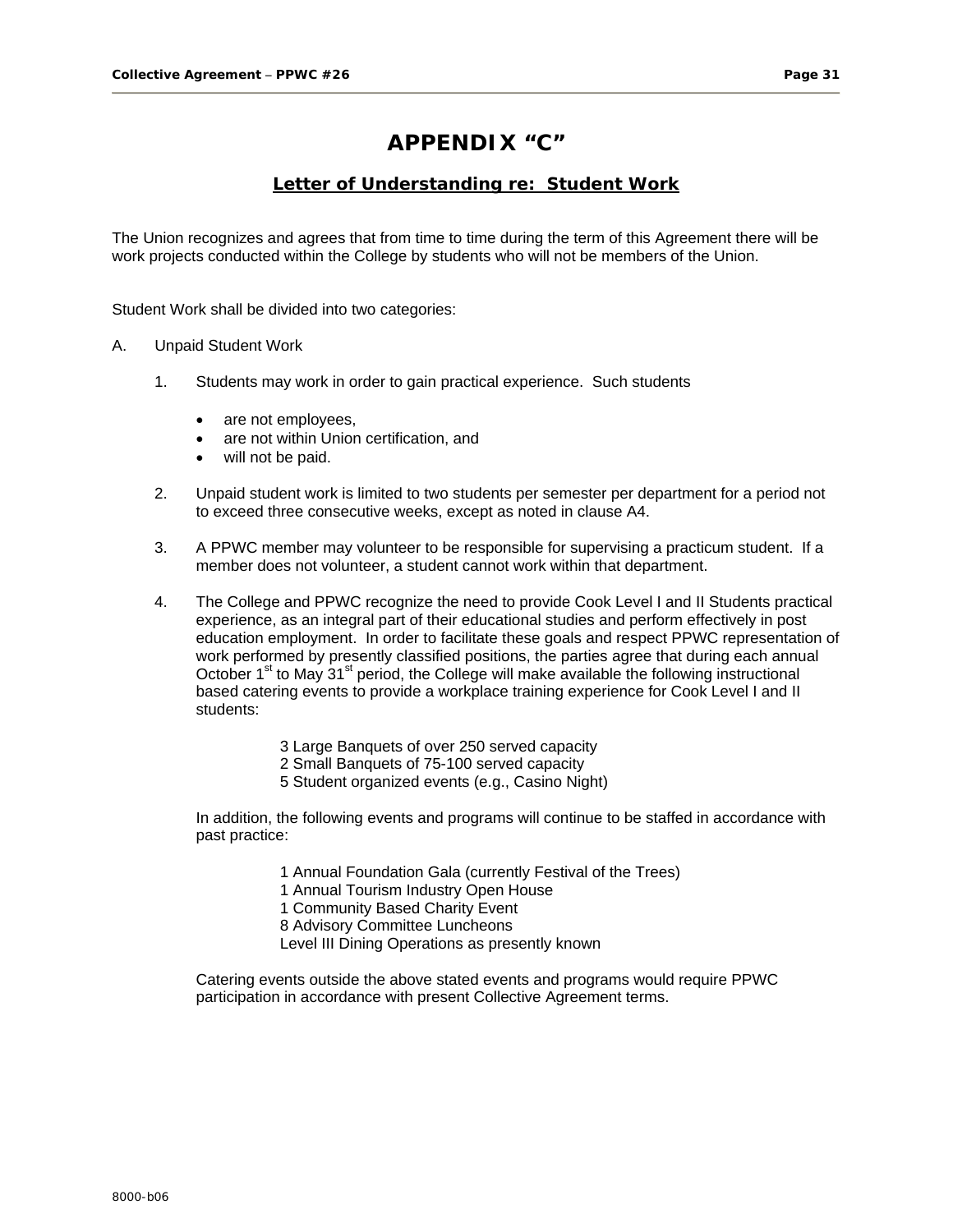#### B. Paid Student Work

- 1. Student Work Programs
	- a) These positions are funded through the College's operating grant. The College uses these positions to provide work experience and student aid to students.
	- b) Students employed in student work programs, in the departments specified in the attached definitions, are subject to the following limitations:
		- No more than one student per department per year. Notwithstanding this limitation, the Gymnasium and Music Departments may employ up to six (6) students each.
		- The International Education program may employ up to six (6) Cultural Assistants. These positions would be limited to the academic year and would not relate to any summer positions.
		- Hours of work shall be scheduled in accordance with the terms of the program providing funding.
		- Such students are not covered by the PPWC Collective Agreement.
		- Such students will be paid according to the terms of the program providing the funding.
	- c) A committee shall be formed for the purpose of allocating positions filled within this type of program. This committee shall consist of the Financial Aid Officer, a representative of the Human Resource Department and a member of the PPWC executive.
- 2. Co-op Students
	- a) Students employed by the Employer who are registered in the Selkirk College Co-op program, shall be considered Co-op students.
	- b) Co-op students shall be covered by the following provisions of the PPWC Collective Agreement only: the Preamble, Articles 1.01, 1.03, 2.01, 3.08, 3.09, 4, 5, 7, 16, 17, 24, the membership provisions in 1.09 and the Union dues provisions in Article 3.
	- c) There shall be only one Co-op student placement per department per Co-op work term. Notwithstanding this clause, the Computer Centre may employ up to two Co-op students.
	- d) Work terms for Co-op positions need not be advertised for competition other than in the Co-op office.
	- e) Co-op students shall be paid a base rate of \$12.00 per hour, plus 12% in lieu of vacations, statutory holidays and benefits.
	- f) The Employer agrees to provide the Union with a copy of all approved Co-op positions.

"Department" is defined as those areas specified in the table at the end of this letter.

The Employer agrees that no employee shall lose his/her job through students performing work normally done by employees in the bargaining unit. If all PPWC positions in any department (as specified in the department definitions) become vacant, no student worker shall be placed in that department.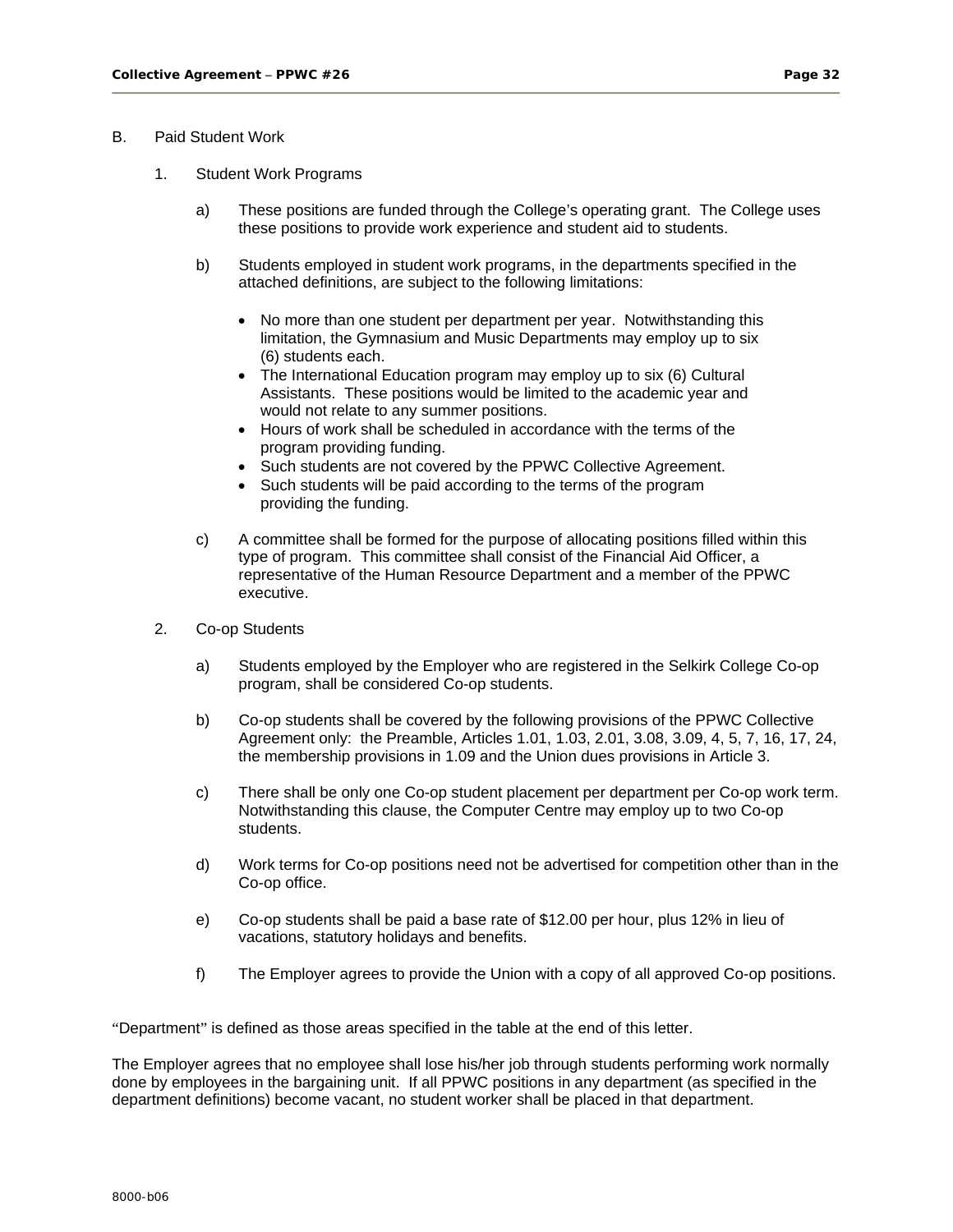Disputes arising out of this letter shall be dealt with through the grievance procedure of the Collective Agreement.

This Appendix C Letter of Understanding re: Student Work expires at the end of the current agreement.

#### FOR SELKIRK COLLEGE: FOR PPWC LOCAL 26:

*original signed by original signed by* 

*College Authorities PPWC Local 26* 

 *Authorities* 

Student work placements are subject to the following schedule that, for the purposes of this letter, defines "department":

| <b>DEPARTMENT</b>                                                | <b>SUPERVISOR</b>                             |
|------------------------------------------------------------------|-----------------------------------------------|
| Finance                                                          | Director, Finance and Ancillary Services      |
| Word Processing, Mailroom, Duplicating, Castlegar<br>Switchboard | Campus Manager - Castlegar                    |
| Library - Castlegar                                              | Department Head - Library                     |
| Library - Nelson                                                 | Department Head - Library                     |
| Bookshop - Nelson                                                | Bookshop Manager                              |
| Bookshop - Castlegar                                             | Bookshop Manager                              |
| Cafeteria - Nelson                                               | Director, Finance and Ancillary Services      |
| Cafeteria - Castlegar                                            | Director, Finance and Ancillary Services      |
| Custodial/Maintenance - Castlegar                                | <b>Director of Facilities</b>                 |
| Custodial/Maintenance - Nelson                                   | <b>Director of Facilities</b>                 |
| Student Services - Castlegar                                     | Dean, Student Development/Registrar           |
| <b>Student Services - Nelson</b>                                 | Dean, Student Development/Registrar           |
| WKTEP                                                            | <b>WKTEP Coordinator</b>                      |
| Purchasing                                                       | Director, Finance and Ancillary Services      |
| Aviation                                                         | Chair, School of Business and Aviation        |
| Gym                                                              | Campus Manager - Castlegar                    |
| <b>Audio Visual</b>                                              | Department Head, Computer Services            |
| <b>Computer Centre</b>                                           | Department Head, Computer Services            |
| Community Education - Nelson                                     | Nelson CE Coordinator                         |
| Community Education - Castlegar                                  | Castlegar CE Coordinator                      |
| Support Services - Nelson                                        | Campus Manager - Nelson                       |
| Support Services - Trail                                         | Campus Manager - Castlegar                    |
| Toolrooms - Nelson                                               | Chair, School of Industry and Trades Training |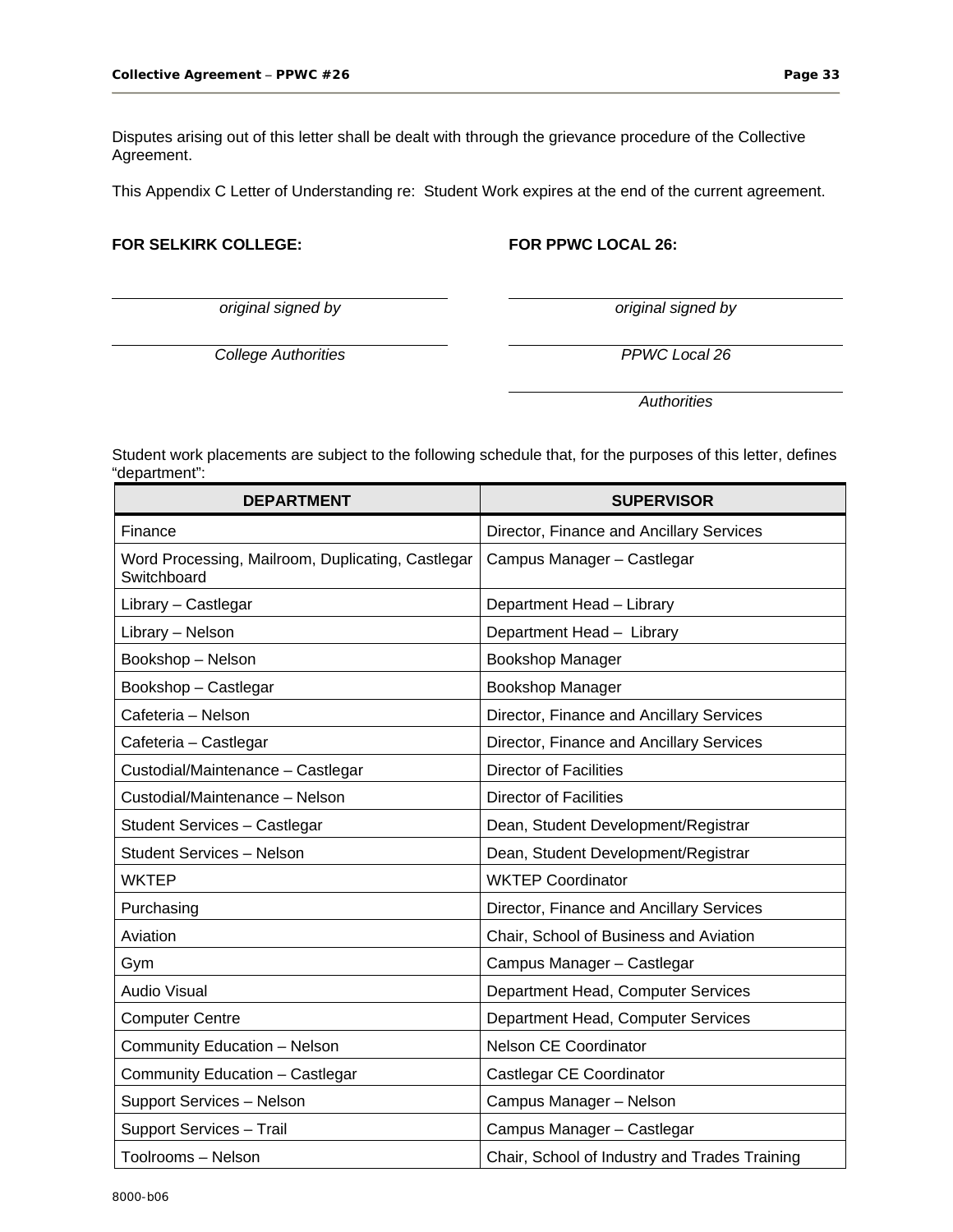| <b>DEPARTMENT</b>              | <b>SUPERVISOR</b>                                                          |
|--------------------------------|----------------------------------------------------------------------------|
| <b>Forestry Equipment Room</b> | Chair, School of Renewable Resources                                       |
| Music                          | Chair, School of Digital Media, Music and<br><b>Information Technology</b> |
| <b>Health and Safety</b>       | Director, Human Resources                                                  |
| Residence                      | Residence Manager                                                          |
| Foundation                     | Director, Advancement and Development                                      |
| International Education        | Department Head (International Education)                                  |
| each satellite campus          | local Extension Centre Coordinators                                        |

# **APPENDIX "D"**

# **Job Groupings re: Article 12.03.2**

| <b>Group A</b>                    | <b>Group F</b>                                                                                     |  |
|-----------------------------------|----------------------------------------------------------------------------------------------------|--|
| Clerical                          | <b>Bookstore</b>                                                                                   |  |
| <b>Group B</b>                    | <b>Individual Accumulations</b>                                                                    |  |
| <b>Facilities and Maintenance</b> | Financial Aid officer<br>Health & Safety Co-ordinator                                              |  |
| <b>Group C</b>                    | <b>Sports Equipment Attendants</b><br><b>Toolroom Attendants</b><br>Renewable Resources Lab Worker |  |
| Finance/Payroll                   | Records/Admissions (N, C)<br>Computer Technician<br>AV Technician                                  |  |
| <b>Group D</b>                    | Buyer<br><b>Fees Clerk</b>                                                                         |  |
| Library                           | Student Activity Coordinator (N, T)<br><b>Drivers</b>                                              |  |
| <u>Group E</u>                    | Aircraft Maintenance Engineer<br>Aircraft Maintenance Assistant<br>Sign Language Interpreter       |  |
| <b>Food Services</b>              | <b>Student Accounts Clerk</b><br>Administrative Database Assistant                                 |  |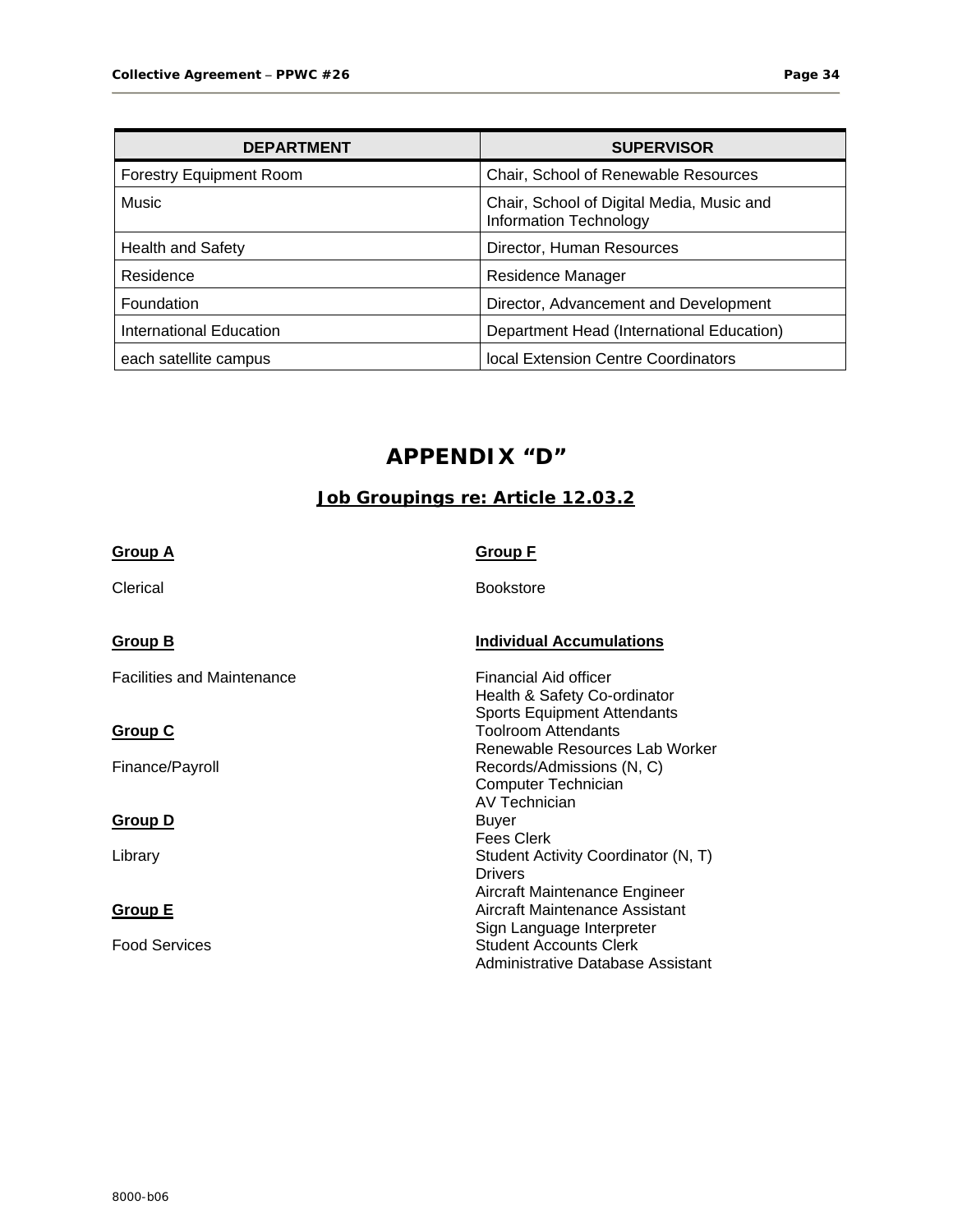# **APPENDIX "E"**

# **Letter of Understanding re: 139**

- A. Selkirk College and the Pulp, Paper and Woodworkers of Canada, Local 26, Selkirk College Bargaining Unit (hereinafter called the Union) hereby agree to the following definitions for the exclusion of employees:
	- 1. Any position that has significant supervisory (active involvement in hiring, discipline, discharge, and assigned responsibility for performance evaluation) and/or management responsibilities. (This category would also include the position of Budget and Systems Analyst and Foundation Development Officer.)
	- 2. The position that provides secretarial/administrative assistance to a member of the Management Committee.
	- 3. Any position dealing directly with Labour Relations and/or Personnel matters.
- B. Selkirk College and the Union agree that by application of the definitions in A above, Schedule "F-1" reflects those positions that will be included in the bargaining unit subject to clause C below, and Schedule "F-2" reflects those positions that are excluded from the bargaining unit subject to clause D below.
- C. Selkirk College will commit to the Union that those positions identified in Schedule "F-1" will come under Union status after the current incumbent leaves the position or as provided in Schedule "F-1", subject to no significant changes in the job duties occurring during this time period which would result in the above definitions applying.
- D. The Union will commit that the positions identified in Schedule"F-2" will be excluded and will not be the subject of later challenges as to status unless significant changes in job duties occur which affect the definition of the position.
- E. Selkirk College and the Union agree that any new jobs created in the future will have the same definitions applied to them in order to determine the appropriate status of the positions. In addition, the College will agree to provide the Union with reasonable notice (to discuss the appropriate status) whenever any new position is created.
- F. In the event the parties are unable to reach agreement on the application of the terms "significant change" in clauses C and D above, or on the application of the definitions for new positions as provided in clause E, the parties agree to seek a determination from the Labour Relations Board or its successor body.

The parties have executed and are in agreement with this Letter of Understanding dated the 20th day of June, 1994 in the City of Castlegar BC.

**FOR SELKIRK COLLEGE: FOR PPWC LOCAL 26:** 

*original signed by original signed by* 

*College Authorities PPWC Local 26*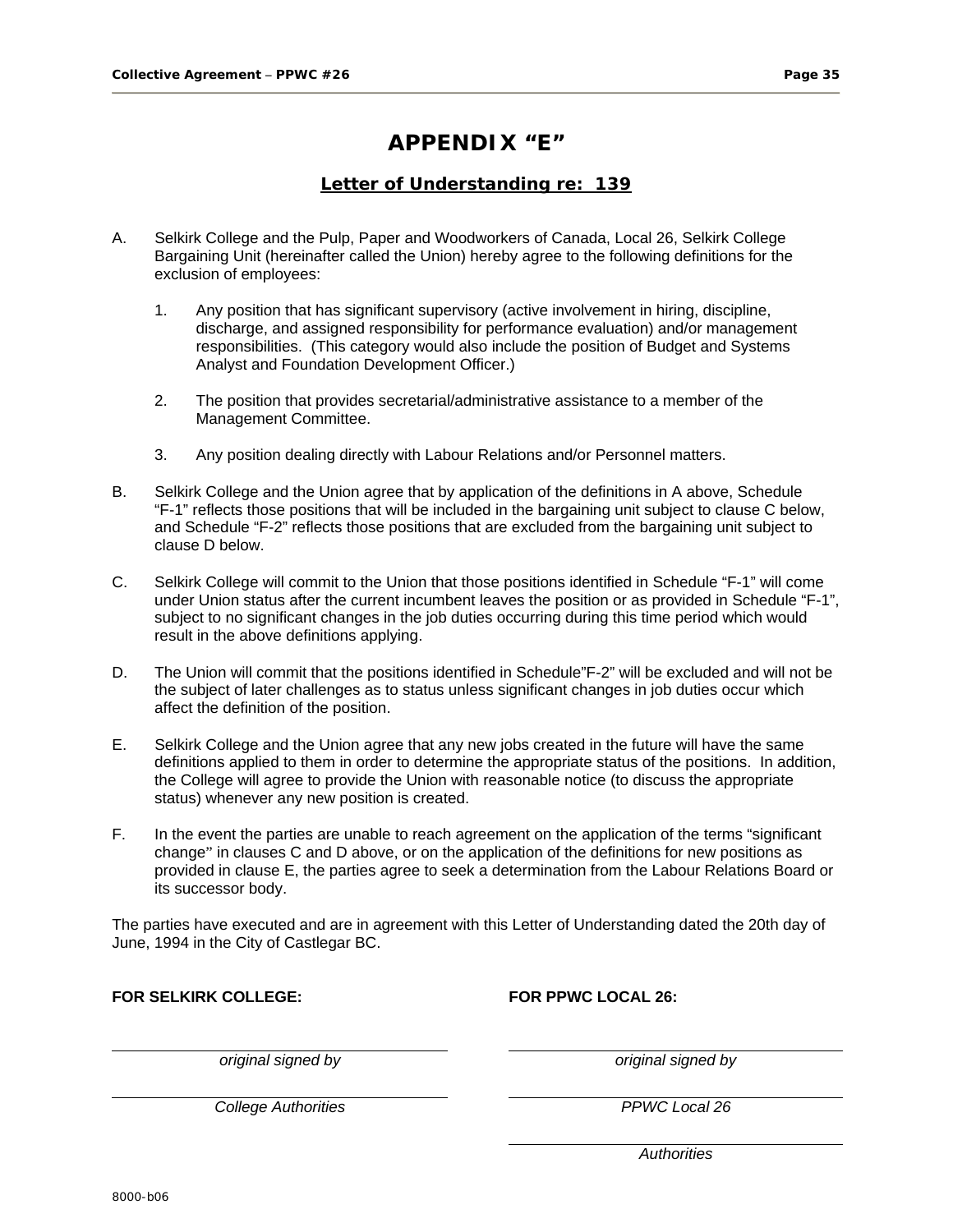# **SCHEDULE "F-1"**

| Financial Aid Officer (J. Van Hemert)                   |                         |
|---------------------------------------------------------|-------------------------|
| Contact Clerks (J. Van Hoogevest, J. Otto)              | effective immediately   |
| Co-op Education Coordinator (L. Green)                  |                         |
| Information Services - Publications (J. Lintz)          |                         |
| Homestay Coordinator (P. Archambault)                   |                         |
| Confidential Secretary - Department Heads (S. Blakeway) | effective September/95  |
| Secretary - Music Department (S. Hill)                  | effective September/ 94 |
| Health & Safety Office/Residence Manager (P. Rodrick)   |                         |

The College will commit to deliver job descriptions for the above positions by July 31, 1994.

#### **FOR SELKIRK COLLEGE: FOR PPWC LOCAL 26:**

*College Authorities PPWC Local 26* 

*original signed by original signed by*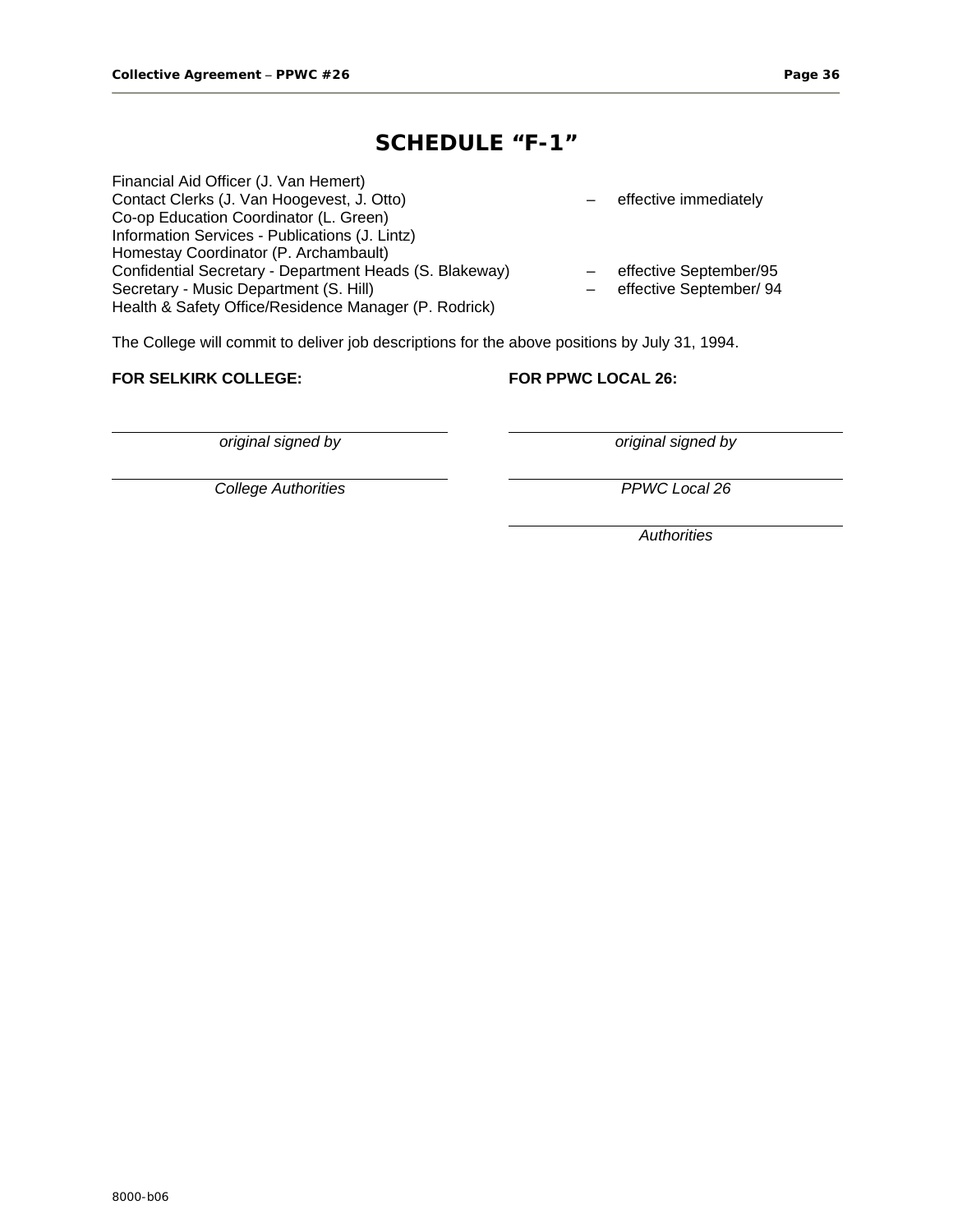# **SCHEDULE "F-2"**

Open Learning Coordinator (G. Ehman) Ancillary Services Manager (T. Baugh) Facilities Manager (W. Konkin) Controller (P. Henriksen) Program Coordinator – Developmental Studies (M. Work) Registrar (J. Aslin) Budget & Information Systems Manager (C. Mercer) Co-op Education Manager (B. Smith) Assistant Manager – Construction (S. Podovennikoff) Extension Centre Supervisor (A. Holtby) Foundation Development Officer (F. Lee) Bookshop Manager (J. McKay) Job Entry Coordinator (L. Read) Campus Manager Castlegar (P. Jacklin) Administrative Assistant (J. Wray/S. Parsons) Administrative Assistant – Personnel & Employee Relations (L. Lalonde) Confidential Secretary – Personnel & Employee Relations (Pam Hackett) Extension Centre Coordinators (R. Thompson, D. Chernoff, C. Zibin, C. Faint, B. Morrison-Morgan) FRDA Coordinator (A. Anderson) Information Officer – College Relations/ Institutional Research Administrative Assistant (R. Patton) Executive Secretary (M. Poohachoff, L. Areshenkoff) Career Resource Centre Coordinators (C. Medland, L. Webber) Sports & Recreation Coordinator (P. Zeeben) Confidential Secretary – International Education (L. Sherstobitoff)

The College will commit to deliver job descriptions for the above positions by October 31, 1994.

#### **FOR SELKIRK COLLEGE: FOR PPWC LOCAL 26:**

*original signed by original signed by* 

*College Authorities PPWC Local 26*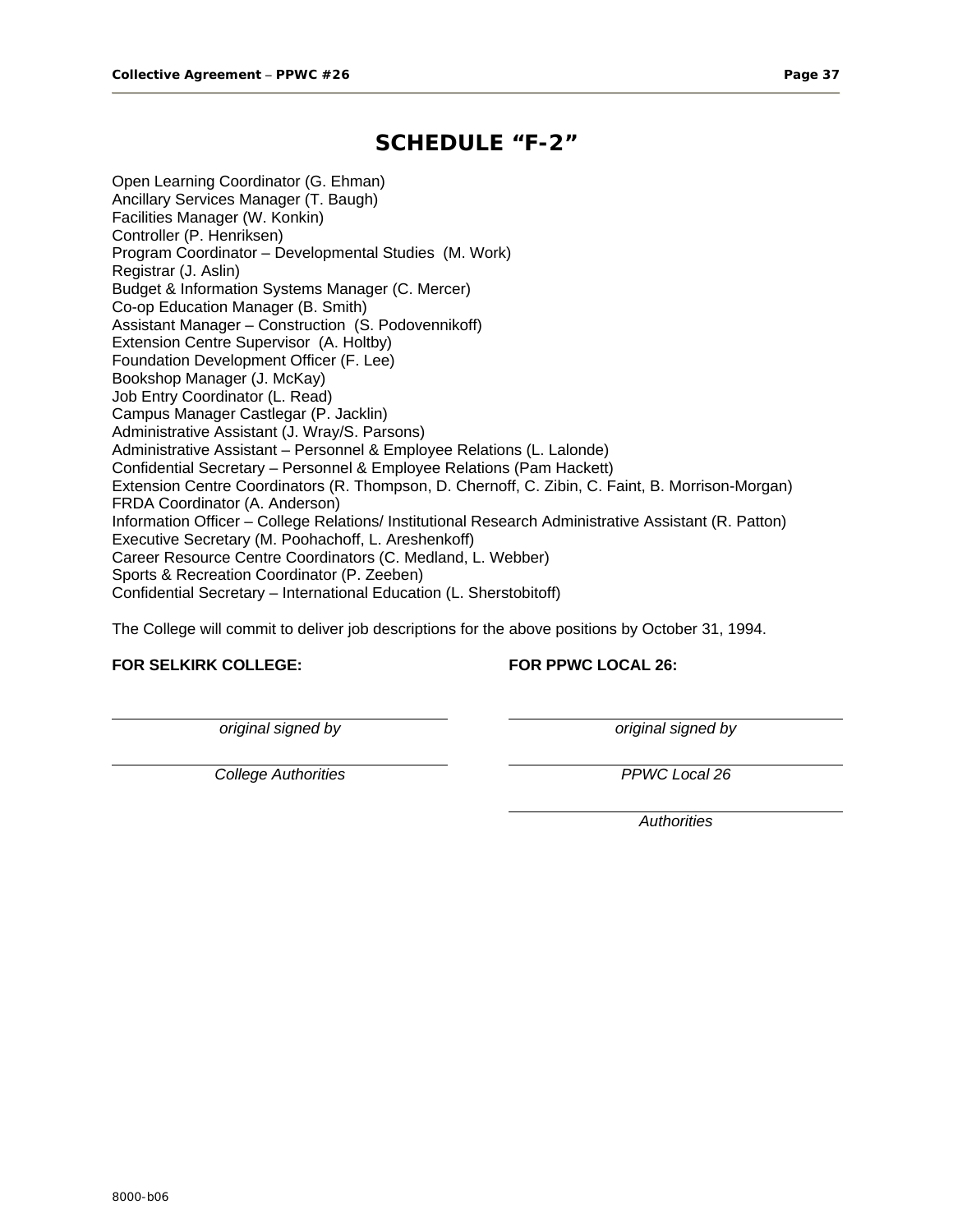# **APPENDIX "G"**

# **Letter of Understanding re: Contracting Out**

Notwithstanding Article 3.07 and Appendix B, the College agrees that during the period effective the date of signing, until December 31, 2010, there will be no contracting out of work which would result in any employee losing his/her job.

This letter of understanding expires at the end of the current agreement.

**Signed on behalf of Employer: Signed on behalf of Union:** 

*original signed by original signed by* 

*College Authorities PPWC Local 26*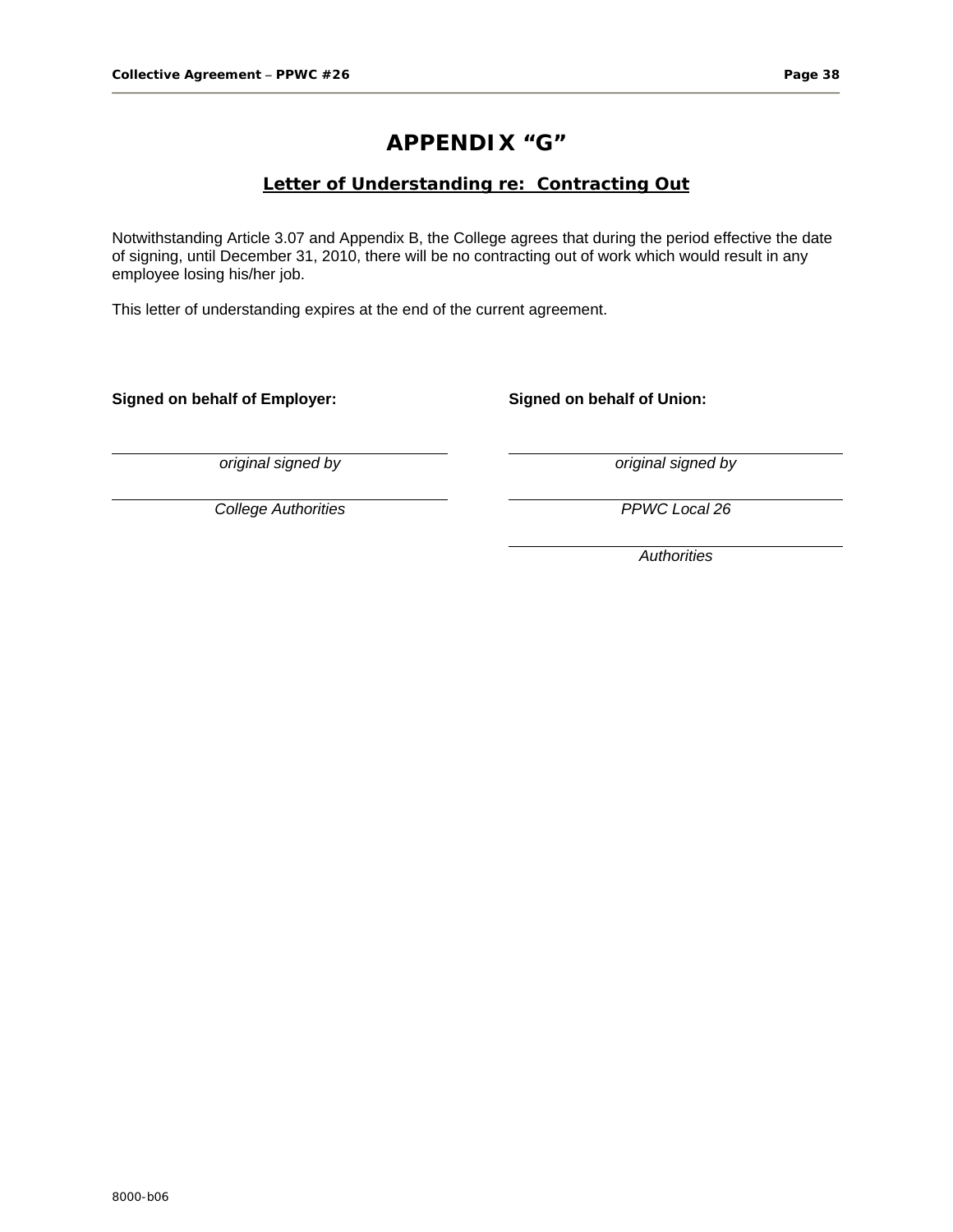# **APPENDIX "H"**

#### **Recognition of Long Service**

The College has committed to provide PPWC employees who have been employed by the College for 20 years or more, an annual bonus day off. Commencing the twentieth year of service, each employee will be entitled to one bonus day off. This day will be taken on the employee=s birthday, or an alternate working day mutually agreed upon by the supervisor and employee. If the birthday falls on a regular day off, the bonus day is to be taken on a working day mutually agreed upon by the employee and supervisor.

**Signed on behalf of Employer: Signed on behalf of Union:** 

*original signed by original signed by* 

*College Authorities PPWC Local 26*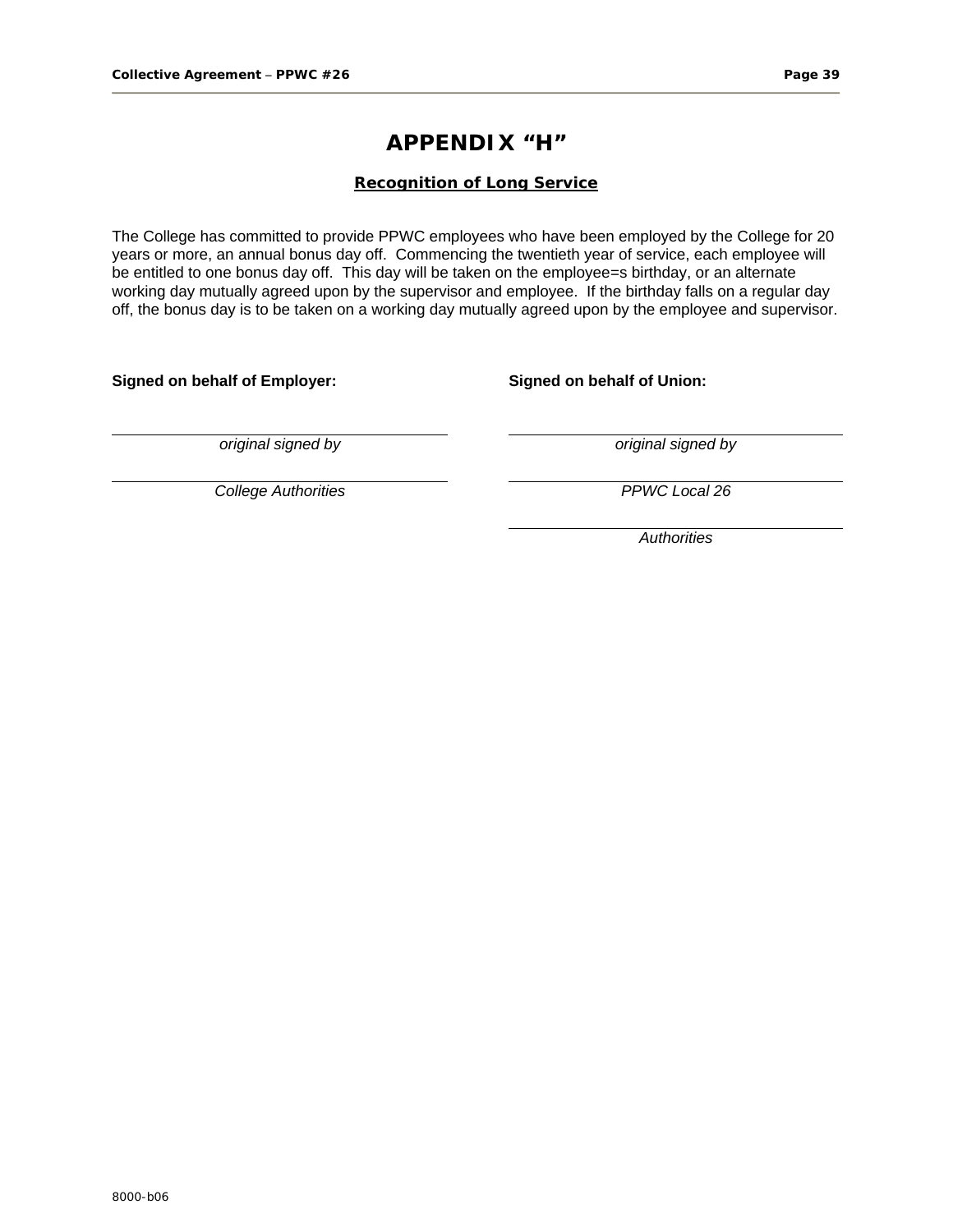# **APPENDIX "I"**

### **Letter of Understanding re: Cafeteria Operation**

The Union will agree that rates of pay for all Cafeteria workers will be 20% less than the rates outlined in Schedule "A".

The College will agree to not seek further wage rollbacks during the life of this agreement.

The Union will agree to contribute 1% of the gross wages for all PPWC Support Staff to address the budget shortfall in the College's cafeterias. This donation will be used specifically and exclusively for that purpose. The 1% donation will begin on April 1, 2004 and continue to the end of the current Collective Agreement.

Should the annual deficit in Food Service be less than \$50,000 after the PPWC 1% contribution, the College agrees to return one-half (1/2) of the difference to the Union by way of an equivalent noncumulative reduction in the 1% annual contribution for the subsequent year.

This letter of understanding expires at the end of the current Collective Agreement.

#### **Signed on behalf of Employer: Signed on behalf of Union:**

*original signed by original signed by* 

*College Authorities PPWC Local 26*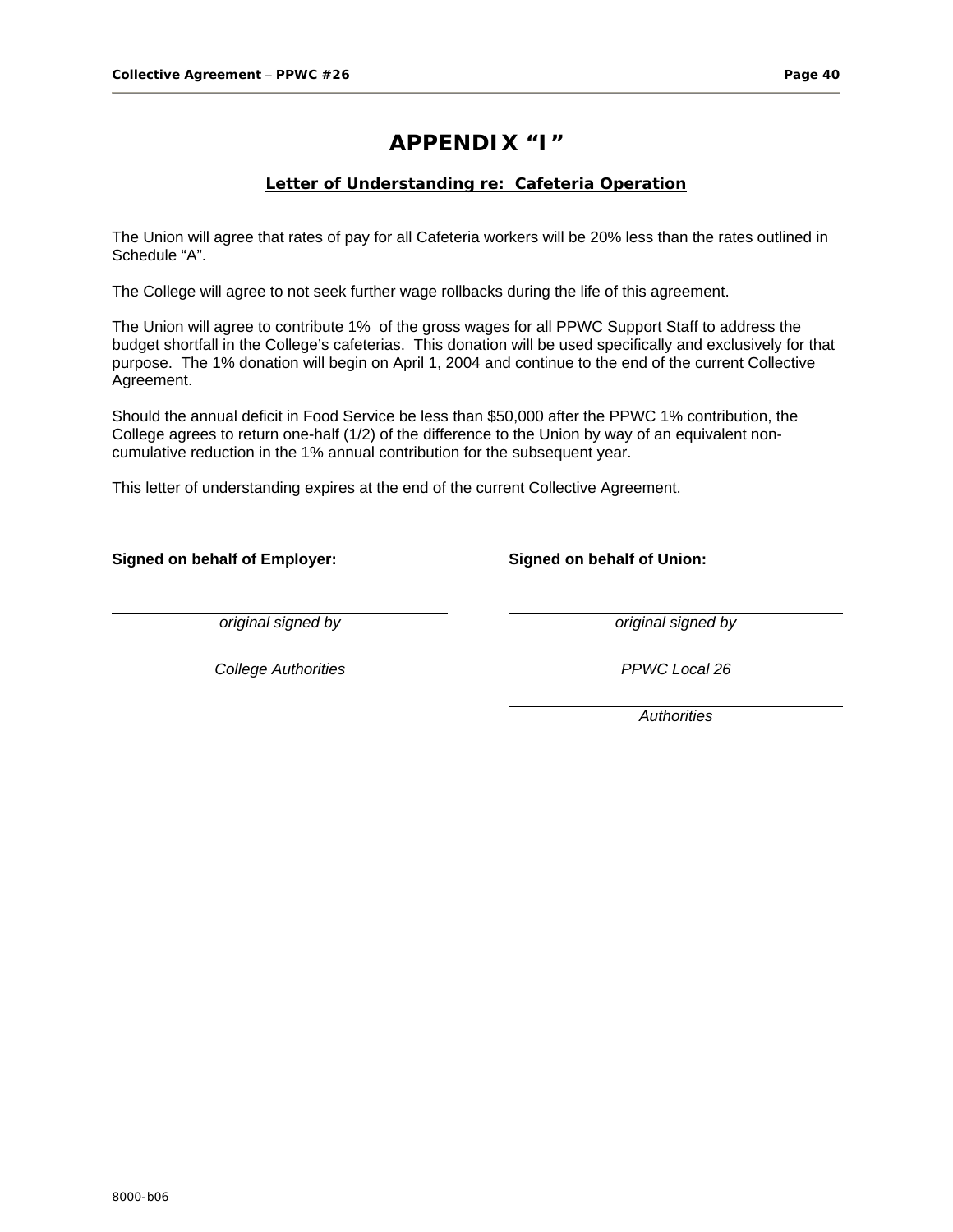# **APPENDIX "J"**

#### **Letter of Understanding re: Labour Market Adjustment**

Insofar as it is recognized by both parties to this Agreement that there is need to ensure that the Employer is able to recruit and retain fully qualified support staff in a competitive labour market, and that there is a demonstrated need to adjust the compensation of some job classifications for that purpose, it is herein agreed that:

- 1. The Employer will create a Support Staff Labour Market Adjustment Fund in the amount equal to one tenth of one percent (0.1%) of the annual support staff compensation of the bargaining unit for each year of the Agreement in which there is a wage increase.
- 2. The annual credit to the Fund will occur effective July 1st for BCGEU and CUPE agreements and April 1st for PPWC agreements for 2006 through 2009.
- 3. Upon the request of either party during the term of this Agreement, the Employer and the Union will meet to consider Support Staff Labour Market Adjustments that pertain to particular support staff positions and that shall be set out in a Letter of Understanding that is subject to ratification by their respective accredited bargaining agents.
- 4. The Support Staff Labour Market Adjustments agreed to by the parties shall be subject to the following conditions:
	- The compensation for specific support staff positions shall be adjusted by payment of a labour market adjustment provided that there is a demonstrated recruitment and/or retention problem that can be objectively determined with reference to specific criteria as set by the Public Sector Employers' Council.
	- The form, level, and duration of compensation adjustment for those job classifications shall be specified in the Letter of Understanding for the Labour Market Adjustment(s).
- 5. This Letter of Agreement shall expire upon the expiry of this Agreement unless the Letter is expressly continued by the parties' bargaining settlement for renewal of this Agreement.